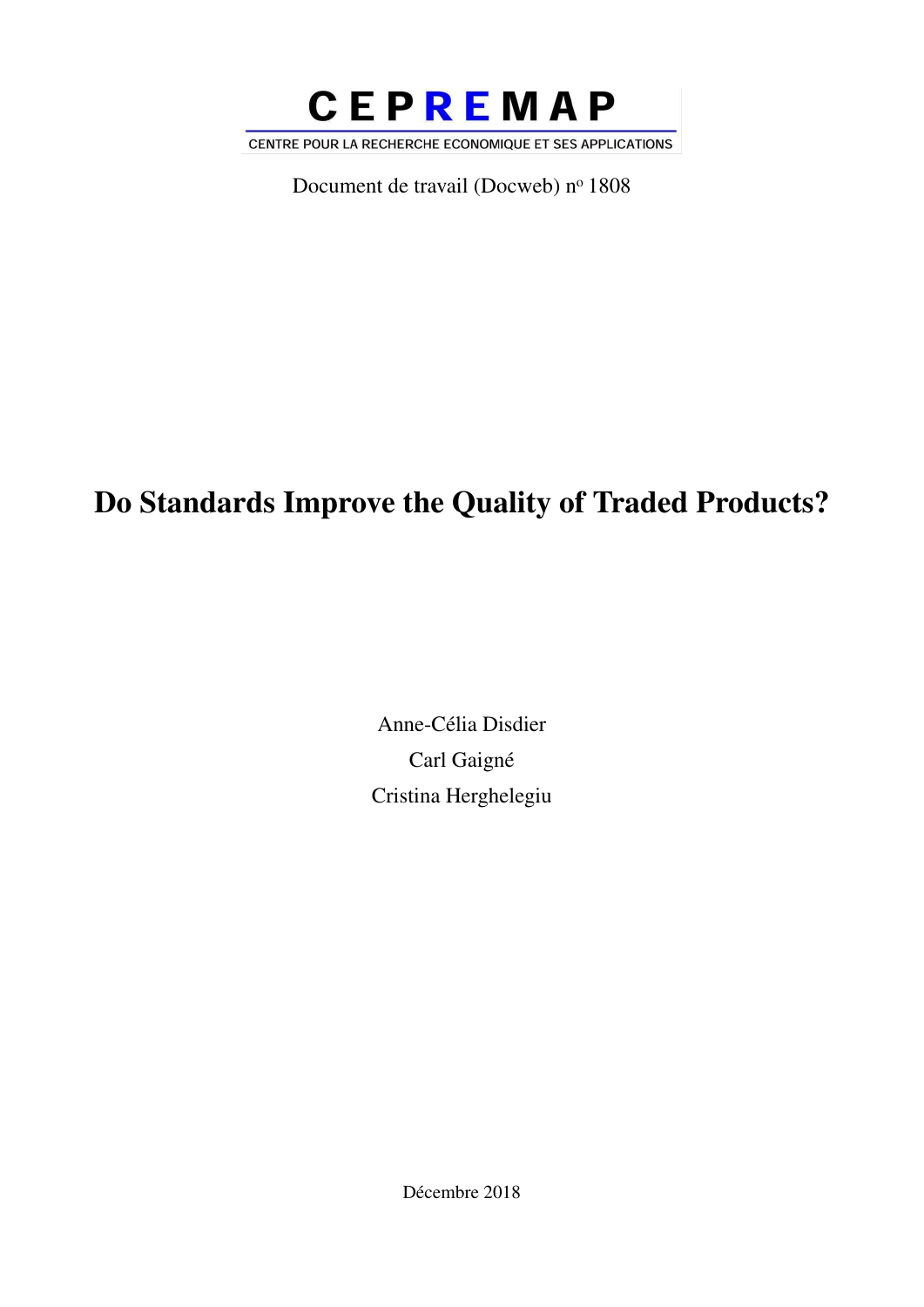### Do Standards Improve the Quality of Traded Products?<sup>1</sup>

Anne-Célia Disdier<sup>2</sup>, Carl Gaigné<sup>3</sup>, Cristina Herghelegiu<sup>4</sup>

Abstract: Quality-focused non-tariff measures are increasingly adopted by policy makers to address market failures. This paper tests for their selection and quality effects in a context of information asymmetry regarding product attributes. Our theory reveals that the enforcement of quality standards (QSs) induces the exit of low-quality firms but also that of some high-quality ones. The overall quality effect is therefore ambiguous. Using French firm data, we find that the QSs imposed by destination countries increase the probability, volume and value of exports of high-productivity medium-quality firms at the expense of low-productivity high-quality firms. QSs improve the average quality of exported consumption goods.

Keywords: Firm exports, Quality standards, Information asymmetry.

#### Les normes améliorent-elles la qualité des produits échangés ?

Abstract : Les décideurs publics adoptent de plus en plus de mesures non tarifaires axées sur la qualité pour remédier aux défaillances du marché. Cet article teste leurs effets en termes de sélection et de qualité dans un contexte d'asymétrie informationnelle sur les attributs des produits. La partie théorique révèle que la mise en œuvre de standards de qualité exclut du marché des entreprises fabriquant des produits de mauvaise qualité, mais aussi de certaines entreprises de haute qualité. L'effet global sur la qualité est donc ambigu. A l'aide de données d'entreprises françaises, nous constatons que les standards de qualité imposés par les pays de destination augmentent la probabilité, le volume et la valeur des exportations des entreprises de qualité moyenne à productivité élevée au détriment d'entreprises de qualité élevée à faible productivité. Les standards de qualité améliorent la qualité moyenne des biens de consommation exportés.

Mots-clefs : Exportations des entreprises, Standards de qualité, Asymétrie informationnelle.

<sup>&</sup>lt;sup>1</sup>We would like to thank David Atkin, John Beghin, Arnaud Costinot, Lionel Fontagné, Beata Javorcik, Chantal Le Mouël, Kalina Manova, Florian Mayneris, Marcelo Olarreaga, Ariell Reshef, John Romalis, Vincent Vicard and the participants at the ETSG 2016 (Helsinki, Finland), the 149th EAAE Seminar (Rennes, France), the PRONTO Workshop 2017 (Paris, France), the Brownbag Seminar (Geneva, Switzerland), the 17th Doctoral Meetings in International Trade and International Finance 2017 (Lille, France), the 4th ERMAS Conference (Cluj-Napoca, Romania), the XV EAAE Congress (Parma, Italy), the DEGIT XXII Conference (Paris, France), the Food Economics and Policy Seminar (Toulouse, France), and the INRA-ALISS seminar for their helpful comments. This work is supported by the CEPREMAP and the European Commission (PRONTO Project, grant agreement 613504). The views expressed here do not engage the EC. This work is also supported by the French National Research Agency (ANR-10-LABX-93-01 and ANR-10-EQPX-17 – Centre d'accès sécurisé aux données – CASD).

<sup>2</sup>PSE-INRA

 $3$ INRA

<sup>4</sup>ECARES, Université Libre de Bruxelles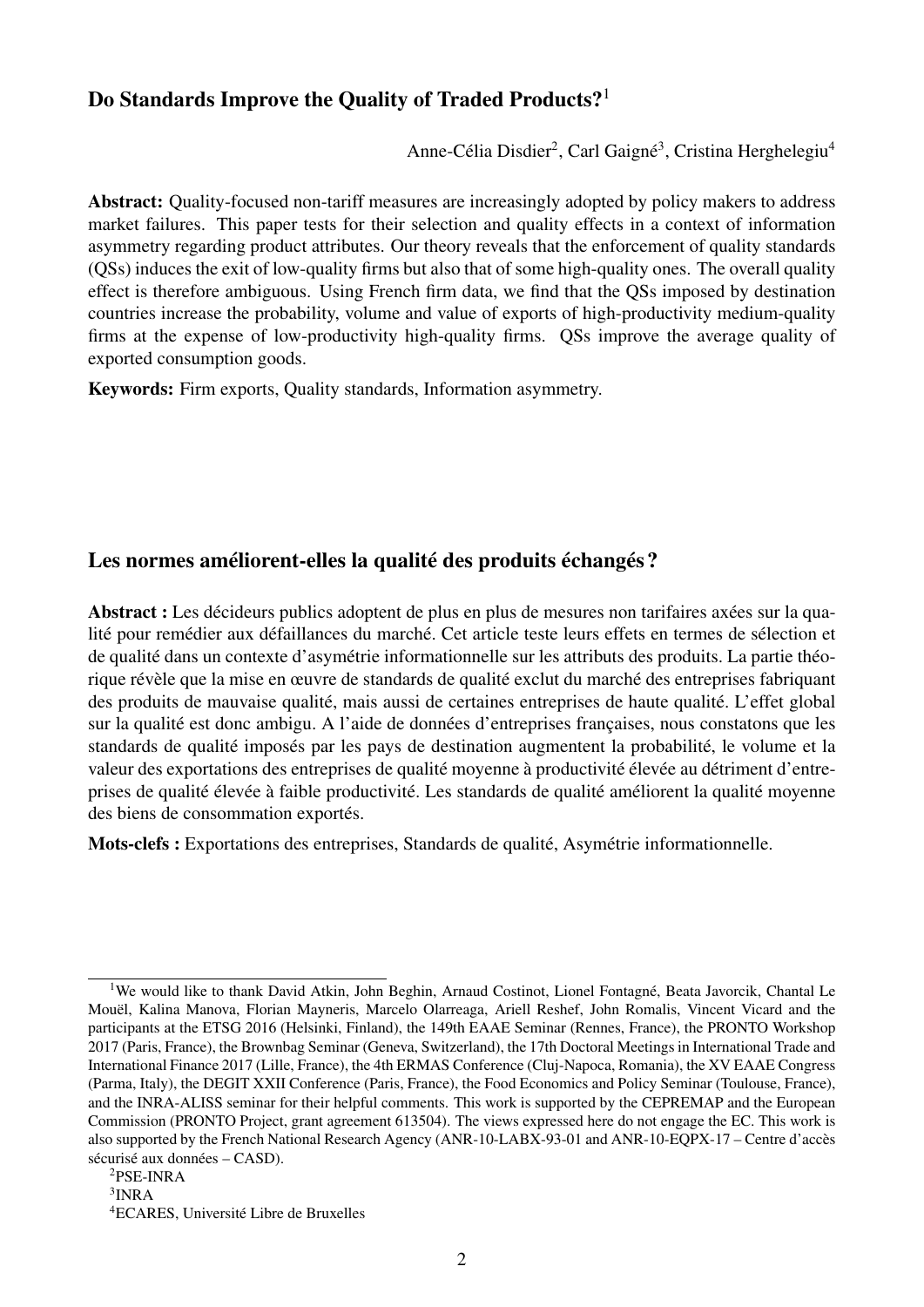### **1 Introduction**

The use of quality standards (QSs), such as sanitary and phytosanitary (SPS) measures and technical barriers to trade (TBTs), by national governments has become increasingly common in several industries and has induced many trade disputes among countries (WTO, 2012).<sup>1</sup> Even though QSs are not *a priori* discriminatory measures (as they have to be met by both foreign and domestic firms), the bulk of the empirical evidence suggests they are trade reducing and, potentially, welfare decreasing (see, for example, Andriamananjara et al., 2004; Disdier et al., 2008; Hoekman and Nicita, 2011). Indeed, fewer varieties are traded as fewer foreign firms can export to the domestic market due to additional production and distribution costs (compliance costs). $^2$  In addition, QSs have usually been treated as pure trade barriers, equivalent to *ad valorem* taxes, implying that more standards lead to higher prices.<sup>3</sup> As a result, consumers may be worse off following the introduction of QSs not only because their favorite varieties are excluded from the market but also because the prices of the remaining varieties increase.

Nevertheless, the trade literature has disregarded the fact that standards may be welfare-improving tools, addressing market failures such as information asymmetry between consumers and producers with respect to quality, safety and other product characteristics (Leland, 1979; Shapiro, 1983; Ronnen, 1991; Crampes and Hollander, 1995). In an information asymmetry context, quality is underprovided. Since buyers only observe the average quality of goods, high-quality products are forced out of the market by low-quality ones (Akerlof (1970)'s lemons principle). Therefore, under asymmetric information, the introduction of QSs should increase the quality of prod-

<sup>&</sup>lt;sup>1</sup>For example, national policy makers set minimum energy efficiency standards for many household appliances or a maximum amount of pesticide residues that is acceptable for food products or require that motor vehicles be equipped with airbags and antilock braking systems. More generally, these measures usually aim at protecting human health, human safety, and the environment. Between 1995 and 2017, 470 SPS-related and 549 TBT-related trade concerns were raised (Source: WTO, <http://spsims.wto.org/> and <http://tbtims.wto.org/>).

 ${}^{2}$ This effect is exacerbated when standards differ among countries, which significantly increases the cost of doing business internationally.

 $3$ One exception is Beghin et al. (2015) who extend the trade restrictiveness index approach to the case of market imperfections and domestic regulations. In their analysis, the authors start from an agnostic prior on the impact of regulatory policies on trade and welfare.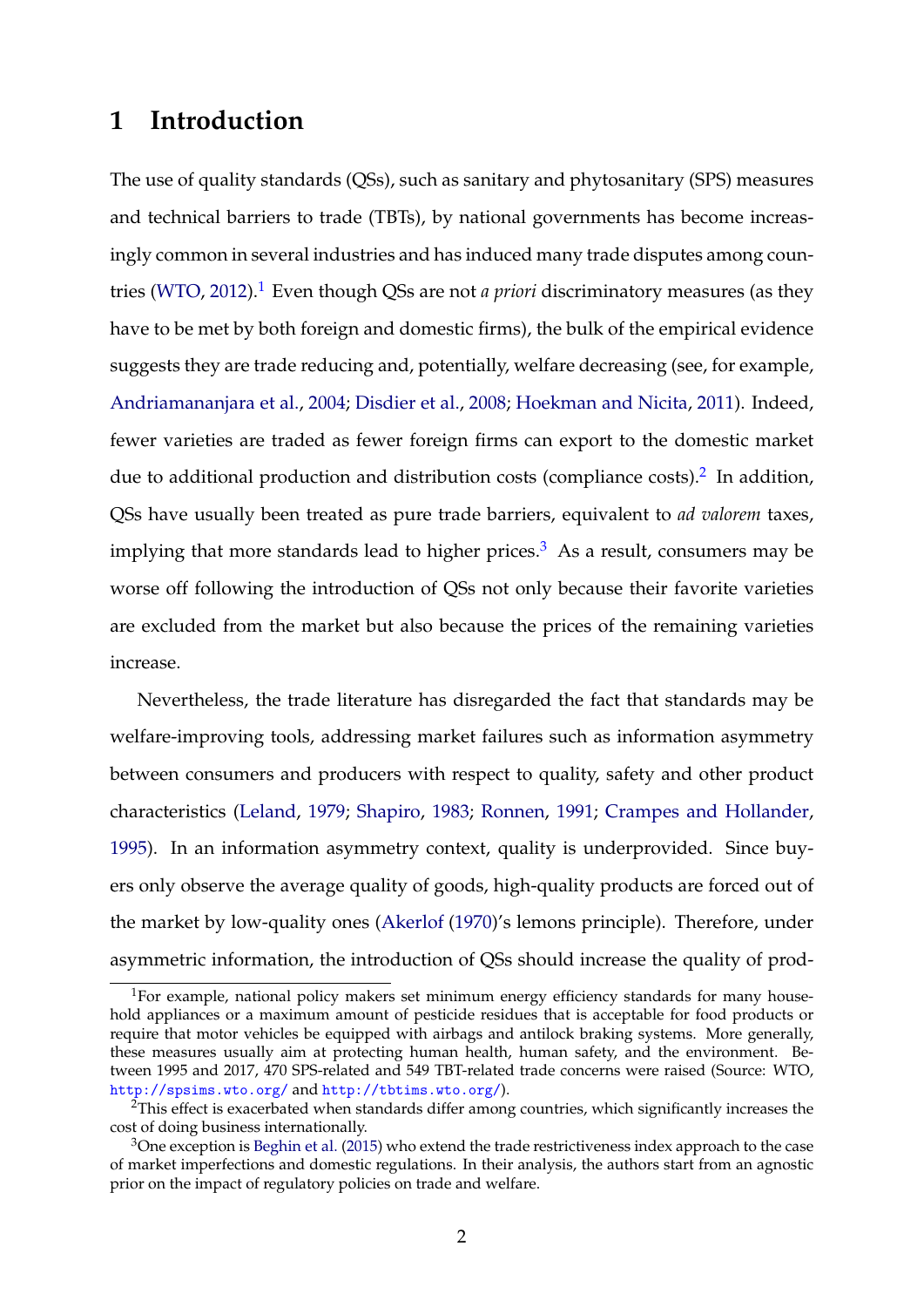ucts that are actually consumed.

As we lack empirical evidence regarding the quality effects of standards, this paper aims to address this aspect. We test whether non-tariff measures (NTMs), such as SPS and TBT measures, enhance the quality of traded products. More precisely, we check whether the enforcement of QSs in a country (i) favors the entry of foreign firms selling high-quality goods (the effect on the extensive margin of trade), (ii) increases the market share of high-quality firms (the effect on the intensive margin of trade), and (iii) raises the average quality of foreign products perceived by domestic consumers.

To study the effects of QSs on the selection of firms and the market share of exporters according to the quality of their products, we build a new firm-based trade model identifying the mechanisms at work in the presence of uncertainty about product quality. We assume that foreign producers know exactly the quality of their products, while domestic consumers only observe the average quality of products available in their market. Firms are characterized by the productivity and quality of their products, which are horizontally and vertically differentiated. The variable costs of production increase with quality for a given productivity and decrease with productivity for a given quality. Hence, for a given price, there might be various combinations of productivity and quality. It follows that export sales decrease with a firm's product quality (cost effect) as consumers observe only the average quality and increase with a firm's product productivity (efficiency effect). Due to fixed costs associated with serving a foreign market, there exists a quality cutoff above which a firm cannot export its product. In other words, because of uncertainty about product quality, high-quality goods offered by low-productivity firms may be withdrawn from the market. By contrast, high-productivity firms may export products with a quality below the average quality of products available on the market, as long as their price is not too high.

To correct for market failures associated with information asymmetry, policy makers may impose QSs that have to be met by all products marketed in the domestic market, regardless of whether they are manufactured domestically or abroad. As expected, the enforcement of a QS by a policy maker forces some low-quality firms to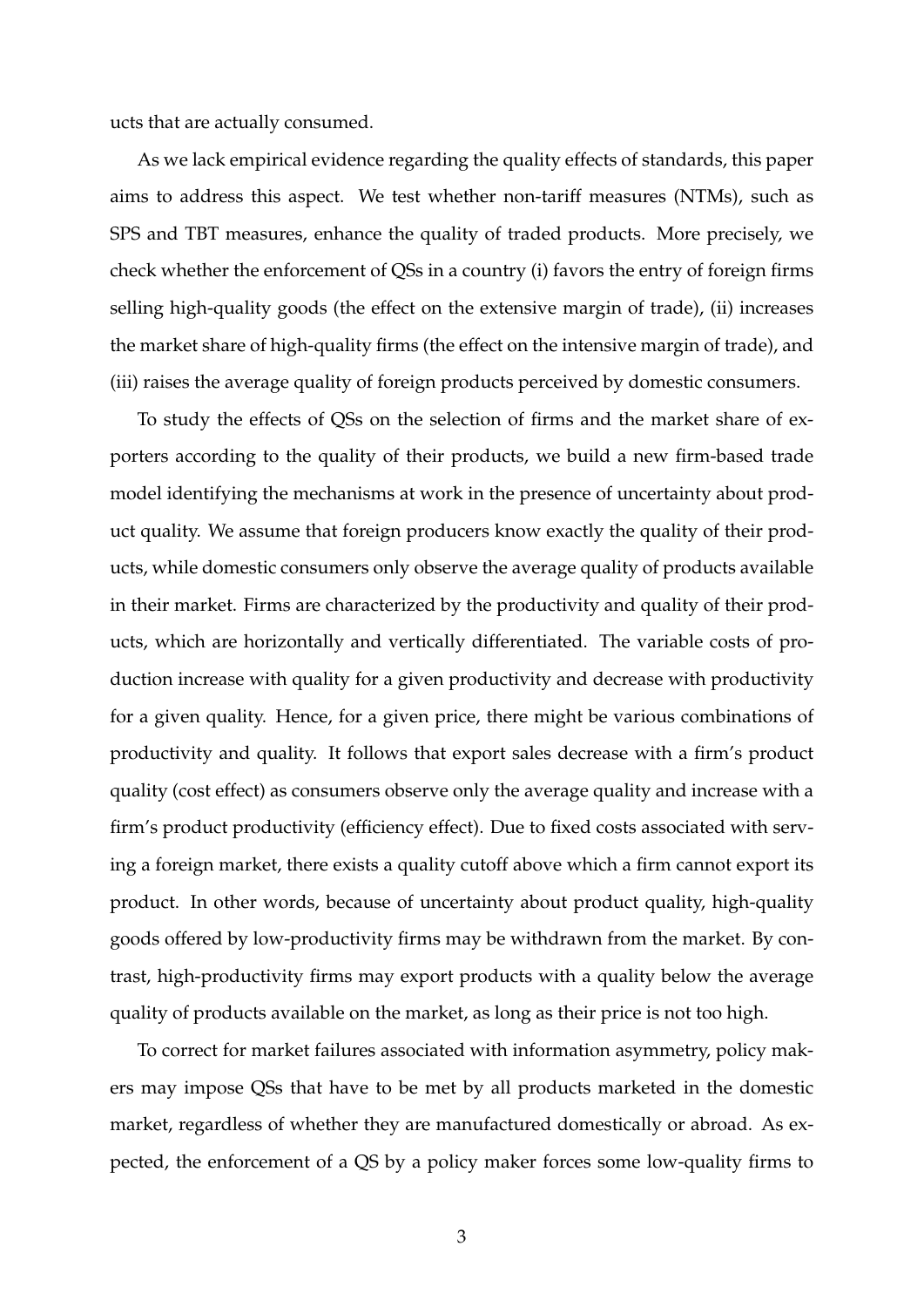exit, regardless of their productivity, because they are not able to keep up with the new regulation. However, we show that some high-quality firms also cease to serve a country with a QS. The intuition is the following. By excluding low-quality firms from the domestic market, a QS makes competition tougher among incumbent firms. This stronger competition induces the exit of high-price firms (i.e. low-productivity high-quality firms), as consumers make their choice based on price and the average quality. Competition intensifies as the disparity in heterogeneity between the qualities declines. Hence, the revenue of high-quality sellers declines.<sup>4</sup> This effect is more pronounced for low-productivity high-quality firms. In addition, this effect yields a reallocation of market shares from low-productivity high-quality incumbents towards high-productivity medium-quality incumbents (as the latter have lower prices than the former).<sup>5</sup> Because both low-quality and high-quality firms exit the market, a QS has an ambiguous effect on the average quality of exported products.

We empirically assess the main predictions derived from our model. We match a dataset on public QSs, such as SPS and TBT measures, with French firm-productdestination export data. We estimate the effect of SPS and TBT measures on both the extensive and intensive margins of trade for individual French exporters, as well as on the average quality of exported products. The estimation of product quality using trade data at the firm level when information asymmetry prevails is challenging. Traditional tools based on demand equations (Khandelwal, 2010; Khandelwal et al., 2013) cannot be applied because such approaches implicitly assume perfect information on product quality. Therefore, we rely on our theoretical model and information on price and productivity to infer quality at the firm-product (i.e., variety) level. Higher quality is assigned to varieties that have a higher price conditional on productivity. As predicted by the model, we find that the larger the number of QSs is, the higher the

<sup>4</sup>Ronnen (1991) also obtains this result from a different framework. He considers that firms are price makers but use the same technology. The exit of high-quality firms occurs even if these firms can supply better quality. By its nature, a QS limits the range in which sellers can differentiate the quality of their products. As shown by Ronnen (1991), price competition becomes fiercer despite the high-quality sellers' efforts to relax it by increasing the quality of their products. We obtain a similar result by considering firms that differ in efficiency.

<sup>&</sup>lt;sup>5</sup>Similar to the findings of Ronnen (1991), high-quality sellers are worse off even though they have already met the standard in the absence of regulation as they suffer from more intense price competition.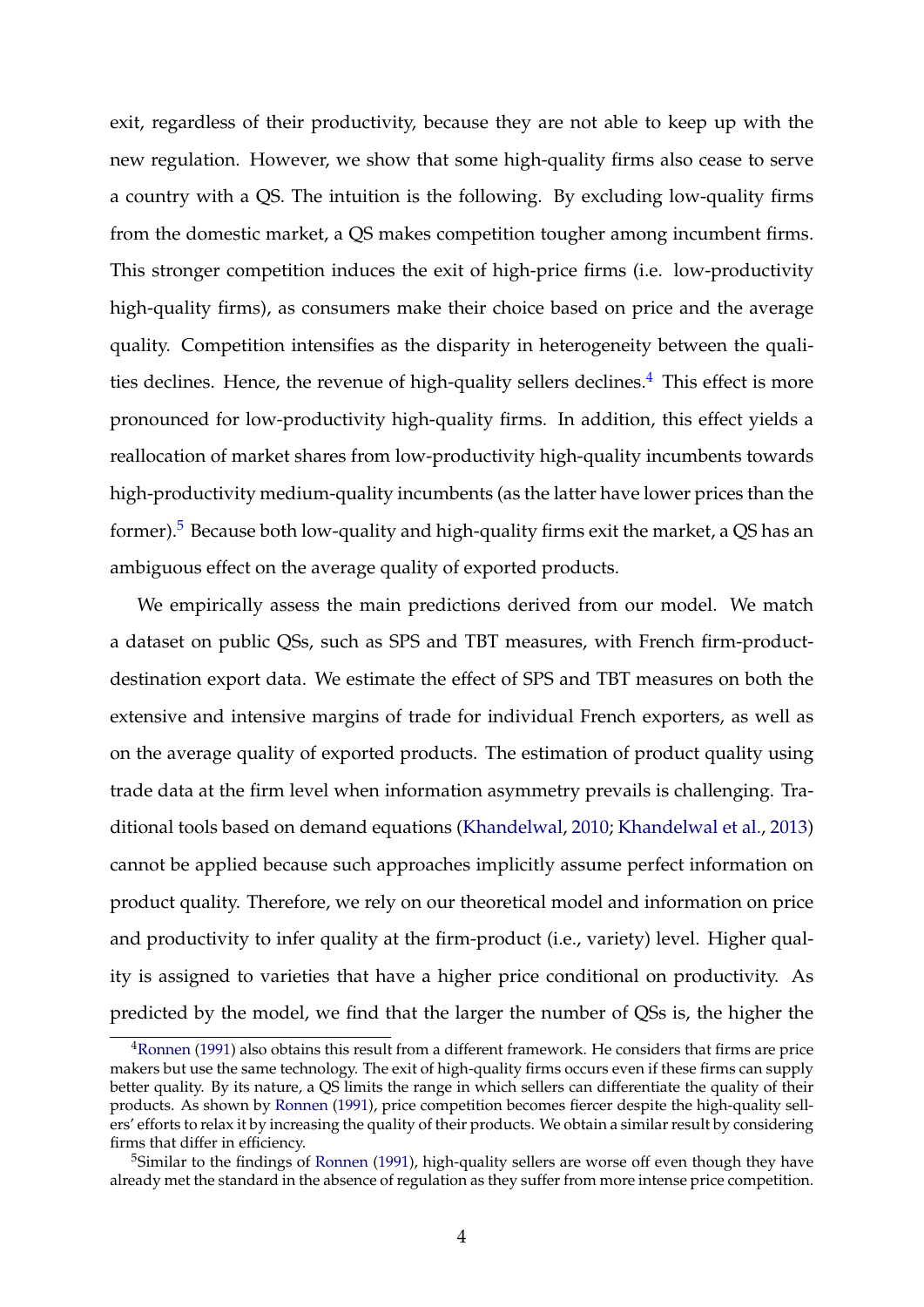participation in a certain product-destination market for a pair of high-productivity medium-quality incumbents at the expense of low-productivity high-quality incumbents. As for the intensive margin, we show that the export volumes and values of the high-productivity medium-quality incumbents increase with the number of QSs, at the expense of low-productivity high-quality incumbents. When it comes to the average quality of exported products perceived by foreign consumers, the effect of QSs is dependent on the classes of goods and sectors considered. QSs increase the average quality of consumption goods such as food and beverages as well as textile products.

#### *Literature Review*

Recent papers have estimated the impact of trade policy on product quality. Amiti and Khandelwal (2013) find that lower US tariffs promote quality upgrading for products that are initially close to the technology frontier. Relying on disaggregated Chinese data, Fan et al. (2015) show that firms upgrade the quality of their products when tariffs are reduced. However, this strand of the literature assumes perfect information and disregards the effects of standards on the quality of traded products.

The role of QSs in trade has been investigated in few papers. On the theoretical side, Das and Donnenfeld (1989) and Gaigné and Larue (2016) develop international trade models with vertical differentiation but assume perfect information. While these theoretical papers take into account both the quality and productivity characteristics of firms, the existing empirical studies solely consider productivity features. Their results show that QSs increase the export probability and export value of high-productivity firms at the expense of low-productivity firms (Fontagné et al., 2015; Fugazza et al., 2018; Fernandes et al., 2015). In addition, the export probability is reduced in TBTimposing destinations, especially for multi-destination firms, which can choose TBTfree destinations (Fontagné and Orefice, 2018). Compared to this body of the empirical literature, we go one step further. We theoretically and empirically study how both the productivity and quality characteristics of firms shape their export decisions in the presence of QSs in a context of information asymmetry between consumers and producers with respect to product quality. Moreover, we also investigate the role of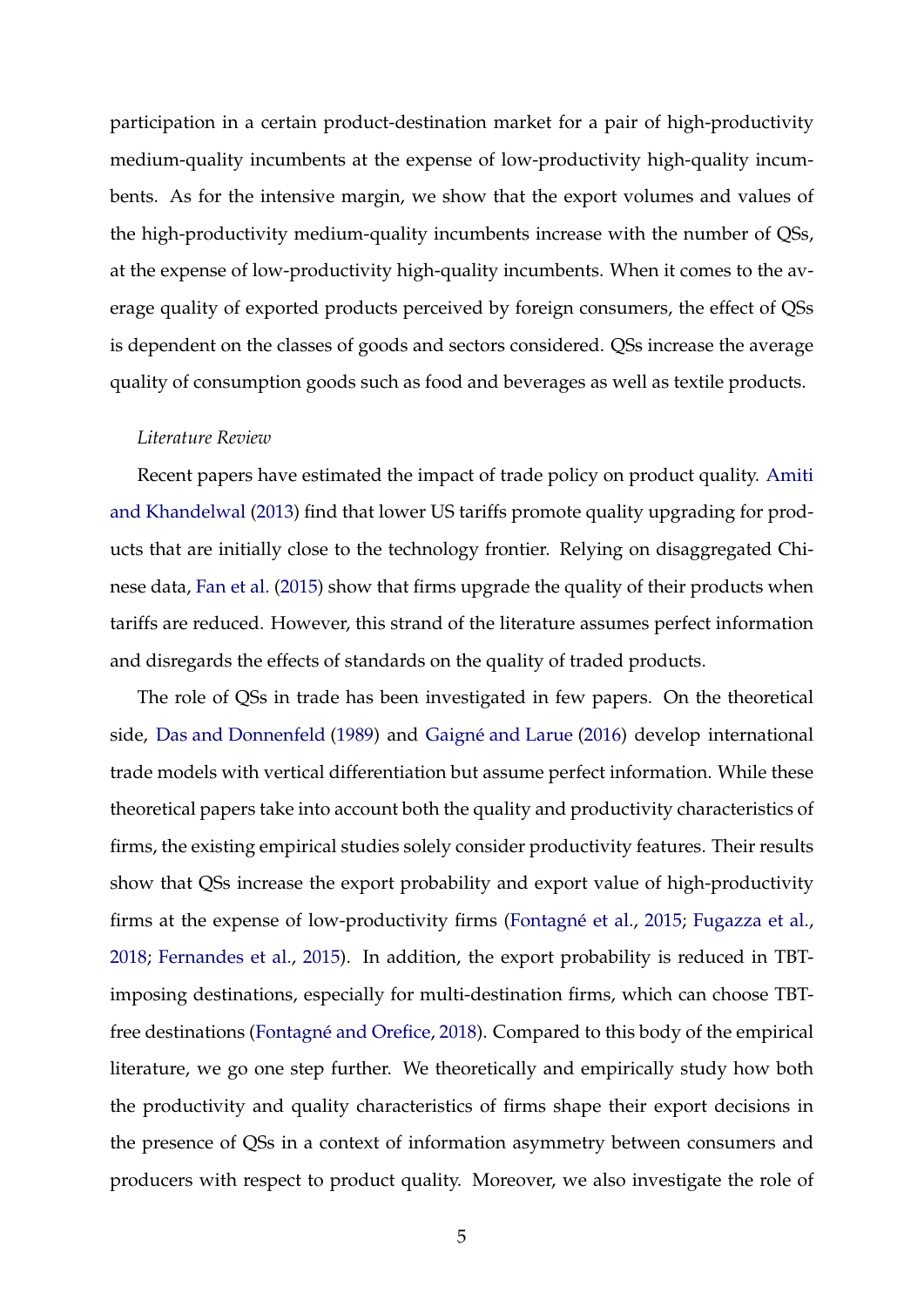QSs on the average quality of exported products.

This paper also adds to works on the relationship between product quality and trade at the firm level. Building on Melitz (2003)'s framework, several papers consider vertical differentiation to explain the quality sorting found in international trade. Our paper is conceptually close to the work of Hallak and Sivadasan (2013), who build a firm-based trade model, exploiting two sources of heterogeneity: *process productivity* (i.e., the classical concept of productivity) and *product productivity* (i.e., the capacity of firms to produce high-quality goods with low fixed costs). Their results show that, conditional on size, exporting firms sell high quality goods at high prices. Furthermore, it has also been shown that the competitiveness of firms is determined by their quality-adjusted prices (Kugler and Verhoogen, 2012) and high quality products are able to enter more distant markets (Baldwin and Harrigan, 2011).

However, while all these papers assume perfect information, we consider information asymmetry between buyers and sellers with respect to product quality, as in Akerlof (1970). In our approach, we consider that consumers can neither correlate product quality with price nor perfectly judge it even after consumption (credence goods). $6$ Credence attributes are of a very different nature: (i) attributes that have health/safety consequences and (ii) consumer demand (willingness to pay) for attributes that are related to production processes such as the environmental cost of production, the use of child labor, and animal welfare standards (Dulleck et al., 2011).

Finally, this paper also contributes to the literature on adverse selection. While the theoretical literature on adverse selection and the under-provision of quality has increased dramatically since the seventies, empirical tests using data on *tangible* goods are rather scarce compared to those focusing on insurance markets. Some studies have tested for adverse selection in durable goods markets (Bond, 1982; Genesove, 1993; Hendel et al., 2005; Engers et al., 2009; Peterson and Schneider, 2014, 2017). Our data allows us to exploit the differences across countries to identify adverse selection. As the presence of QSs reduces the information asymmetry problem, the differences in the

 $6$ Our theory disregards cases where consumers can learn about the quality level prior to the purchase (search good) or after the purchase and use (experience good).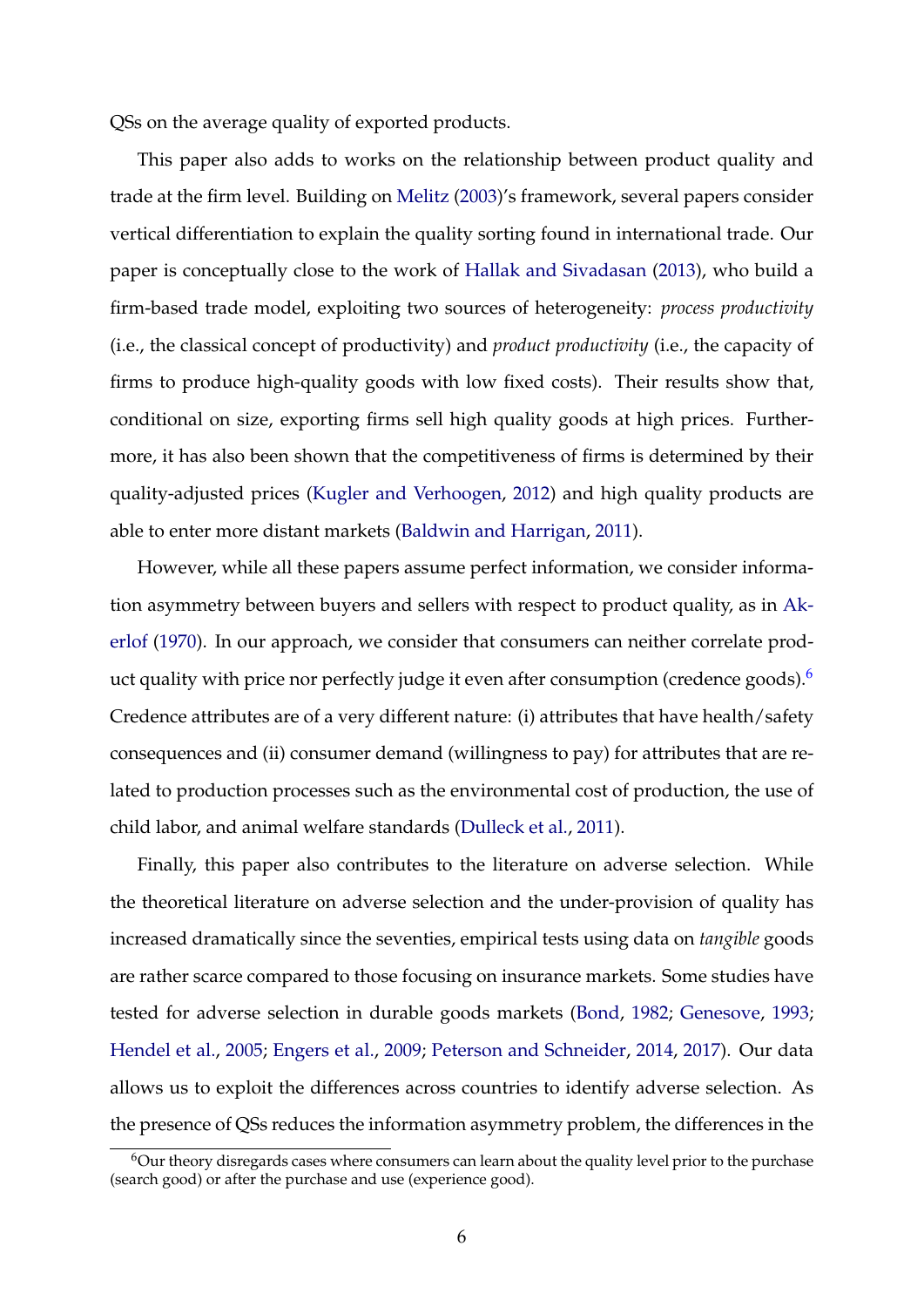number of QSs across countries should drive the probability of serving a destination and the volume of transactions for a given firm-product pair. Our estimations confirm this prediction.

Our paper is organized as follows. Section 2 presents the theoretical model. Section 3 describes the data and the empirical strategy. Section 4 reports and discusses the results regarding the trade effects of QSs. Section 5 investigates the impact of QSs on the average quality of products. Section 6 concludes.

### **2 Theory**

We develop a trade model that considers heterogeneous firms and information asymmetry on product quality.<sup>7</sup> We provide the microeconomic foundations of the impact of QSs on trade and the average quality of products delivered by firms under this setting. Hence, similar to the classical asymmetric-information framework (Akerlof (1970)'s market for lemons), we study the properties of market outcomes in the presence of adverse selection in a global economy.

#### **2.1 General assumptions and results**

We consider an imperfectly competitive sector producing (horizontally and vertically) differentiated products under increasing returns. In our setting, producers know the quality of their products, but this quality is not observed by consumers. More precisely, the latter only know the distribution of quality and not the quality of each product. Due to information asymmetry, incentives exist for producers to pass off low-quality goods as high-quality ones. However, consumers account for these incentives by considering the quality of goods as uncertain. Consumers are assumed to be risk-neutral and only their perceptions about the average quality are considered. As a result, the goods with above average quality may be driven out of the market. In our framework, there is no potential for screening or signaling. Despite information asymmetry, a trade

<sup>&</sup>lt;sup>7</sup>We consider a single period of production, but we can easily extend our framework to multiple periods by assuming an exogenous probability for the survival of firms, as in Melitz (2003).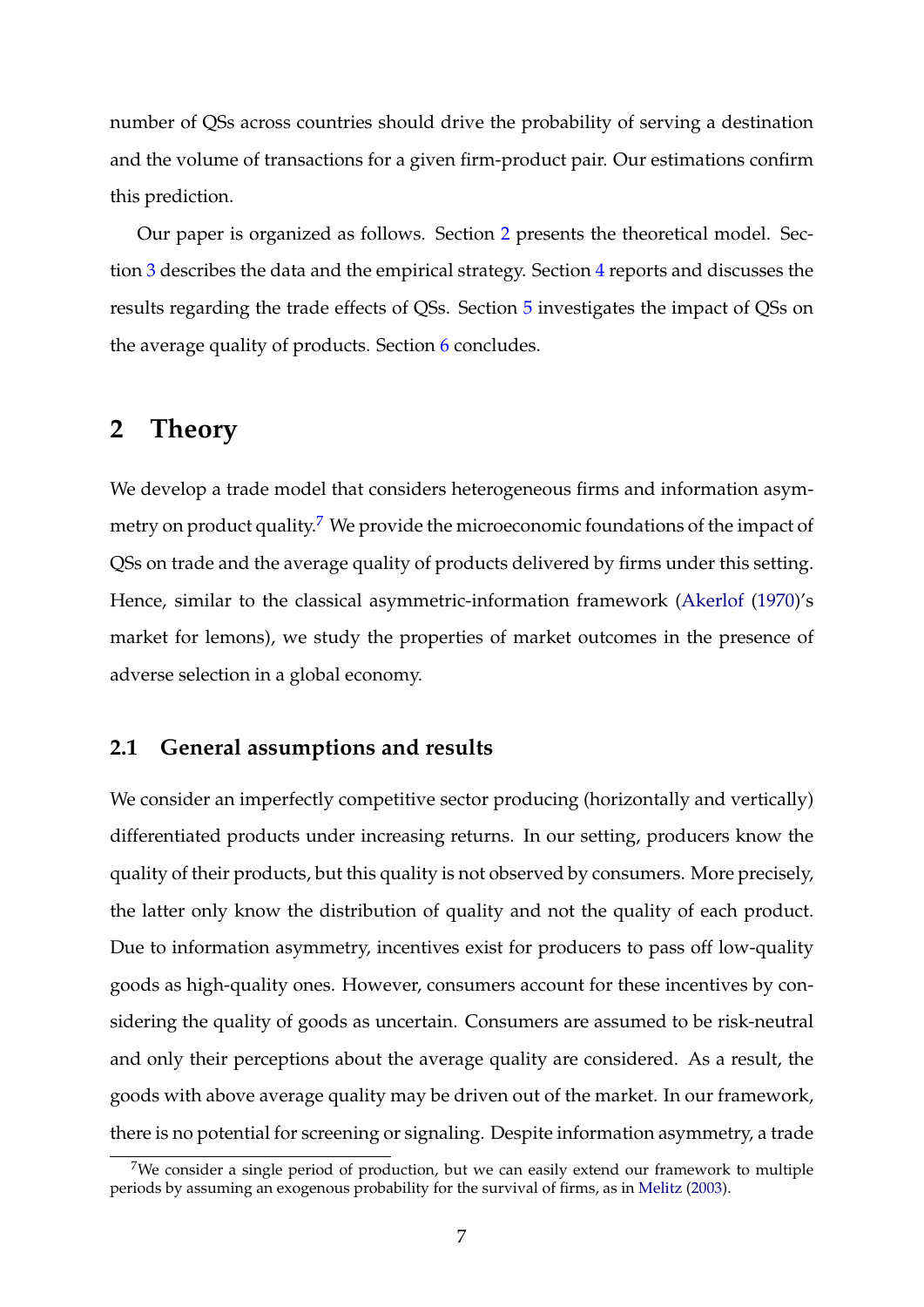equilibrium is reached as products are also horizontally differentiated and firms differ in terms of productivity.

**Demand.** Let  $q_{ij}^k(\bar{\theta}_{ij}^k, p_{ij}^k)$ . represent the demand in country *j* for a variety of product *k* produced in country *i*. The variable  $\bar{\theta}^k_{ij}$  is the average quality for the set of varieties of product *k* available in country *j* and imported from country *i*.  $p_{ij}^k$  is the price of a variety of product *k*. Product quality captures all attributes of a product other than price, which consumers value. The consumer's behavior is such that:

$$
\varepsilon_{q,p}^k \equiv -\frac{\partial q_{ij}^k}{\partial p_{ij}^k} \frac{p_{ij}^k}{q_{ij}^k} > 0 \text{ and } \zeta_{q,\overline{\theta}}^k \equiv \frac{\partial q_{ij}^k}{\partial \overline{\theta}_{ij}^k} \frac{\overline{\theta}_{ij}^k}{q_{ij}^k} > 0
$$

where  $\varepsilon_{q,p}^k$  is the price-elasticity of demand and  $\zeta_q^k$  $\frac{\kappa}{q,\overline{\theta}}$  is the quality-elasticity of demand. Both are perfectly observed by the producers.

**Technology and profit.** In our framework, each variety is produced by a single firm, but a firm can produce more than one differentiated product (firms can produce multiple products). Consistently, in the empirical section, we use the firm-product pair (i.e., variety) as the basic unit of our analysis. Each firm-product pair is characterized by a level of productivity ( $\varphi^k$ ) and a level of quality ( $\theta^k$ ). We assume that the quality characteristics of the different varieties cannot be easily customized for each foreign market. $8$ Therefore, the quality of the varieties is not adjusted by firms as often as prices are. We make no assumptions about the *ex ante* correlation between productivity and quality and do not specify the distributions of these two parameters. We could assume that  $\varphi$ and *θ* are drawn simultaneously from a joint distribution function or use the theory of copulas to allow for either a positive or negative correlation between both parameters while maintaining their marginal distributions (Davis and Harrigan, 2011; Harrigan and Reshef, 2015). Our results are not affected by the correlation between the values of the marginal distribution functions of productivity and quality. In Appendix A.1,

 ${}^{8}$ Therefore, the quality supplied by a multiproduct firm varies across its varieties but is the same across countries. Bernard et al. (2011) use a similar assumption. While the valuation of quality by consumers may differ across countries (short-term perspective), this assumption is not too strong. Indeed, firms might need some adjustment time before starting to customize quality for each foreign market.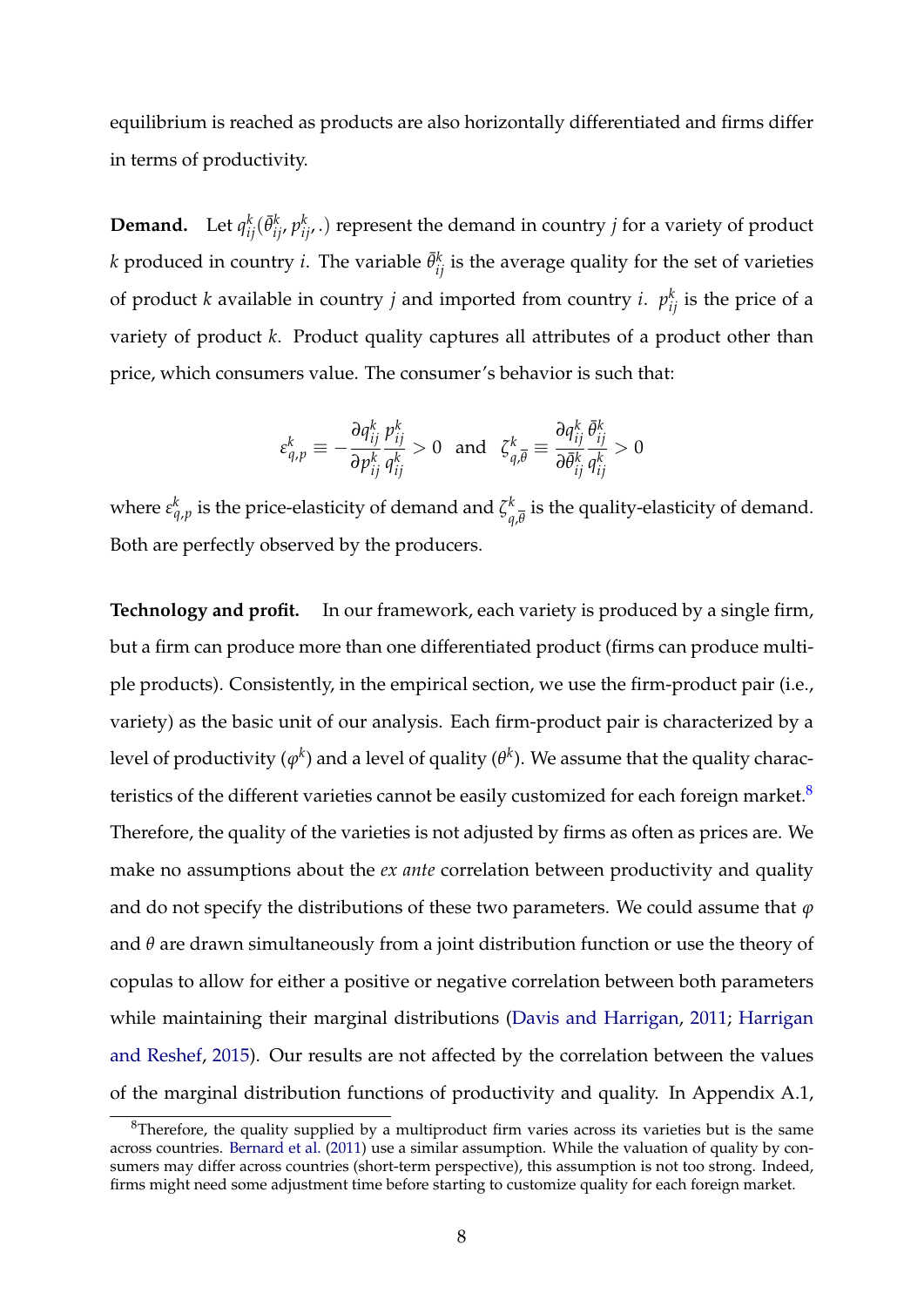we relax the assumption of exogeneity of product quality and consider that firms determine the quality of their varieties according to the characteristics of their domestic market.

As in firm-based trade theory, we consider that the distribution of products includes both fixed costs ( $\phi_{ij}^k$ ) and variable costs ( $\tau_{ij}^k$ ), which are specific to each product-origindestination triplet. The variable production cost increases with quality for a given productivity and decreases with productivity for a given quality. Furthermore, fixed distribution costs are increasing with product quality ( $\phi_{ij}^k(\theta^k)$ ). Firms have to train labor and make other adjustments in their production process before producing/exporting a single unit of a high-quality product. For example, firms selling perishable products such as fresh fruits and vegetables may have to invest in better storage facilities to meet a QS over an extended period.

The profit of a firm located in country *i* is given by  $\pi_i = \sum_k \sum_j \pi_{ij}^k(\phi^k, \theta^k)$  with

$$
\pi_{ij}^k \equiv p_{ij}^k q_{ij}^k [\bar{\theta}_{ij}^k, p_{ij}^k] - c_{ij}^k [\theta^k, \varphi^k, \tau_{ij}^k] q_{ij}^k [\bar{\theta}_{ij}^k, p_{ij}^k] - \varphi_{ij}^k [\theta^k]
$$
(1)

where  $c_{ij}^{k}[\theta^{k}, \varphi^{k}, \tau_{ij}^{k}]$  is the *marginal* cost of production. This cost is independent from quantity, but it increases with quality and variable trade costs and decreases with productivity. Higher marginal costs can be caused by producing products with high quality because there is a more thorough selection of ingredients and/or additional production tasks. Product markets are internationally segmented, meaning that the price of a variety varies across destination countries.

Firms select prices to maximize their profit (1), where demand is given by  $q_{ij}^k(\bar{\theta}_{ij}^k,p_{ij'}^k.)$ . The profit-maximizing price is given by:

$$
p_{ij}^k = (1 - [\varepsilon_{q,p}^k]^{-1})^{-1} c_{ij}^k
$$
 (2)

where  $\varepsilon_{q,p}^k > 1$  ensures that the equilibrium price is higher than the marginal cost. The price is equal to a mark-up times the marginal cost, which depends not only on the firm's productivity but also on the quality of its products (through *cij*). The price set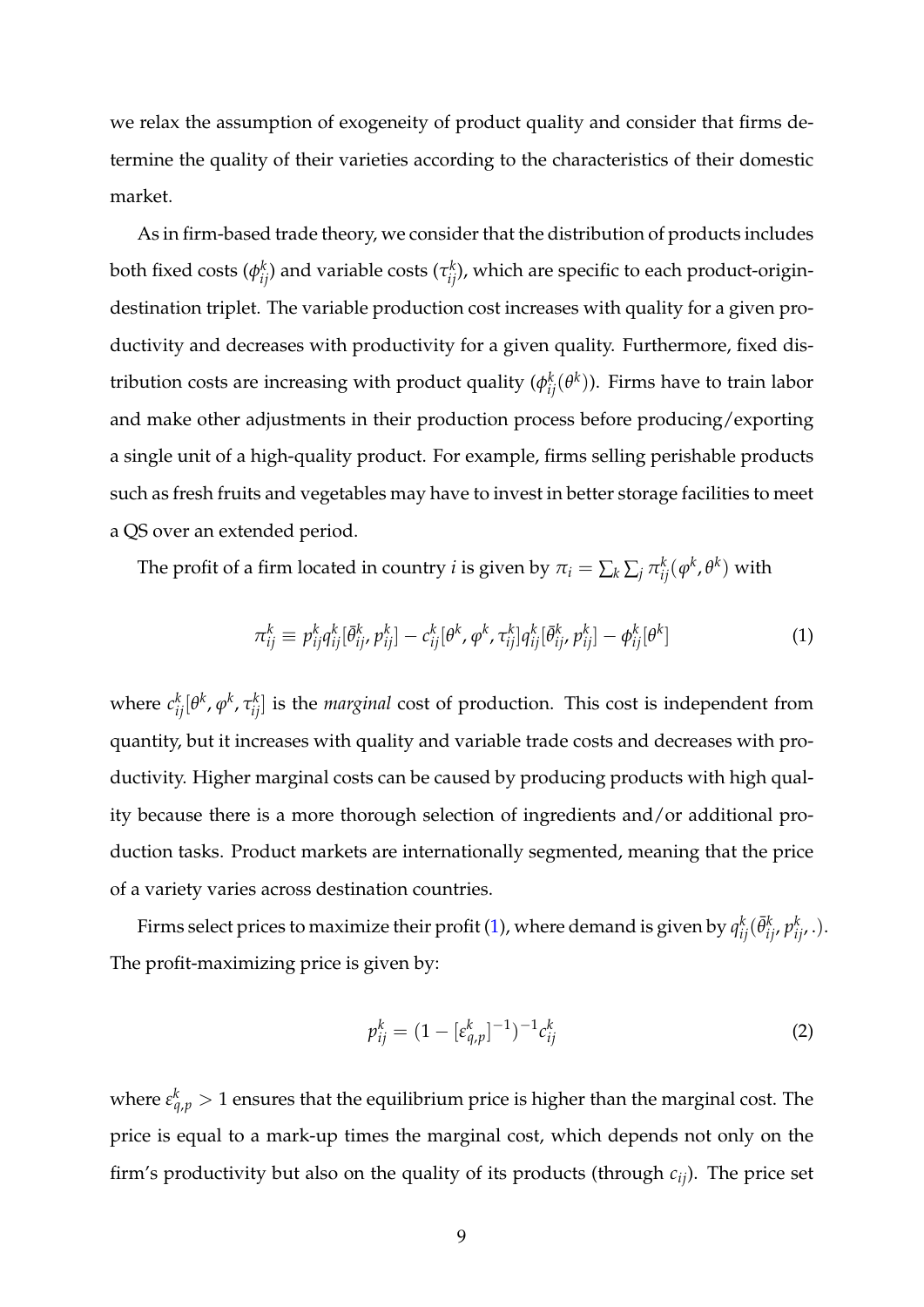by a firm for a variety is increasing with quality and trade costs but decreasing with productivity. Hence, the profit of a firm producing a variety of product *k* in country *i* and serving market *j* is (evaluated at equilibrium prices):

$$
\pi_{ij}^k = \frac{p_{ij}^k[\varphi^k, \theta^k, \tau_{ij}^k]q_{ij}^k[\varphi^k, \tau_{ij}^k, \theta^k, \bar{\theta}_{ij}^k]}{\varepsilon_{q,p}^k} - \varphi_{ij}^k[\theta^k]
$$
(3)

where  $p_{ij}^k[\varphi^k,\theta^k,\tau_{ij}^k]q_{ij}^k[\varphi^k,\tau_{ij'}^k\theta^k,\bar\theta_{ij}^k]\equiv r_{ij}^k$  is the export sales of the firm (associated with a specific destination). It follows that:

$$
\frac{\partial r_{ij}^k}{\partial \varphi^k} = q_{ij}^k \left( \varepsilon_{q,p}^k - 1 \right) \left( -\frac{\partial p_{ij}^k}{\partial \varphi^k} \right) > 0, \quad \frac{\partial r_{ij}^k}{\partial \bar{\theta}_{ij}^k} > 0 \quad \text{and} \quad \frac{\partial r_{ij}^k}{\partial \bar{\theta}_{ij}^k \partial \varphi^k} > 0 \tag{4}
$$

In the remainder of the text, we use the terms firm and firm-product pair interchangeably. As expected, profit and income are increasing with the firm's productivity and the average quality prevailing in the destination country *j* for product *k* coming from origin country *i*. Hence, when an exporter provides a relatively highquality product, the average quality in the destination market increases. Since consumers are now willing to pay more for all goods imported from country *i*, highquality producers share their benefits with low-quality producers. In addition, the sales of high-productivity firms increase more with average quality than the sales of low-productivity firms. In other words, when consumption expenditures are held constant, a higher average product quality reallocates market shares to more productive firms.

As consumers do not know the quality of products and given that distribution/production costs increase with product quality, the profits and sales associated with destination market *j* are lower for firms selling a product with higher quality. Formally, we have:

$$
\frac{\partial r_{ij}^k}{\partial \theta^k} = -\frac{r_{ij}^k (\varepsilon_{q,p}^k - 1) \zeta_{p,\theta}^k}{\theta^k} < 0 \quad \text{and} \quad \frac{\partial \pi_{ij}^k}{\partial \theta^k} = \frac{1}{\varepsilon_{q,p}^k} \frac{\partial r_{ij}^k}{\partial \theta^k} - \frac{\phi_{ij}^k}{\theta^k} \zeta_{p,\theta}^k < 0 \tag{5}
$$

with

$$
\zeta_{p,\theta}^{k} \equiv \frac{\partial p_{ij}^{k}}{\partial \theta^{k}} \frac{\theta^{k}}{p_{ij}^{k}} > 0 \text{ and } \zeta_{\phi,\theta}^{k} \equiv \frac{\partial \phi_{ij}^{k}}{\partial \theta^{k}} \frac{\theta^{k}}{\phi_{ij}^{k}} > 0. \tag{6}
$$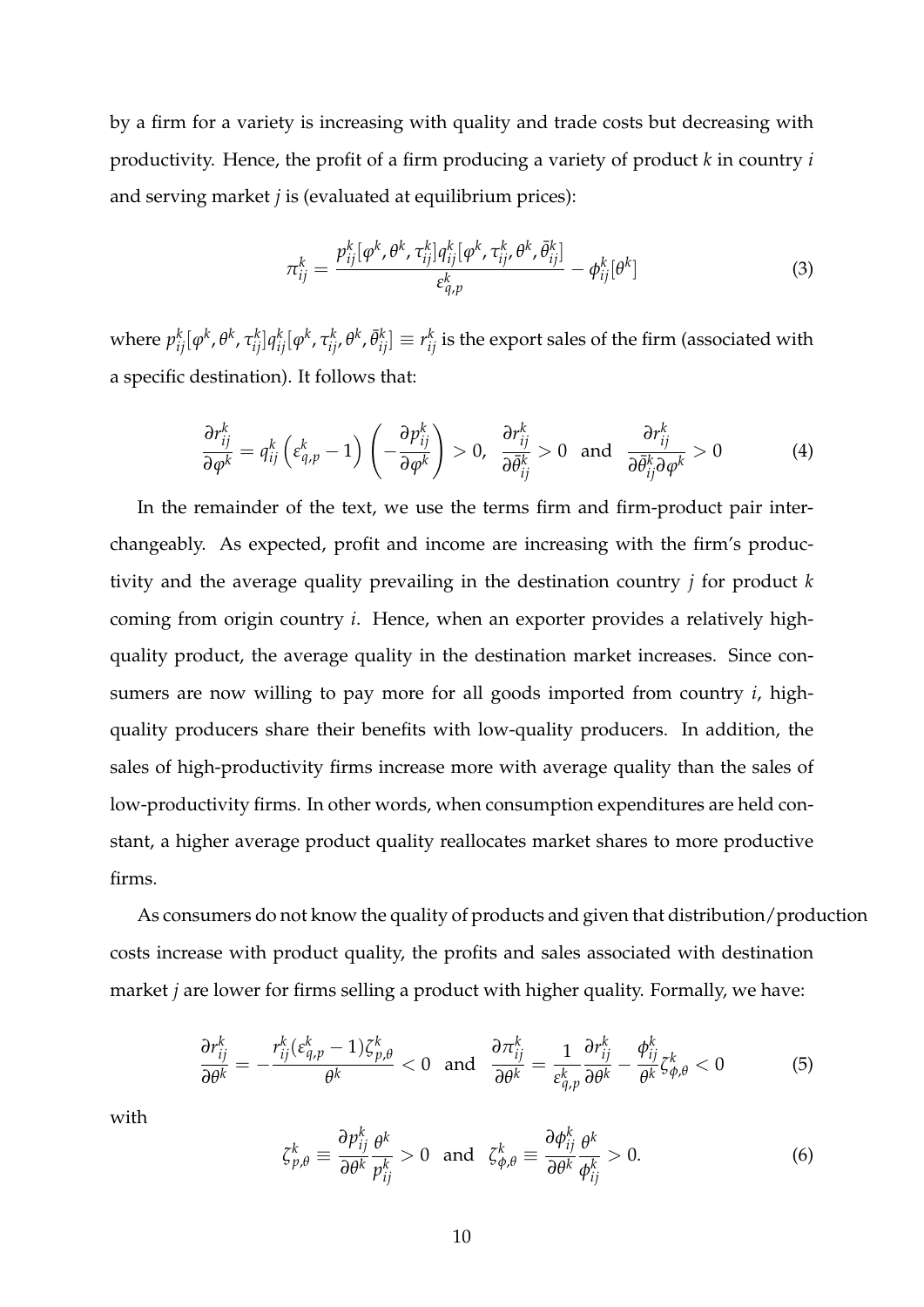where  $\zeta^k_{\it p}$  $_{p,\theta }^{k}$  and  $\mathcal{\zeta}_{\phi }^{k}$ *φ*,*θ* are the quality-elasticity of price and distribution cost, respectively. It is worth noting that the sales of high-quality firms are lower under information asymmetry than those under perfect information. Since consumers only know the average quality of the products, their demand for top-quality products is lower. The producers of top-quality goods tend to withhold their products from sale. As indicated by Akerlof's Lemons Principle (*"The bad drives out the good until no market is left*"), high-quality products are driven out of the market by low-quality products. Therefore, information asymmetry may lead to the under-provision of high-quality products, although such products are preferred by the consumers (market failure). However, in our configuration, products with a quality that is better than the lowest quality product can be sold. A firm with high productivity (high  $\varphi^k$ ) can profitably sell a high-quality product as long as its price  $(p_{ij}^k)$  is lower than the price of a firm selling the lowest quality.

Furthermore, since production and distribution costs are assumed to be non-negative with product quality and  $\partial r_{ij}^k/\partial \theta^k < 0$  for a given productivity, there exists a maximum quality for a given productivity  $\widehat{\theta}_{ij}^k(\phi^k)$  above which it is not profitable to serve the destination market *j*. Formally,  $\widehat{\theta}_{ij}^{k}(\varphi^{k})$  (called the *quality cutoff curve*) is such that  $\pi_{ij}^k(\varphi^k, \widehat{\theta}_{ij}^k)=0.$  Using the implicit function theorem, it is straightforward to check that:

$$
\frac{\partial \widehat{\theta}_{ij}^k}{\partial \varphi^k} = \frac{-\partial \pi_{ij}^k(\varphi^k, \widehat{\theta}_{ij}^k)/\partial \varphi^k}{\partial \pi_{ij}^k/\partial \widehat{\theta}_{ij}^k} > 0.
$$
 (7)

Hence, market failure associated with information asymmetry hurts high-quality low-productivity firms as they charge high prices to consumers. *In other words, under information asymmetry, only high-productivity firms are able to profitably export high-quality products.* Figure 1 displays the curve  $\widehat{\theta}_{ij}^k(\varphi^k)$  in which each firm-product pair is represented by a single point, *e.g.,* a  $(\varphi^k, \theta^k)$  combination. Firms below this threshold  $\widehat{\theta}_{ij}^k(\varphi^k)$ earn non-negative profits, while firms above the curve  $\widehat{\theta}_{ij}^k(\varphi^k)$  exit the market. The firms along the curve have equal revenue and profits. The positive slope of the curve  $\widehat{\theta}_{ij}^k(\mathbf{\phi}^k)$  indicates that firms with high productivity are more likely to export.

#### Insert Figure 1 here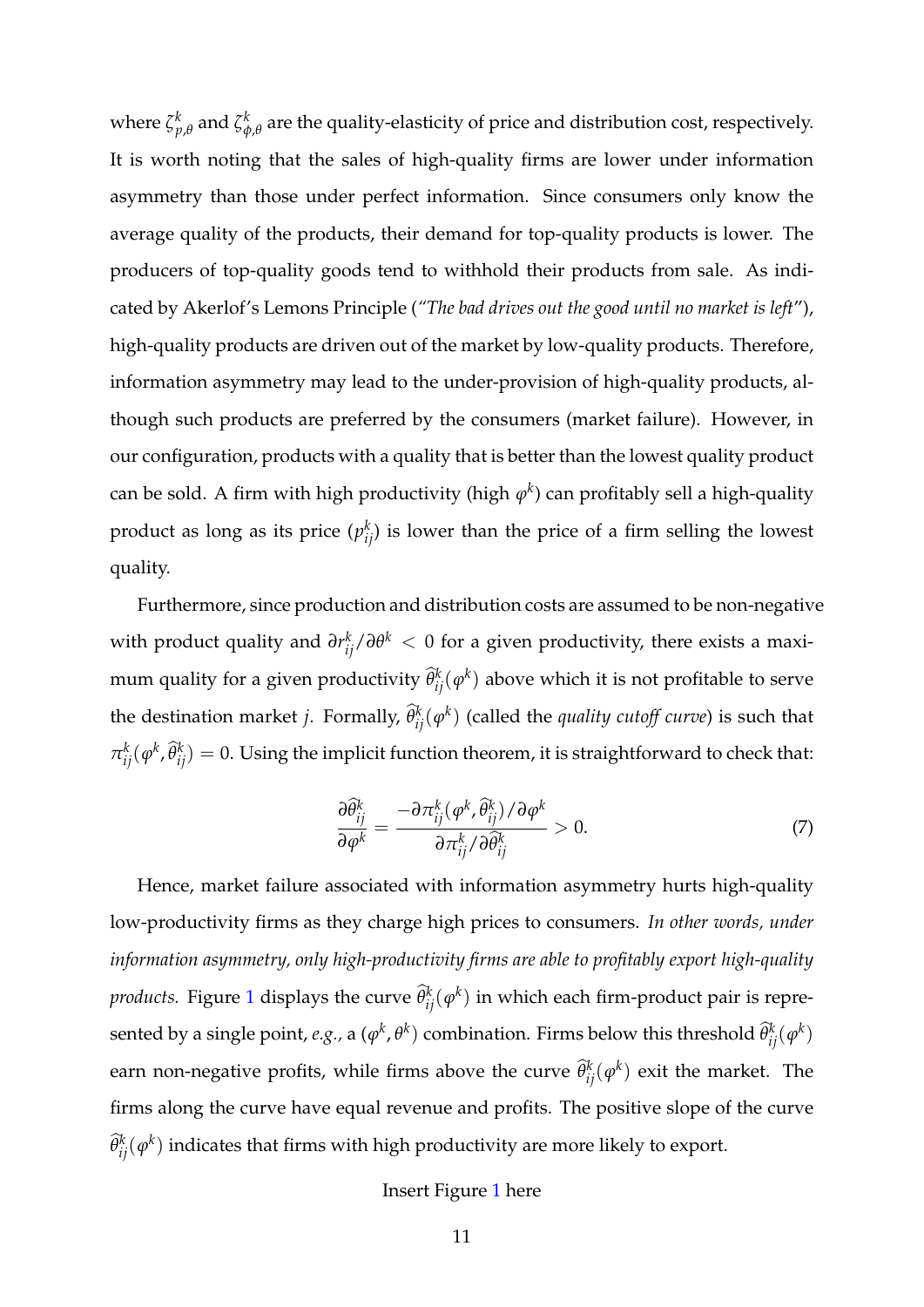Firms supplying a high-quality product can profitably export provided that their productivity is high enough. Under perfect information and endogenous product quality, more productive firms specialize in higher quality products (Baldwin and Harrigan, 2011; Kugler and Verhoogen, 2012; Gaigné and Larue, 2016). Because there are different mechanisms at work, we show that high-quality firms are more likely to be high-productivity firms. This results from a mechanism of *adverse selection*, which varies according to the firm's productivity.

**QSs.** We now assume that each destination country *j* introduces a standard setting for minimum quality  $(\underline{\theta}_i^k)$ *j* ). By enforcing public standards, policy makers specify requirements with which the characteristics of the production process ('process standard') and the final product ('product standard') must comply. When policy makers choose a standard, it is applied to all products marketed in the domestic market regardless of whether they are manufactured by foreign or domestic firms. Hence, public standards, unlike tariffs, do not directly discriminate. QSs can solve "lemons" type problems in markets with asymmetric information by increasing the average quality of products (Leland, 1979; Ronnen, 1991). In our case, the effects are more complex mostly because of the assumptions about firm heterogeneity (for a given price, there are various combinations of productivity and quality) and the preference for variety (horizontally differentiated products). We capture two competing effects. On the one hand, the introduction of QSs increases the average quality of the products delivered by producers for an unchanged quality cutoff curve  $(\hat{\theta}_{ij}^k(\varphi))$ , as it forces low-quality firms – which are not able to comply with the requirements – to exit, regardless of their productivity. On the other hand, a higher average product quality reduces export sales of high-quality incumbents as

$$
\frac{\partial r_{ij}^k}{\partial \theta^k \partial \bar{\theta}_{ij}^k} = \frac{\zeta_{q,\overline{\theta}}^k}{\bar{\theta}_{ij}^k} \frac{1}{\epsilon_{q,p}^k} \frac{\partial r_{ij}^k}{\partial \theta^k} < 0. \tag{8}
$$

Hence, the quality cutoff curve may shift downwards because of the reallocation of market shares among incumbents.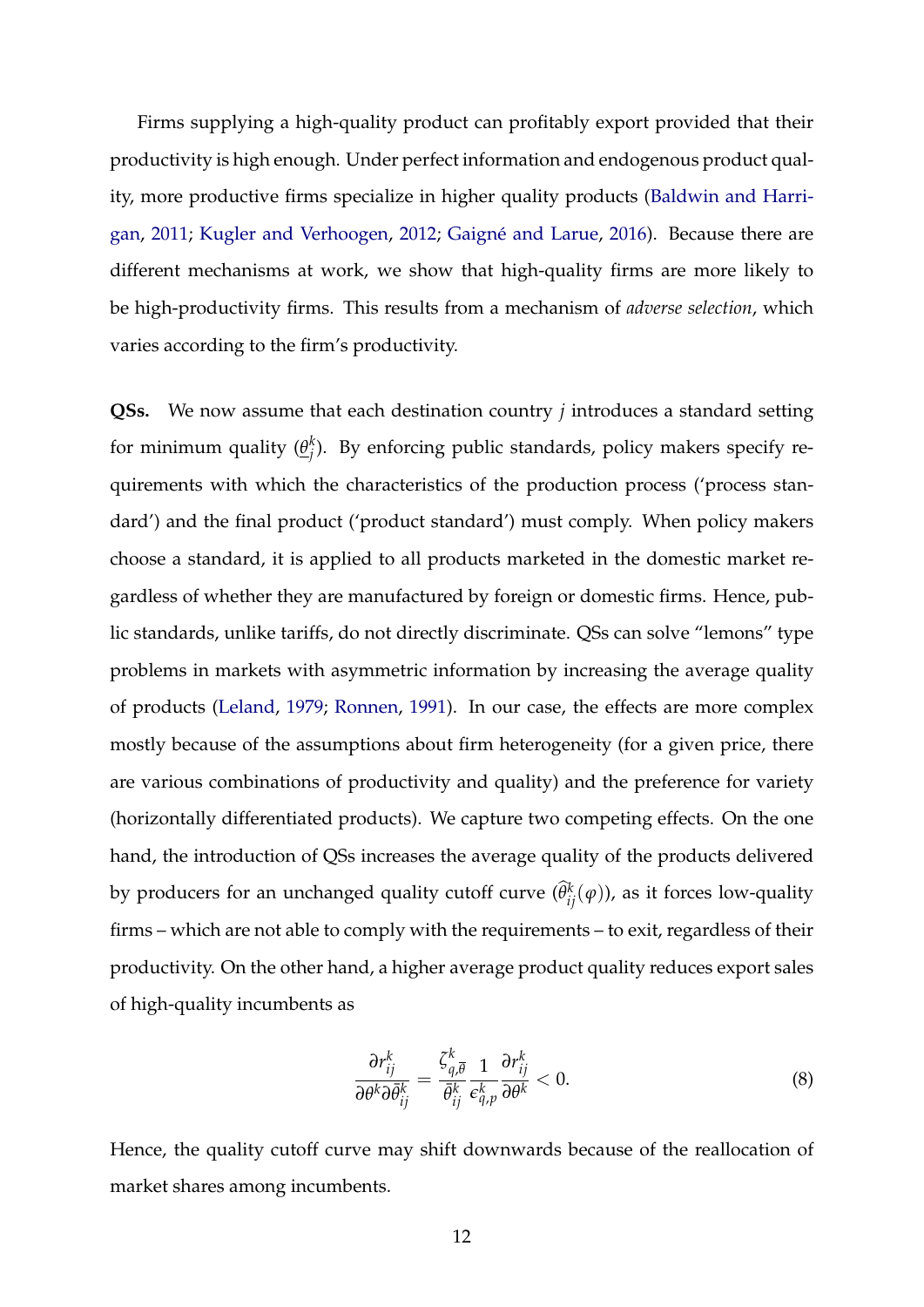#### **2.2 From theory to the empirics**

We now define the preferences, technology and market structure to deliver clear predictions regarding the impact of QSs enforced by a destination country on export decisions (extensive margin), export sales (intensive margin), and the average quality of products delivered by firms. Our specifications are also useful for inferring product quality.

**Preferences, market structure and technology.** The consumers have identical Cobb-Douglas preferences for differentiated products and a homogeneous aggregate good. We use a CES sub-utility function for the differentiated products:

$$
U_j^k = \left[\sum_i \int_{\Omega_{ij}^k} \left[ \left(\bar{\theta}_{ij}^k\right)^{\beta_j^k} q_{ij}^k(v) \right]^{\frac{\varepsilon^k - 1}{\varepsilon^k}} dv \right]^{\frac{\varepsilon^k}{\varepsilon^k - 1}}
$$
(9)

where  $\Omega_{ij}^k$  is the set of varieties  $\nu$  available in country  $j$  and produced in country *i*.  $\varepsilon^k$  > 1 is the elasticity of substitution between varieties and is assumed to be constant. An increase in  $\beta_i^k$  $j_j^\kappa$  signals greater appreciation for vertically differentiated products. The utility function aligns with Kugler and Verhoogen (2012) and Hallak and Sivadasan (2013), except that in our case, because of information asymmetry, the consumer does not consider the quality of each variety but rather the average quality.

Firms produce under monopolistic competition. Being negligible to the market, each firm sets its price while accurately treating the market aggregates (price index and average quality) as given. The fixed distribution costs are equal to  $\phi_{ij}^k=f_{ij}^k[\theta^k]^{\eta^k}$ , where  $\eta^k$  is common to all firms selling product *k*.  $f^k_{ij}$  is specific to each origin-destination country pair and corresponds to the costs of maintaining a presence in foreign markets (e.g., maintaining a distribution and service network and monitoring foreign customs procedures and product standards). These costs increase with the quality of the products to be exported. The marginal cost of production is assumed to be equal to  $c_{ij}^k = \left(\theta^k\right)^{\alpha^k}\omega_i^k\tau_{ij}^k/\varphi^k$ , where  $\tau_{ij}^k$  represents an iceberg trade cost,  $\omega_i^k$  is the price of the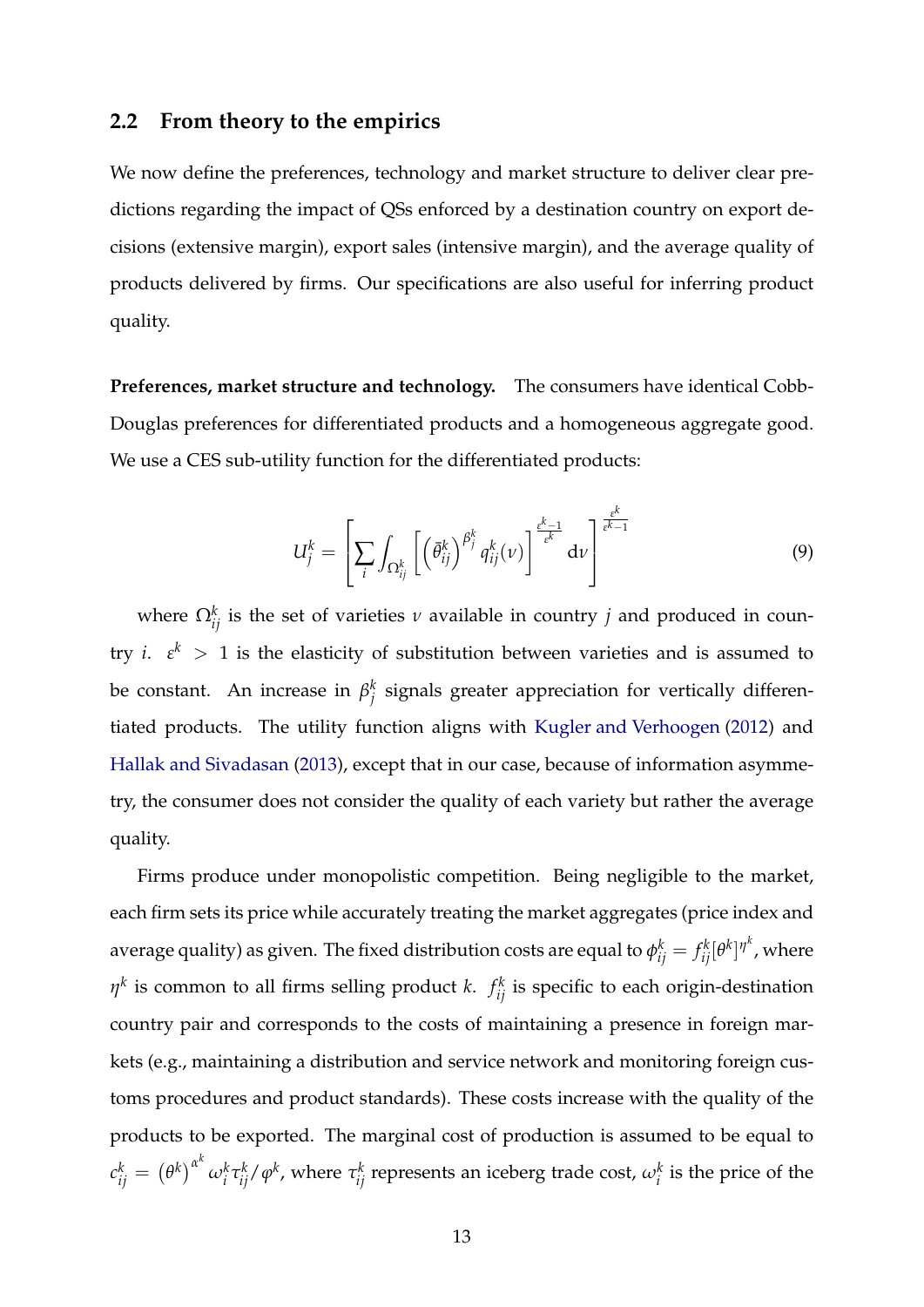production factors, and  $\alpha^k$  is the quality-elasticity of the variable costs (with  $\alpha^k\geq 0$ ).

**Import demand and price.** In Appendix A.2, we show that the equilibrium demand for a variety produced in country *i* and exported to country *j* is such that:

$$
p_{ij}^k q_{ij}^k = \left(\bar{\theta}_{ij}^k\right)^{\beta_j^k (\varepsilon^k - 1)} A_j^k \left(p_{ij}^k\right)^{1 - \varepsilon^k} \tag{10}
$$

with  $A_j^k \equiv E_j^k$ *j*  $\left(P_i^k\right)$ *j*  $\sum_{k=1}^{k}$ , where  $E_i^k$  $j$ <sup> $k$ </sup> is the amount of income allocated to the differentiated product sector and  $P_i^k$ *j* is the price index in country *j*, which is defined as:

$$
P_j^k = \left[ \sum_i \int_{\Omega_{ij}} \left( \bar{\theta}_{ij}^k \right)^{\beta_j^k (\varepsilon^k - 1)} [p_{ij}^k (\nu)]^{1 - \varepsilon^k} d\nu \right]^{\frac{-1}{\varepsilon^k - 1}}.
$$
 (11)

The price index reacts negatively to an increase in the average quality of the products. It follows that the demand for a variety imported from a country is also conditional on the average quality of the products imported from the other countries, through the price index. More precisely, for a given number of exporters, if the average quality of the products imported from a country increases unilaterally, the price index declines, decreasing the demand faced by firms located in other countries where the average quality is unchanged.

Given the specifications of production technology and preferences, the profit-maximizing prices are given by:

$$
p_{ij}^k = \frac{\varepsilon^k}{\varepsilon^k - 1} \omega_i^k \tau_{ij}^k T_{ij}^k \frac{(\theta^k)^{\alpha^k}}{\varphi^k}.
$$
 (12)

with  $T_{ij}^k \equiv 1 + t_{ij}^k$ , where  $t_{ij}^k$  is the ad valorem tariff applied by country *j* to product *k* imported from country *i*. Hence, in our model, the relevant index is  $\Phi^k \equiv \varphi^k/(\theta^k)^{\alpha^k}$ , which is equivalent to a cost competitiveness index. This index decreases with product quality (*θ k* ) and the quality-elasticity of variable cost (*α k* ) and increases with productivity  $(\varphi^k)$ .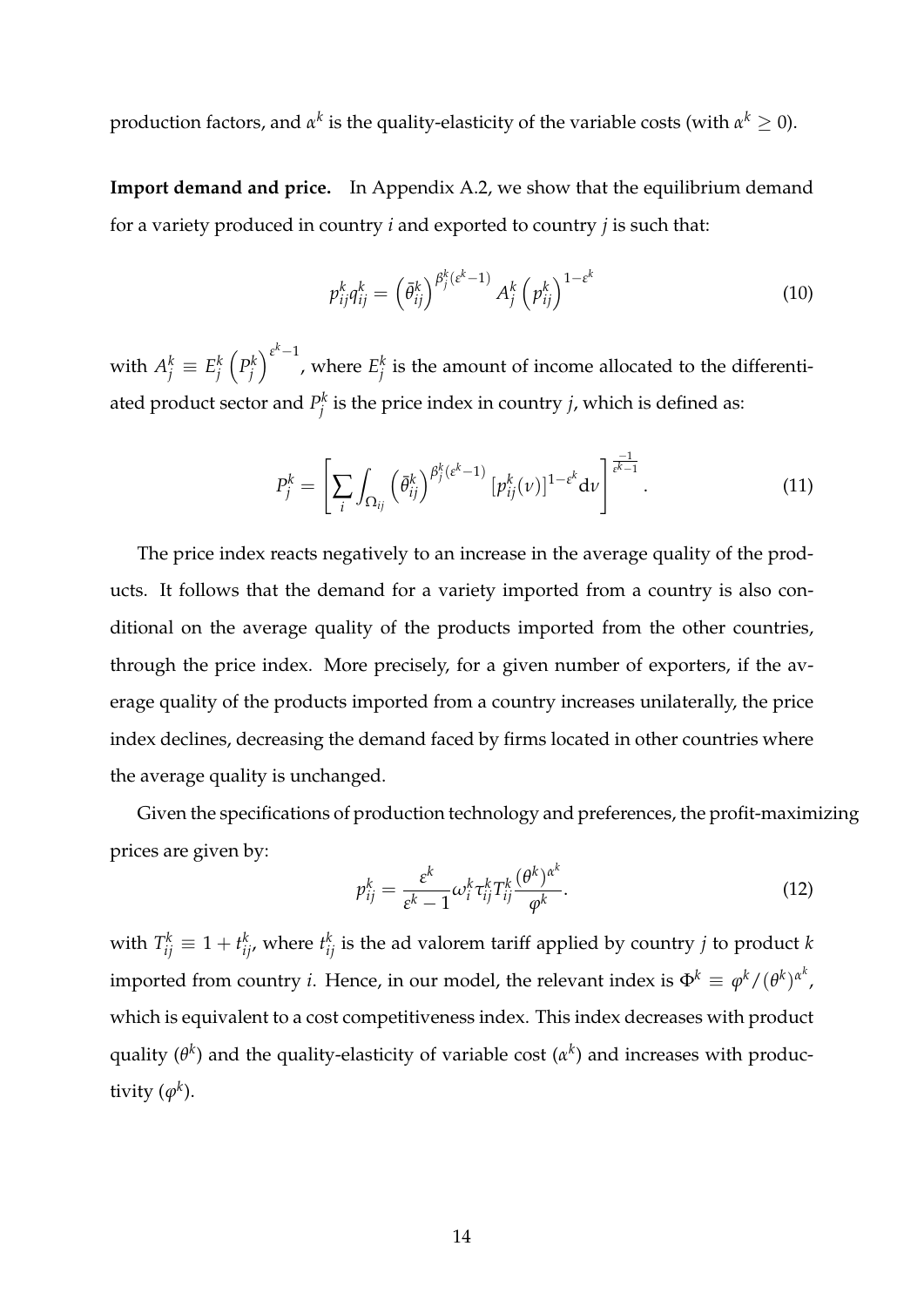**Extensive margin.** We now determine the quality cutoff curve  $(\hat{\theta}_{ij}^k)$  and the productivity cutoff  $(\varphi_{ij}^k)$  to meet the QSs prevailing in the foreign country. The latter variable is defined such that  $\pi_{ij}^k(\varphi_{ij}^k,\underline{\theta}_j^k)$  $j_j^{\left(k\right)}=0.$  Given our assumptions regarding technologies (production and transportation) and preferences, we have:

$$
\varphi_{ij}^k = \left(\frac{\varepsilon^k f_{ij}^k}{A_j^k}\right)^{\frac{1}{\varepsilon^k - 1}} \frac{\left(\frac{\theta_j^k}{\theta_j}\right)^{\frac{1}{\rho}}}{\left(\frac{\overline{\theta}_i^k}{\theta_j^k}\right)^{\frac{\beta_j^k}{\rho}} \varepsilon^k - 1} \omega_i^k \tau_{ij}^k T_{ij}^k \quad \text{with } \rho^k \equiv \frac{\varepsilon^k - 1}{\eta^k + \alpha^k (\varepsilon^k - 1)}. \tag{13}
$$

We further define the highest quality  $\widehat{\theta}_{ij}^k$  that can be exported for a given productivity (the profit becomes negative above this threshold). Remember that the relationship between maximum quality and productivity is positive. The marginal firm, which is indifferent between exporting and exiting – i.e., with a profit equal to zero in market *j*  $(\pi_{ij}^k(\varphi^k, \widehat{\theta}_{ij}^k) = 0)$  – offers the following quality (implicitly given):

$$
\widehat{\theta}_{ij}^k(\varphi^k) = \underline{\theta}_j^k \left(\frac{\varphi^k}{\varphi_{ij}^k}\right)^{\rho^k} \tag{14}
$$

which is the highest quality in market *j* supplied by a *ϕ*-firm based in country *i*. As a result, under information asymmetry and in the presence of a QS, a firm serves country *j* if and only if its productivity is higher than the productivity cutoff  $(\varphi^k > \varphi^k_{ij})$  and its quality is higher than the quality level imposed by the QS and lower than the quality  $\text{cutoff} \; (\widehat{\theta}_{ij}^k \; > \; \theta^k \; > \; \underline{\theta}_{j}^k$  $j_j^{\kappa}$ ) (see Figure 1). Therefore, under information asymmetry, the relationship between product quality and the probability of exporting is nonmonotonic and bell-shaped. For a given productivity, firms supplying a medium-quality product are more likely to export than firms selling a low-quality (below the QS threshold) or high-quality (above the quality cutoff) product when consumers cannot perfectly identify the quality of each variety.

In addition, inserting (13) in (14) reveals that a lower fixed distribution cost and a lower bilateral trade cost increase the highest quality supplied by the marginal firm in country *i* and, in turn, increase the average quality. Hence, trade liberalization encourages quality upgrading. This outcome is also reported in Amiti and Khandelwal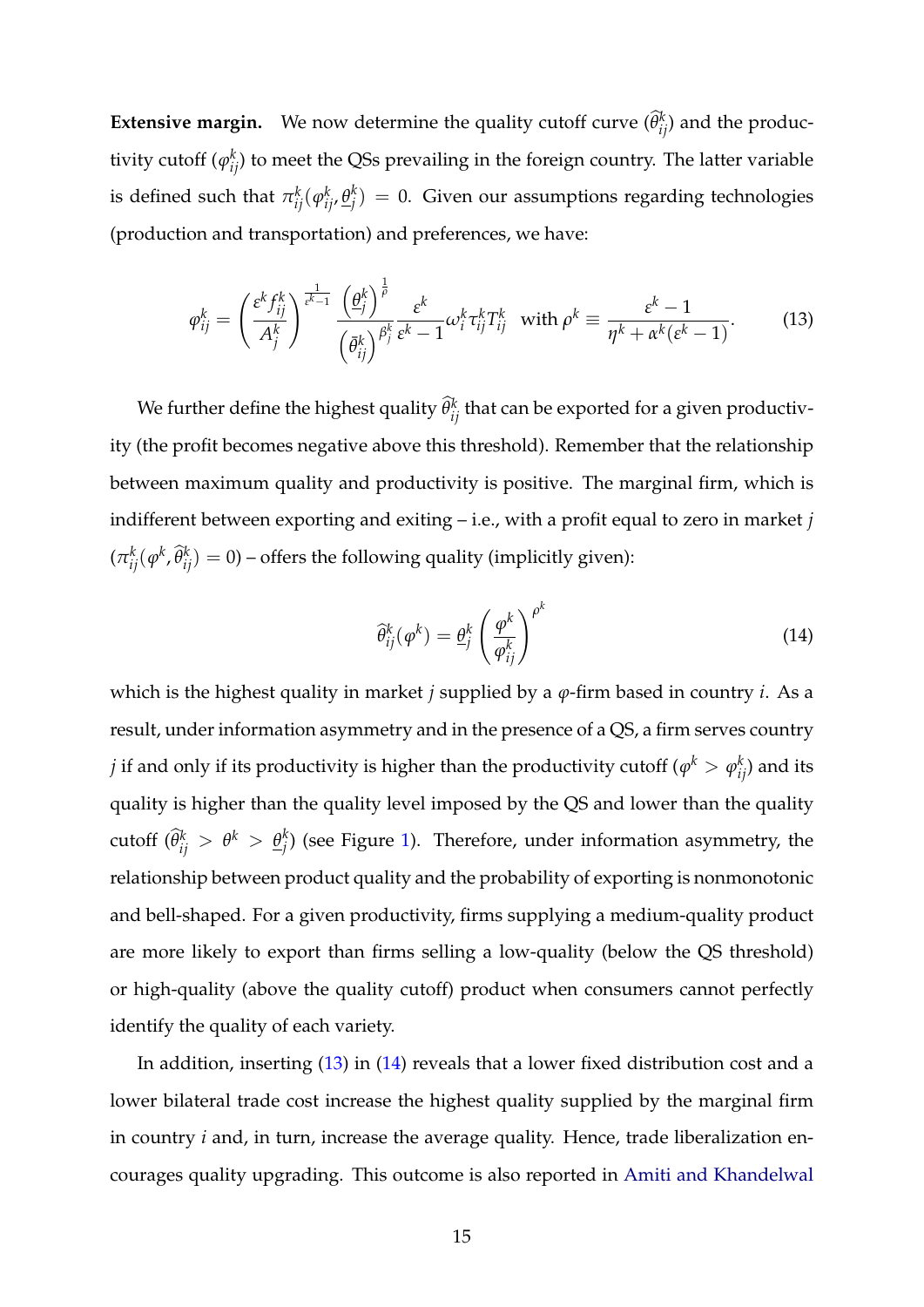(2013), which uses a different mechanism. Furthermore,  $\widehat{\theta}_{ij}^{k}/\underline{\theta}_{j}^{k}$ *j* can be interpreted as the market's quality ladder, which is defined by the difference between the highest and the lowest quality (Khandelwal, 2010). The scope of quality differentiation in each country shrinks with trade costs and expands with market size.

**Intensive margin.** By plugging (12) into (10), we obtain the export sales, which are defined as a function of the firms' characteristics and average quality. However, to evaluate the impact of a QS on the intensive margin, the export sales have to be expressed as a function of the QS. We show in Appendix A.3 that  $\left(\bar{\theta}_{ij}^{k}\right)^{\beta_{j}^{k}\left(e^{k}-1\right)}$  $A_j^k =$ *ε k f k ij θ k*  $\binom{k}{j}^{\eta^k}$  (  $\widehat{p}_{ij}^{k}\Big)^{\varepsilon^{k}-1}$ where  $\hat{p}_{ij}^k$  is the highest price of product *k* imported by country *j* from country *i*. By inserting this expression in (10) and using (12), it follows that the export sales of a firm-product pair (characterized by  $\varphi^k$  and  $\theta^k$ ) conditional on exporting are given by:

$$
r_{ij}^k = \varepsilon^k f_{ij}^k \left(\underline{\theta}_j^k\right)^{\eta^k} \left(\widehat{p}_{ij}^k\right)^{\varepsilon^k - 1} \left(\frac{\varepsilon^k}{\varepsilon^k - 1} \omega_i^k \tau_{ij}^k T_{ij}^k\right)^{-(\varepsilon^k - 1)} \left(\varphi^k\right)^{\varepsilon^k - 1} \left(\theta^k\right)^{-\alpha^k(\varepsilon^k - 1)}.\tag{15}
$$

Equation (15) can be used to estimate the impact of QSs on exports. Conditional on exporting, sales are decreasing with the firm's product quality and trade costs due to higher prices but increasing with market size and the firm's product productivity. The sales equation also captures the role of QSs. A QS increases the export sales of incumbent firms. This response is more pronounced for more productive incumbents and for firms supplying a level of quality just above the minimum quality.

**QSs and average quality.** This subsection analyzes the impact of a QS on the average quality of traded products. It is worth noting that, given our assumptions, the average quality of products delivered in a foreign country is solely affected by the extensive margin (the number of exporting firm-product pairs). We now determine the impact of a QS on both the productivity and quality cutoffs. The effect of a QS on the quality cutoff is unclear *a priori*. On the one hand, the quality cutoff increases when the productivity cutoff is unchanged (direct effect). On the other hand, and according to (13), low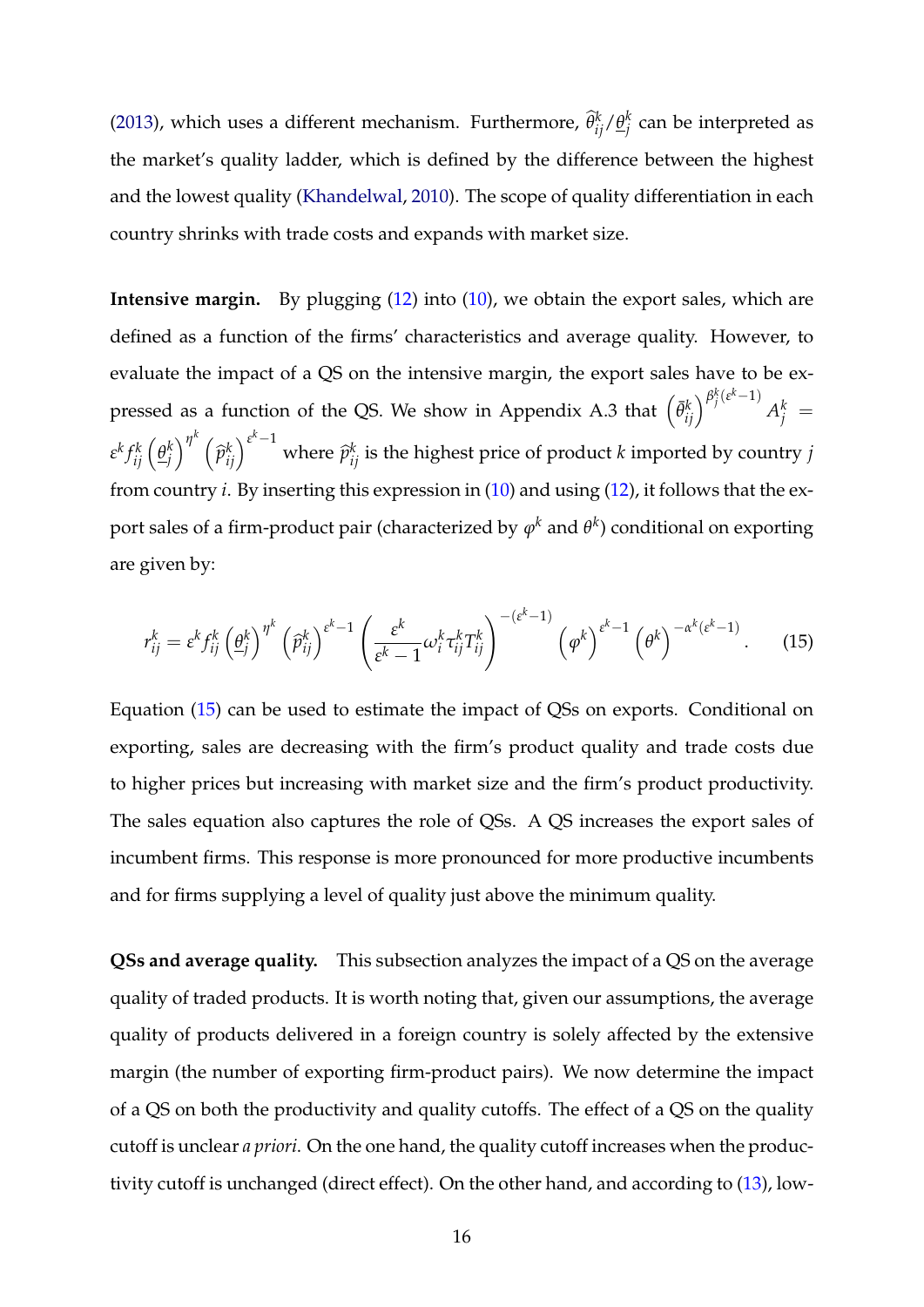productivity firms may exit the market when the enforced QS induces a lower quality cutoff. To justify this result, we can rewrite the export sales as  $\hat{p}_{ij}^k = \frac{\varepsilon^k}{\varepsilon^k - 1}$ *ε*<sup>κ</sup>—1 ω<sup>*k*</sup> τ<sup>*k*</sup>τ*ij T<sup>k</sup> ij*  $(\underline{\theta}_j^k)^{\alpha^k}$  $\frac{\partial f}{\partial t}$ ; <sup>*i*</sup> the export sales (15) can be expressed as follows:

$$
r_{ij}^k(\varphi^k, \theta^k, \underline{\theta}_j^k) = f_{ij}^k(\underline{\theta}_j^k)^{\eta^k} \varepsilon^k \left[ \frac{\varphi^k/(\theta^k)^{\alpha_k}}{\varphi_{ij}^k/(\underline{\theta}_j^k)^{\alpha^k}} \right]^{\varepsilon^k - 1} = f_{ij}^k(\underline{\theta}_j^k)^{\eta^k} \varepsilon^k \left( \frac{\Phi^k}{\Phi_{ij}^k} \right)^{\varepsilon^k - 1}
$$

.

For a given productivity cutoff, a QS increases the sales of incumbent firms because the average quality delivered by firms tends to be higher (due to the exit of low-quality firms that are not able to comply with the quality requirements). However, in the presence of a QS, the rise in sales is higher for incumbents with high productivity that also supply a medium-quality product. Indeed, we have:

$$
\frac{\partial r_{ij}^k(\phi^k, \theta^k)}{\partial \phi^k \partial \theta^k} < 0, \frac{\partial r_{ij}^k(\phi^k, \theta^k)}{\partial \phi^k \partial \underline{\theta}_j^k} > 0, \text{ and } \frac{\partial r_{ij}^k(\phi^k, \theta^k)}{\partial \theta^k \partial \underline{\theta}_j^k} < 0.
$$

As the market size  $E_i^k$ *j* for product *k* in destination *j* is fixed, the sales of firms with either productivity just above the productivity cutoff or quality just below the quality cutoff decrease when the market share of high-productivity medium-quality firms increases. Therefore, following the enforcement of the QS, the productivity cutoff  $\varphi_{ij}^k$  increases and the quality cutoff  $\widehat{\theta}_{ij}^k(\varphi^k)$  shifts downward. The intuition is the following. By excluding low-quality firms from the market, a QS makes competition tougher among the incumbents as the heterogeneity of the different levels of quality shrinks (this effect is captured through a lower price index). This stronger competition induces the exit of high-price firms, i.e., low-productivity firms and high-quality firms, as the consumers make their choice based on price. In addition, this competition results in the reallocation of market shares from high-quality low-productivity incumbents to mediumquality high-productivity incumbents as the latter sell their products for lower prices than the former.

Clearly, there are winners and losers among firms following the introduction of the QS. A QS does not help small domestic firms but rather makes high-productivity firms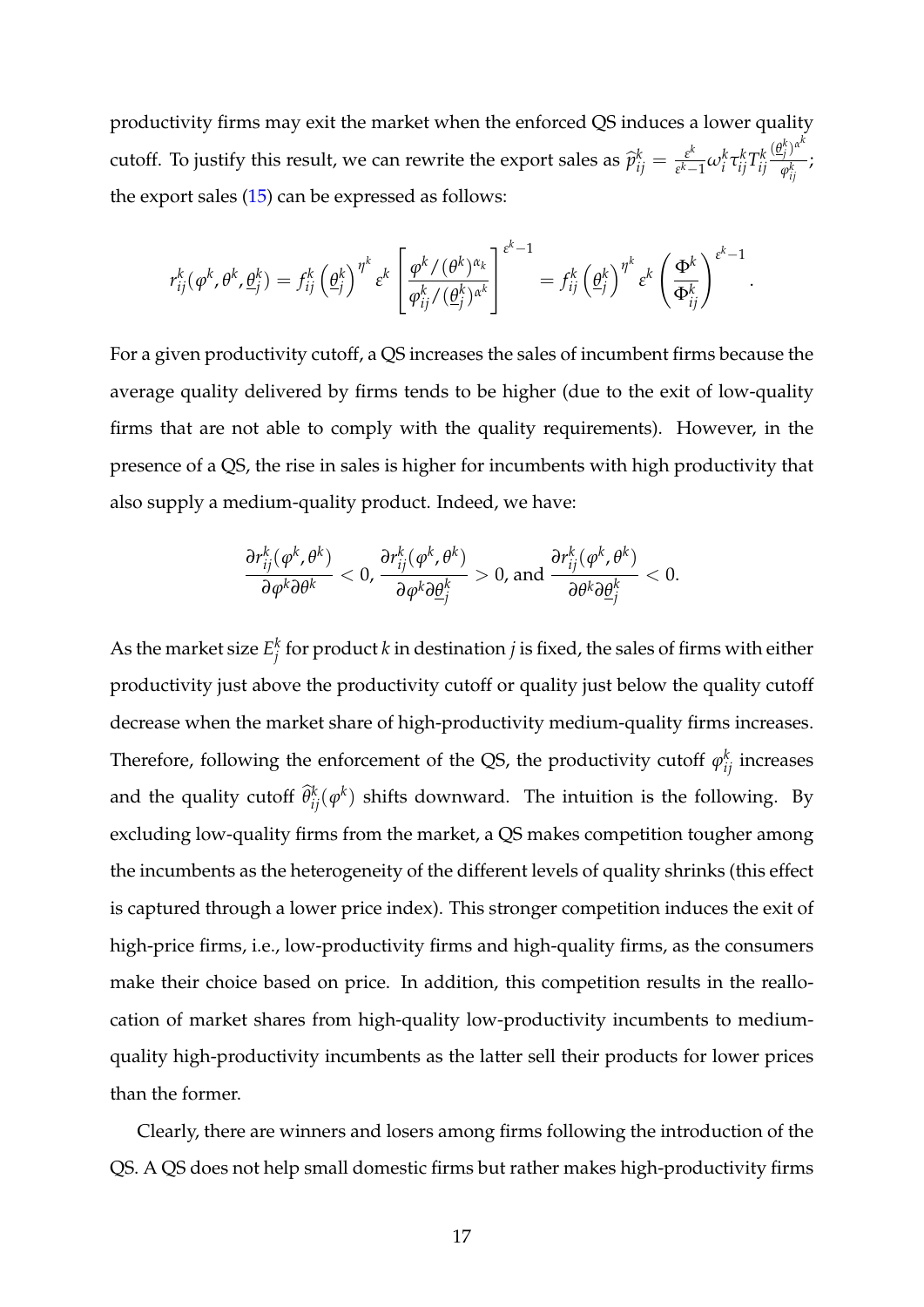supplying a quality product at a level just above the QS more profitable. In addition, a QS drives low-quality and high-quality products away from the market. Hence, *the impact of a QS on average quality is ambiguous under information asymmetry since both very low- and high-quality products exit the market*. 9

### **3 Empirical analysis**

We first present the data used in the empirical analysis. We then describe how product quality is measured and display the estimated equations for the extensive and intensive margins.

#### **3.1 Data**

Our analysis combines trade policy data (QSs and tariffs) with French export data computed at the firm-level.

**QSs.** Our empirical study relies on the TRAINS NTM database released by the UNC-TAD and made publicly available through the I-TIP portal.<sup>10</sup> It is currently the most comprehensive NTMs database, providing all the measures in force by country, product and type of instruments at the time of data collection (between 2012 and 2016, depending on the country).

The information available in the TRAINS NTM database covers a broad range of policy instruments. This database encompasses not only measures of well-identified

<sup>&</sup>lt;sup>9</sup>Similarly, the effect of a QS on welfare is ambiguous. On the one hand, public standards can be viewed as welfare-improving tools because they reduce information asymmetries (e.g. Ronnen, 1991). On the other hand, public standards create distortions in entry decisions (Gaigné and Larue, 2016). Indeed, the adoption of a QS causes there to be fewer varieties in the country (as  $\varphi_{ij}^k$  increases and  $\widehat{\theta}_{ij}^k$ decreases). As a result, consumers may be worse off because either their favorite varieties are excluded from the market or the prices of the remaining varieties go up.

<sup>&</sup>lt;sup>10</sup>TRAINS stands for TRade Analysis Information System and UNCTAD for United Nations Conference on Trade and Development. TRAINS NTMs data are available here: <http://i-tip.unctad.org/>. We use the version of the database that was made available in April 2016. This database includes 56 countries, with the 27 countries of the European Union (EU) aggregated into the EU (see Table B1 in the Appendix B for the list of countries).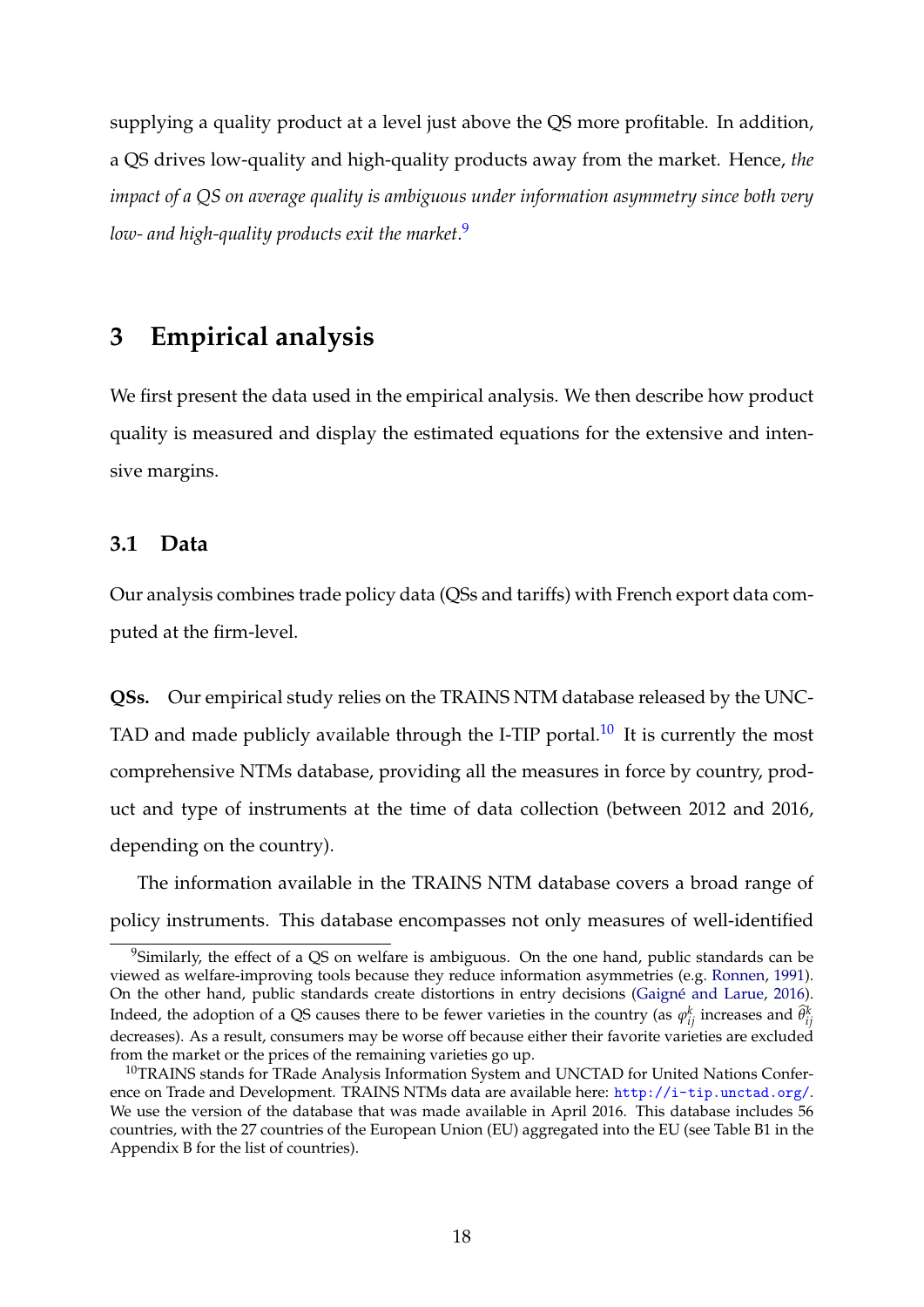trade objectives (e.g., quotas and price controls) but also regulatory and technical instruments aimed at protecting human health and the environment by improving the production process and/or the product quality (e.g., SPS and TBTs). Even without trade objectives, these regulatory and technical standards may impact international flows. The measures included in the dataset are broken up into 16 chapters (from A to P), depending on their scope and/or design (see Table [1\)](#page-43-0). The decomposition follows the International Classification of NTMs. Each chapter is further differentiated into subgroups to allow for a finer classification of the measures.<sup>11</sup> For our analysis, we retain the first 15 chapters (from A to O), which deal with countries' requirements regarding their imports and exclude the last chapter (P) covering countries' requirements regarding their exports. Furthermore, we classify the NTMs into two categories: i) QSs defined as SPS and TBT measures and ii) all other import-related NTMs. As previously mentioned, our study focuses on the impact of QSs on French firms' exports. However, as other NTMs may also affect export flows, we include them as control variables in our estimations.

#### Insert Table [1](#page-43-0) here

For each country, the products targeted by the NTM measures are usually available at the 6-digit level of the Harmonized System (HS) classification and thus can be easily matched with French firm export data, which are also defined at that level of aggregation (see below). If the NTMs are defined at a more aggregated level (e.g., HS2 or HS4), we assume that all HS6 products within that HS2 or HS4 are affected by the measure. On the other hand, if the NTMs are available at a more detailed level (e.g., HS8 or HS10), we aggregate them at the HS6 digit level. With very few exceptions, all tariff lines within a given HS6 product are covered by the NTMs. Therefore, this aggregation

 $11$ See UNCTAD (2016) for a detailed description of the classification. For example, chapter A on SPS measures is decomposed into nine two-digit codes (from A1 to A9). Two-digit codes are then differentiated into three-digit codes. Some groupings are then further decomposed; however, most of the groupings stop at three digits. In our analysis, we focus on the two-digit codes and if more than one measure belongs to the same subgroup and affects the same product in the same country, we group them (for example, two A11 measures on product *k* in country *j* are aggregated into a single measure). These measures usually have the same purpose and are strongly connected and cannot be seen as two different measures. The robustness checks using measures defined at the one-digit level (e.g., aggregated at the chapter level) provide similar results.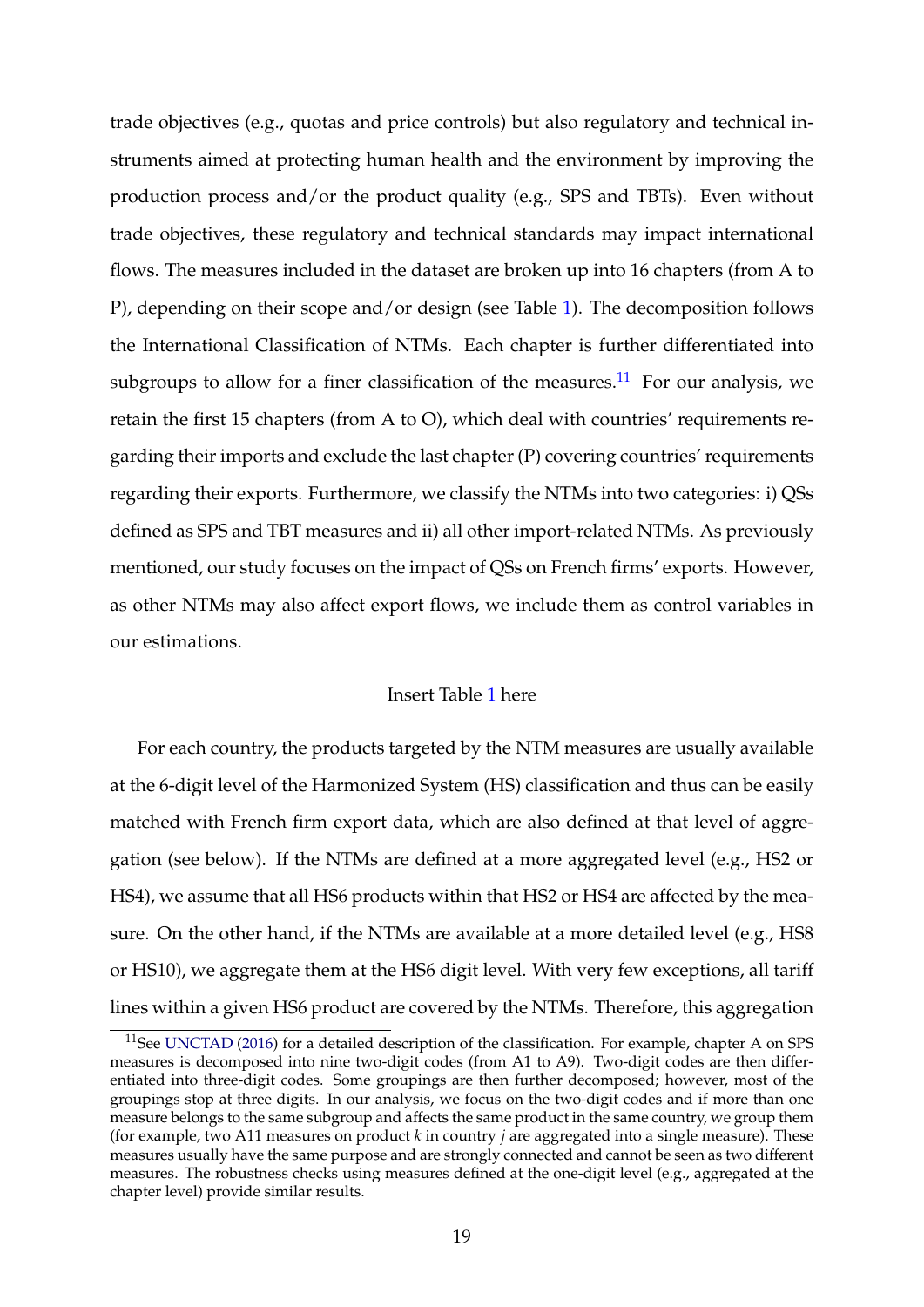procedure does not bias our analysis. Finally, we count the number of SPSs and TBTs (e.g., QSs), as well as other import-related NTMs imposed by each importing country on a given HS6 product.<sup>12</sup> Unfortunately, the TRAINS NTM database lists the existing NTMs but does not provide information on their restrictiveness. However, the number of measures imposed by an importing country on a given HS6 product can be seen as a proxy for their restrictiveness. Indeed, it is likely to be more costly and therefore more difficult for an exporter to enter a product-destination market with a high number of QSs and other import-related NTMs.

Taking into account the core principle of mutual recognition within the EU, we exclude EU countries from our sample of destinations. Our paper is indeed about firms facing additional costs when exporting. Since French firms already have to comply with standards at home, they do not face any additional cost when serving other EU countries.

Table [2](#page-44-0) reports the share of HS6 products in our sample that are subject to at least one QS (SPS or TBT measure) as well as the average number of standards in force on each product by country. The shares are simply obtained by dividing the number of HS6 products subject to QSs by the total number of HS6 products. To compute the average number of QSs per HS6 product, we consider only products subject to at least one standard. Products without standards are not included in the calculation. For comparison purposes, these statistics are also reported for other import-related NTM measures. On average, 53.0% of the HS6 products are subject to at least one QS. For other NTMs, the share is slightly higher (e.g., 57.2%). In addition, each HS6 product faces on average 5.1 QSs and 2.7 other import-related NTMs.

#### Insert Table [2](#page-44-0) here

 $12$ We consider only unilateral NTMs (e.g., NTMs imposed by importing countries on all exporting countries – including France –) and exclude bilateral NTMs that specifically affect only European or French products. However, this approach does not bias our study because for almost all bilateral measures targeting French or European products (e.g., 98.8%), a unilateral counterpart measure is also in force.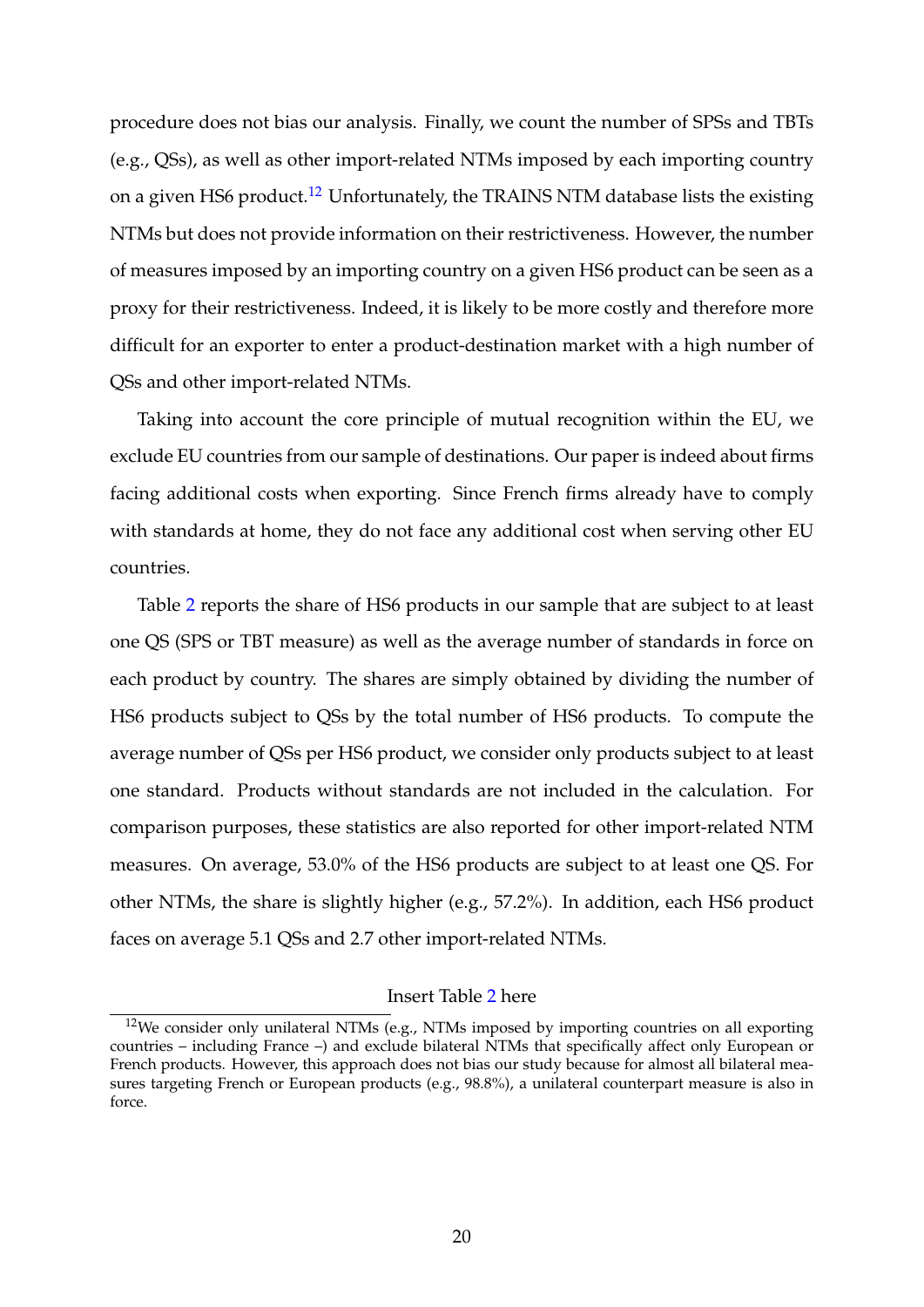**French firm-level data.** In addition to the QS data, we use French firm-level data. French customs provide export data by firm, HS6 product and destination country. As mentioned above, the TRAINS NTM database provides information on all NTMs in force in each destination country at the time of data collection (between 2012 and 2016). Working on the annual flows of newly adopted measures does not make much sense. The time-variation in the notification of measures by countries is rather small and most of the variation in standards occurs across countries and products.<sup>13</sup> We therefore use data on French firms' exports in 2011 and perform a cross-section analysis using the stock of QSs and other import-related NTMs in force at the time of the data collection in each destination country, on each product and potentially affecting these exports.<sup>14</sup> For each firm located in the French metropolitan territory, French customs data include the volume (in tons) and value (in thousands of euros) of exports for each HS6 product-destination pair. Using official firm identifiers, we merge the customs data with the BRN (Bénéfices réels normaux) dataset compiled by the French Statistical Institute, which provides firm balance-sheet data (e.g., value added, total sales, and employment). We compute the firm's productivity as the ratio between the firm's sales and its number of employees.<sup>15</sup>

Table [3](#page-45-0) presents the number of HS6 products exported by French firms to each destination country included in the TRAINS NTM database, as well as the share of products affected by at least one QS (SPS and TBT measures) in that destination, and the average number of QSs for each product. For comparison, these statistics are also provided for other import-related NTMs. The last column of the table reports the share of French exports (in value) not subject to QSs in the destination country. These results highlight four main facts. First, the number of products exported by French firms

<sup>&</sup>lt;sup>13</sup>Furthermore, in the TRAINS NTM database, a start date is associated with each measure. However, this date is subject to inconsistencies.

<sup>&</sup>lt;sup>14</sup>Our results are the same if we consider 2012 exports. In addition, new QSs often update and therefore replace existing measures, meaning that the stock of QSs remains unchanged even if new measures are adopted after 2012.

<sup>&</sup>lt;sup>15</sup>Unfortunately, data limitations – especially regarding the inputs used in production – make it difficult to compute total factor productivity. Nevertheless, total factor productivity and productivity computed as sales per worker are strongly correlated. We prefer not to use the value-added per employee measure because this productivity measure also captures the quality effect. Our conclusions are however robust to its use (see the online Appendix).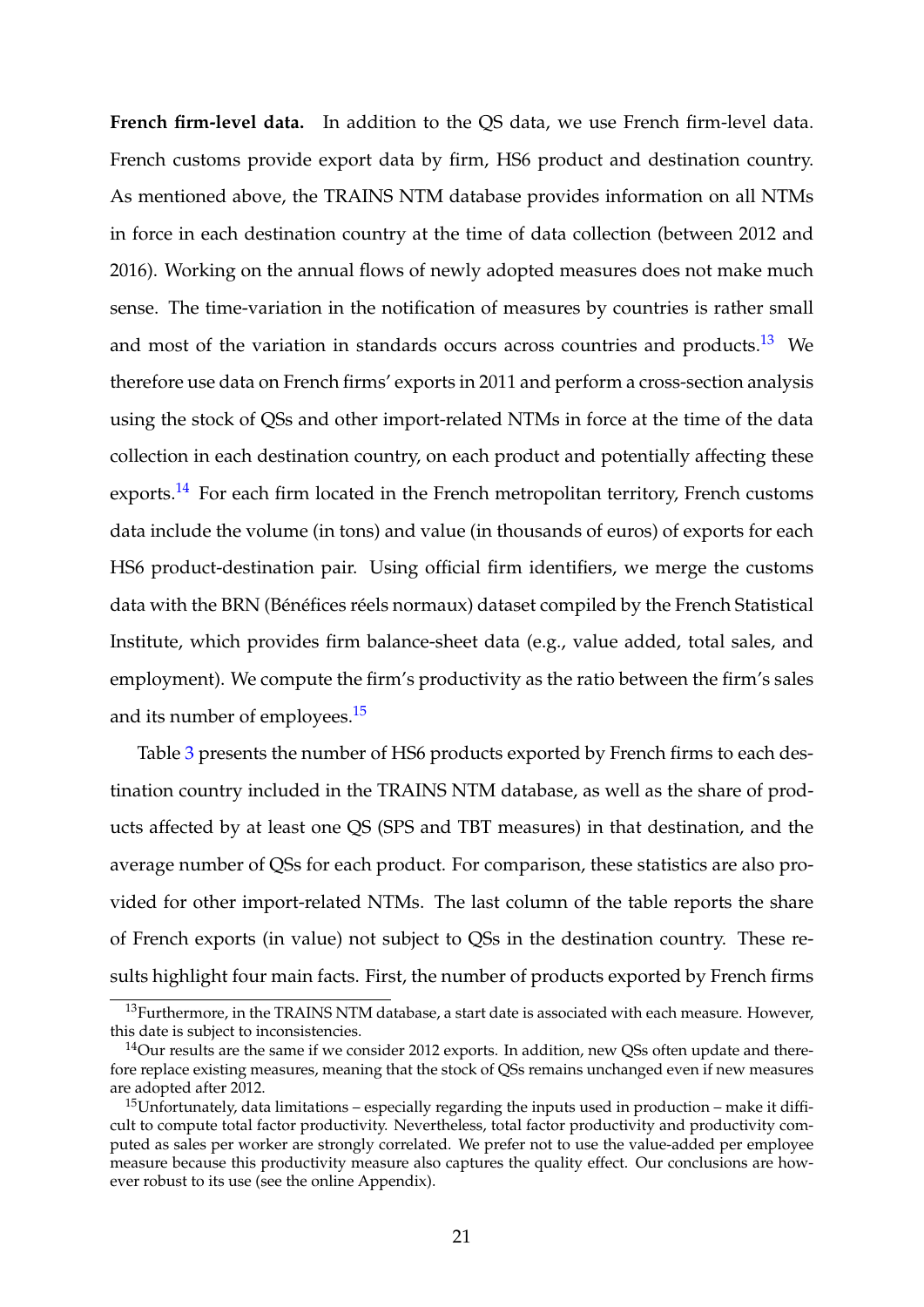varies significantly across destinations. On average, in our sample, 1,294.1 HS6 products are exported to each destination, with a minimum of 204 products exported to Laos and a maximum of 3,555 products exported to the United States. Second, a comparison of Tables [2](#page-44-0) and [3](#page-45-0) suggests that on average the share of French products effectively affected by at least one NTM in the destination market is similar to what would have been observed if all products would have been exported by French firms to all destinations (52.9% vs. 53.0% for QSs and 56.9% vs. 57.2% for other import-related NTMs). Thus, the presence of NTMs does not necessarily hamper French firms' exports. Third, French firms tend to export products affected by a small number of NTMs (and especially by a small number of QSs). Indeed, the average number of measures per product is smaller in Table [3](#page-45-0) compared to that reported in Table [2](#page-44-0) (3.7 vs. 5.1 for QSs and 2.2 vs. 2.7 for other NTMs). Fourth, on average, 35.5% of French exports are subject to QSs. However, strong differences are observed across destination countries.

#### Insert Table [3](#page-45-0) here

**Tariff data.** Our empirical analysis also controls for tariffs. Tariff barriers may of course impact French firms' exports. In their absence, one cannot distinguish the effects of QSs and other import-related NTMs on exports from those of tariffs. To avoid this bias, we include a bilateral measure of market access. The data were obtained from the Market Access Map (MAcMap) database, which is jointly developed by the International Trade Centre (UNCTAD-WTO) and the CEPII.<sup>16</sup> This database incorporates not only applied tariffs but also specific duties, tariff quotas and anti-dumping duties. All these barriers are converted into an ad valorem equivalent and summarized in one measure. This measure is computed at the HS 6-digit level. Tariff data are for the year 2010, which is currently the last available year in the MAcMap database.<sup>17</sup> Tariff data are not available for Liberia and Thailand, which are dropped from our analysis.

<sup>16</sup>CEPII stands for Centre d'Etudes Prospectives et d'Informations Internationales. [http://www.](http://www.cepii.fr/anglaisgraph/bdd/macmap.htm) [cepii.fr/anglaisgraph/bdd/macmap.htm](http://www.cepii.fr/anglaisgraph/bdd/macmap.htm).

<sup>&</sup>lt;sup>17</sup>As for QSs and other import-related NTMs, most of the variation in tariffs is observed across products and countries rather than over time.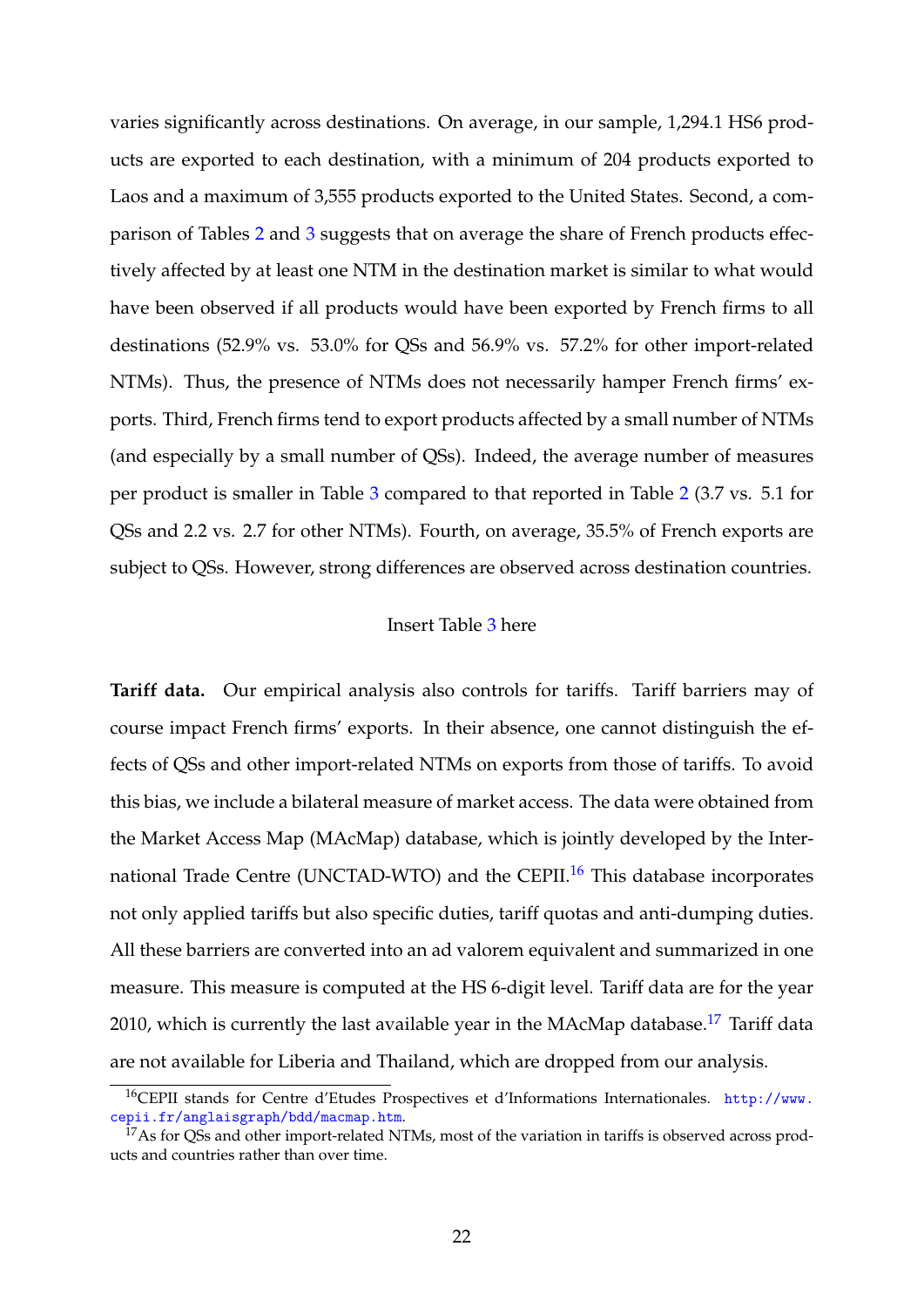Overall, our final sample includes 46,248 French firms exporting 4,393 HS6 products to 53 destination countries (EU excluded). On average, a firm exports 3.0 HS6 products per destination (median =1) and serves 1.9 destinations per HS6 product (median = 1). The data show that 53.0% of the firms serve only one destination (monodestination firms) and 48.5% export only one product (mono-product firms).

#### **3.2 Econometric approach**

This section first displays the computation of the quality cost measure and then presents the equations to be estimated to test for the theoretical predictions on the impact of QSs on firms' exports derived from our model. The estimations are performed at the extensive and intensive margins of trade.

**Evaluating quality cost.** A major challenge is determining how to measure product quality at the firm level  $\theta_f^k$  $f \llap/$ . We cannot directly use unit values (the ratio of the value to the quantity sold) as a proxy for quality as a higher price does not necessarily reflect higher product quality. In our case, higher prices can be induced by a higher horizontal product differentiation (lower  $\varepsilon^k$ ), by lower productivity ( $\varphi^k$ ), or by a higher unit cost  $(\omega_i^k)$ , even though product quality is lower. In addition, we cannot directly use the approach developed in Khandelwal (2010) to measure quality. This methodology assigns a higher quality to varieties with higher market shares, conditional on prices. In this case, the author assumes that consumers identify the quality of each product. Under information asymmetry, consumers consider only average quality.

To evaluate the additional cost associated with quality  $\theta_f^k$  $f^{\kappa}_{f^{\prime}}$  we use the price equation (12) in which the cost competitiveness index is specific to the firm-product pair, while the other components of price are specific either to the destination country-product pair or to the origin country-product pair. Taking logs in (12), we first regress prices as follows

$$
\ln p_{ij,f}^k = FE_i^k + FE_j^k + FE_f^k + \epsilon_{ij,f}^k.
$$
\n(16)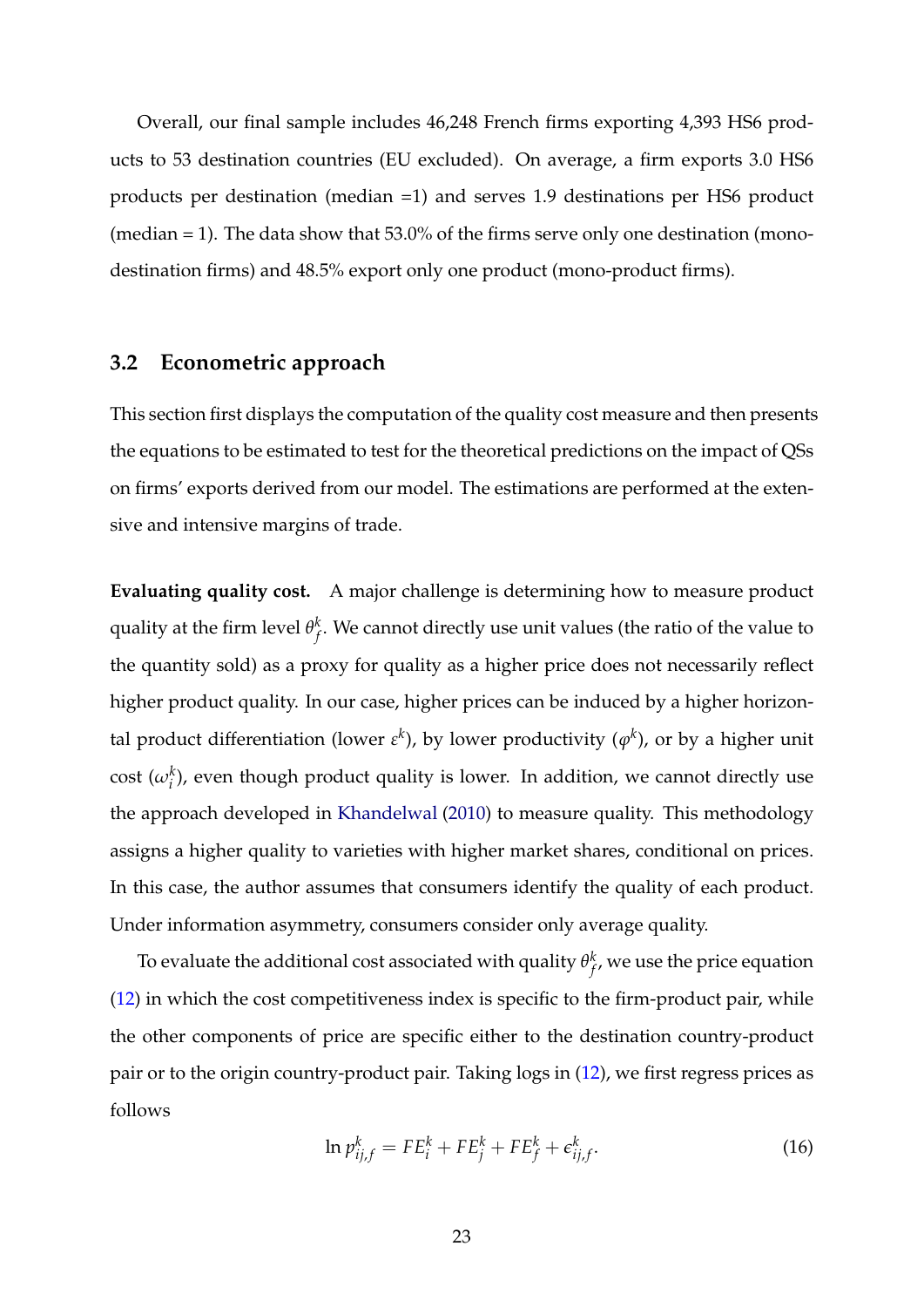where  $f$  indexes individual firms,  $FE^k_i$  and  $FE^k_j$  are the origin country-product and destination country-product fixed effects, respectively. As our sample includes only one origin country (France), origin country-product fixed effects *FE<sup>k</sup> i* are not needed (*FE<sup>k</sup> i* is a constant). The fixed effects  $FE^k_j$  capture trade costs and markups and are assumed to be common to all exporters producing the same product and serving the same destination country. According to (12), the estimated (denoted with a hat) fixed effects  $\widehat{FE}_{f}^{k}$ from (16) should be equal to the log of the inverse of the cost competitiveness index defined at the firm level, e.g.,  $FE_f^k = \ln(\Phi_f^k)^{-1}$  (or, equivalently, the production marginal cost up to a constant). Hence, using the definition of  $\Phi_f^k = \phi_f^k$ *f* (*θ k*  $\binom{k}{f}$ <sup>-α<sup>k</sup>, we have</sup>

$$
FE_f^k = -\ln \varphi_f^k + \alpha^k \ln \theta_f^k. \tag{17}
$$

Because we have information on productivity only at the firm level (and not at the firmproduct pair level), we have to control for heterogeneity in productivity in each firm across its varieties. In accordance with the industrial organization literature (Prahalad and Hamel, 1990; Eckel and Neary, 2010; Eckel et al., 2016), multi-product firms have a core competence product that is produced with the highest efficiency  $\varphi_f^k$  $_f^k$  (its rank 1). $^{18}$ Expanding the product lines and moving away from the core competence of the firm decreases efficiency. The within-firm ranking of each product is computed as follows. The firm exports of a product are summed across all destinations. The export values for each product are then sorted in descending order. The first rank is assigned to the product with the highest export value.<sup>19</sup> The product with the lowest export value is ranked last. Hence, we assume that  $\varphi_f^k = \varphi_f(\mathrm{rank}_f^k)^{-\kappa}$ , where  $\kappa$  is expected to be positive. Inserting this equality in (17), we use the following OLS regression to infer quality:

$$
\widehat{FE}_f^k + \ln \varphi_f = \kappa \ln \operatorname{rank}_f^k + \lambda^k + \lambda_f^k \tag{18}
$$

 $18$ This assumption does not necessarily imply that the rank 1 is characterized by the lowest marginal cost because the firm's core product can be the variety with the highest quality and, in turn, have the highest marginal cost.

<sup>&</sup>lt;sup>19</sup>This product is not necessarily the product with the lowest marginal cost (or price) in the firm, as in Eckel et al. (2016) and Manova and Yu (2017).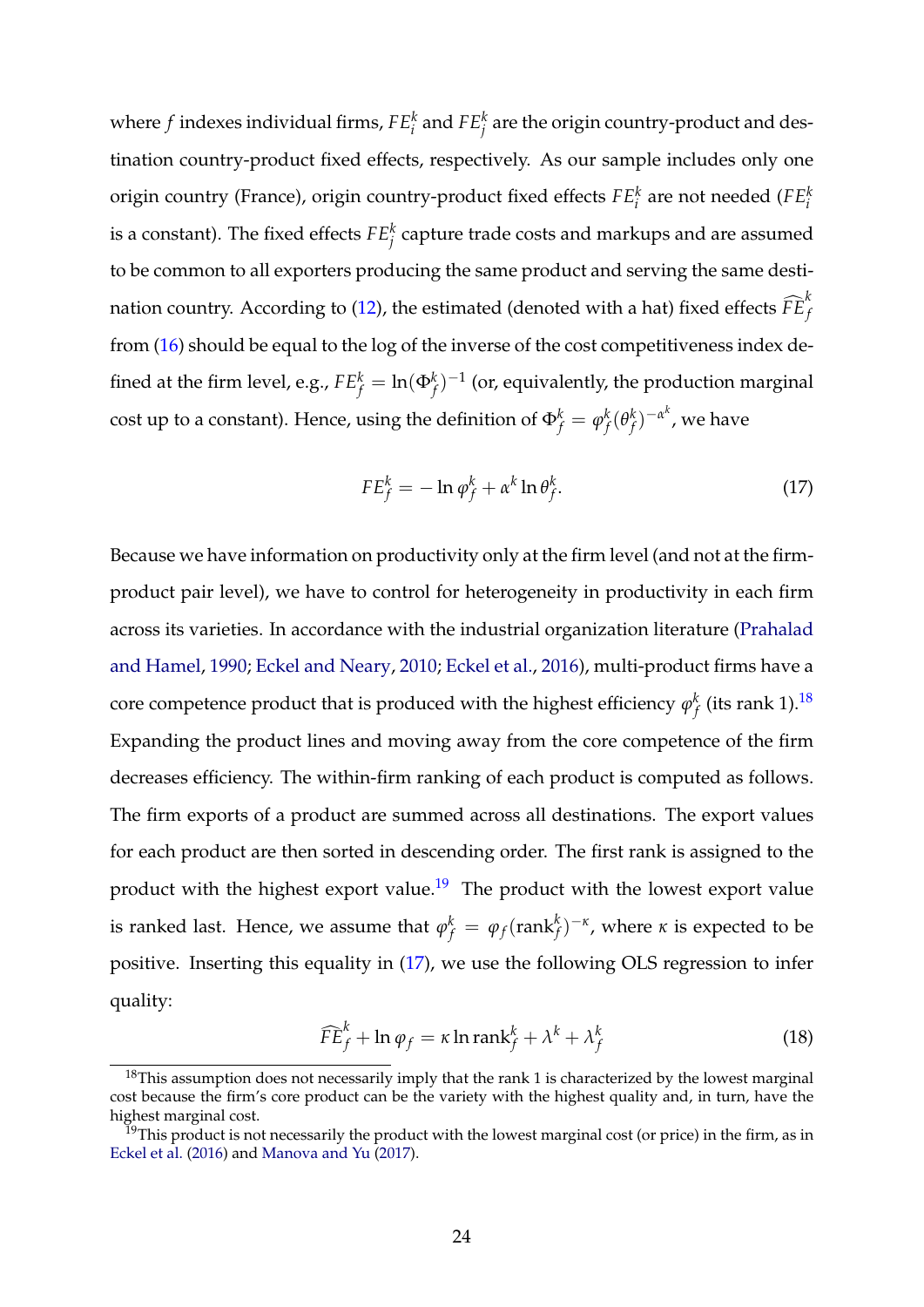where the term  $\lambda^k$  represents a product fixed effect that represents the quality cost that is specific to each product and is common across firms, while the term  $\lambda_f^k$  $^{\kappa}_{f}$  is a product-firm deviation. The latter term plays the role of the estimation error. Then, the estimated parameters and the residual of the regression define the estimated quality cost of product-firm pairs  $\hat{\zeta}_f^k$  with

$$
\hat{\zeta}_f^k \equiv \hat{\lambda}^k + \hat{\lambda}_f^k = \ln(\theta_f^k)^{\alpha^k}.
$$
\n(19)

The intuition behind this approach is that a higher quality cost is assigned to firmproduct pairs that have higher unit values, conditional on productivity. In addition, from (18), we can also infer the productivity of each product-firm pair, given by

$$
\hat{\varphi}_f^k = \varphi_f(\text{rank}_f^k)^{-\hat{\kappa}}.\tag{20}
$$

In the empirical analysis, the quality cost and productivity are further interacted with the number of QSs to study the impact of such standards across firms with different quality costs and productivity levels.

**Extensive margin.** We explore the impact of QSs on the presence<sup>20</sup> of a firm in a given product-destination market. Our dependent variable  $(y_{fj}^k)$  is the probability that firm  $f$ exports product *k* to destination *j*. Our counterfactual scenario considers that the firms that do not export in the same product-destination pair *kj*. This choice model can be written using a latent variable representation, with  $y_{fj}^{*k}$  representing the latent variable that determines whether a strictly positive export flow is observed for firm *f* in the product-destination pair *kj*. Our estimated equation is therefore as follows:

$$
Pr(y_{fj}^{k}) = \begin{cases} 1 & \text{if } y_{fj}^{*k} > 0, \\ 0 & \text{if } y_{fj}^{*k} \leq 0, \end{cases}
$$
 (21)

 $20$ When using cross-section data, one cannot test for the entry/exit of firms.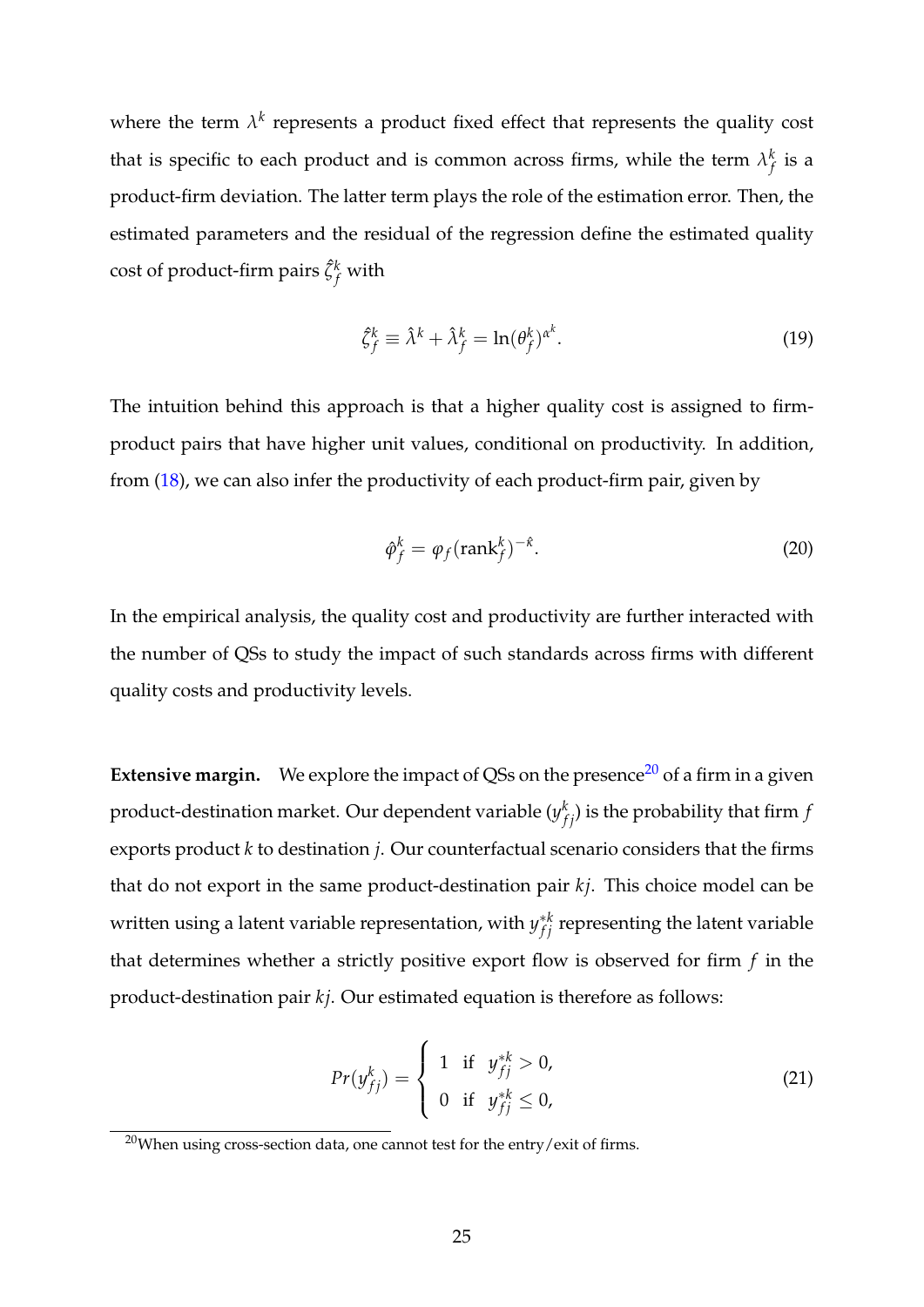with

$$
y_{fj}^{*k} = \alpha_1QS_j^k + \alpha_2QS_j^k \times \varphi_f^k + \alpha_3QS_j^k \times \zeta_f^k + \alpha_4QS_j^k \times (\zeta_f^k)^2 + \alpha_5QS_j^k \times \varphi_f^k \times \zeta_f^k
$$
  
+controls\_j^k + controls\_{fj}^k + FE\_j^k + FE\_{fj} + \varepsilon\_{fj'}^k

where  $QS_j^k$  is the number of QSs (SPS and TBT measures) applied to product  $k$  by destination country *j*. Among the explanatory variables, the estimated equation first includes four interaction terms. The interaction term between the number of QSs and the exporting firm-product's productivity in logs ( $\varphi_f^k$  $f \choose f$  aims to capture a possible reallocation effect across low- and high-productivity exporters. In addition, the effect of QSs for different levels of firm-product quality is identified by the interaction term between the number of standards and the quality cost (in logs) of the exporting firm for that product ( $\zeta_f^k$ *f* ), computed as described in the previous paragraph. Furthermore, as shown in the theoretical discussion, above a certain quality for a given productivity, it is not profitable for firms to serve the destination market *j*. The third interaction term between the number of QSs and the squared firm-product quality in logs ((*ζ k*  $\mathcal{F}_f^{(k)2}$ ) accounts for this effect. Remember that the introduction of QSs under information asymmetry makes the relationship between product quality and the probability of exporting nonmonotonic and bell-shaped. Finally, the last interaction term for the number of QSs, the productivity and the quality aims to capture the reallocation effects between high/low productivity and quality firms.

Our equation includes additional explanatory variables. The product-destination controls (controls $j$ <sup>*k*</sup>) consist of the number of other import-related NTMs and the protection applied (in logs) on product *k* by destination *j*, as well as the maximum price observed for product *k* on market *j* such that the profit of firm *f* for that price and a minimum quality level is equal to zero (see Appendix A.3). This maximum price is however likely to be endogenous. In the estimations, we therefore rely on the imports defined at the product-destination level to proxy the demand of a product-destination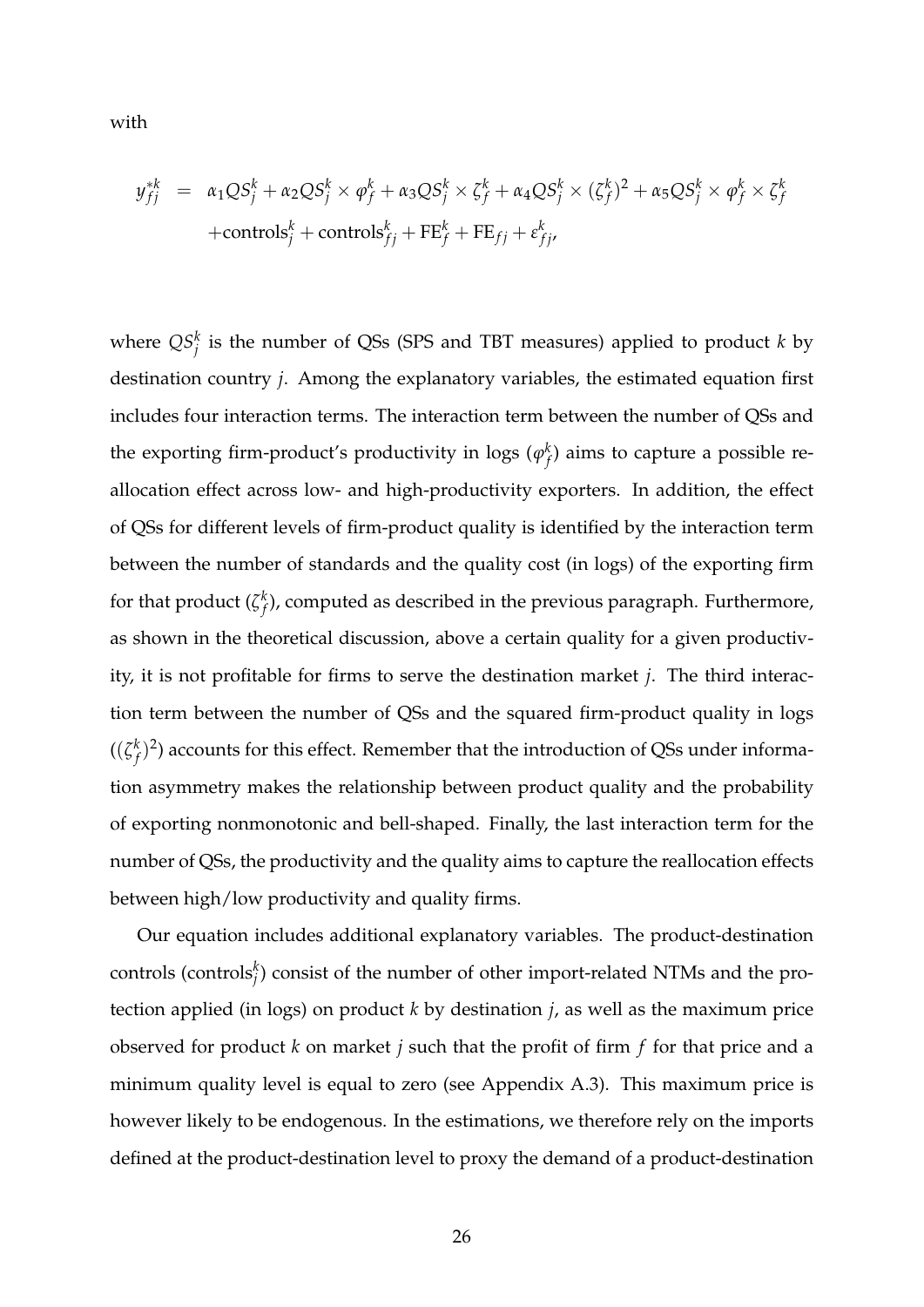pair. Finally, controls $^k_{fj}$  account for some hysteresis effect in the trade flows by examining whether firm *f* was already exporting product *k* to destination *j* in the previous year (e.g., in 2010 in our case, since the cross-section analysis is done using 2011 trade  $data)$ .<sup>21</sup>

Fixed effects are incorporated in the estimation to capture unobservable characteristics at the firm, product and destination levels. Consistent with the theoretical model, we use the firm-product pair as the basic unit of our analysis. We therefore include firm-product fixed effects (FE*<sup>k</sup> f* ). With this specification, we absorb any firm-productspecific factors (e.g., productivity or quality). We include a separate firm-destination fixed effect (FE<sub>fj</sub>) to control for any firm-destination heterogeneity. Finally,  $\varepsilon_{fj}^k$  is the error term.

We estimate the export equation using a linear probability model. The inclusion of fixed effects in a probit model would give rise to the incidental parameter problem. The linear probability model avoids this issue. In addition, we account for the correlation of errors by clustering at the product-destination level. Furthermore, our estimations retain only groups with more than one observation. As shown by Correia (2015), the inclusion of single groups in linear regressions where fixed effects are nested within clusters might lead to incorrect inferences. Therefore, the number of observations differs across estimations.22

**Intensive margin.** We also investigate the effect of QSs on the export volumes and values of a firm for a given product-destination market by estimating the following specification:

 $21$ The cross-section analysis is affected by the restriction on QS and other import-related NTM data (see Section 3.1). However, French customs data are available for several years. Therefore, we can easily identify whether a firm was already serving a product-destination in previous years.

 $22$ The Stata package REGHDFE is used for the estimations (Correia, 2014). The inclusion of single groups in the estimations leads to similar results (available from the authors upon request).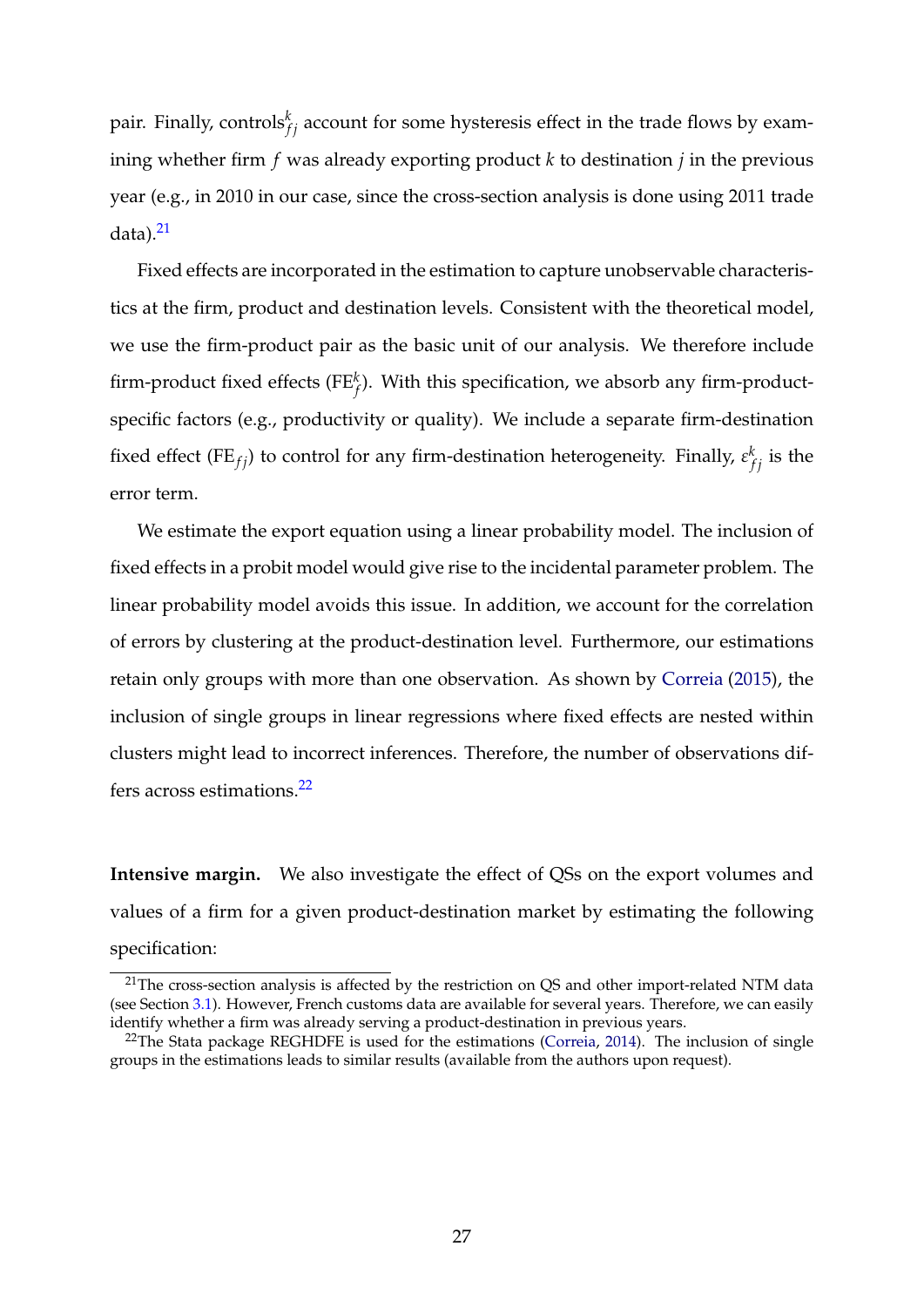$$
ln X_{fj}^{k} = \beta_1 Q S_j^{k} + \beta_2 Q S_j^{k} \times \varphi_f^{k} + \beta_3 Q S_j^{k} \times \zeta_f^{k} + \beta_4 Q S_j^{k} \times \varphi_f^{k} \times \zeta_f^{k}
$$
\n
$$
+ \text{controls}_{j}^{k} + \text{controls}_{fj}^{k} + \text{FE}_{fj} + \varepsilon_{fj}^{k},
$$
\n(22)

where  $X_{fj}^k$  denotes exports either in volume or in value of product *k* by firm *f* to destination country *j*. As previously described,  $QS_j^k$  is the number of standards applied by destination country *j* on product *k*. The interaction term between the number of QSs and the exporting firm's productivity in logs ( $\varphi_f^k$  $f \choose f$  aims to capture the reallocation effects across high- and low-productivity exporters, while the interaction term between the number of QSs and firm-product quality in logs (*ζ k f* ) aims to account for the reallocation effects across high- and low- product quality firms. Hence, we expect that  $\beta_2 > 0$  and  $\beta_3 < 0$ . Finally, the third interaction for the number of QSs, firm-product productivity and firm-product quality accounts for possible reallocation effects between high/low productivity and quality firms.

The controls are the same as those used for the estimation of the extensive trade margin. At the product-destination level, we consider the number of other importrelated NTMs (in logs) set for product *k* by destination *j*, as well as the maximum price observed for product *k* in market *j* (proxied by the imports computed at the productdestination level). The controls are also defined at the firm-product-destination level (the presence of the firm *f* in product-destination market *kj* in the previous year). Our estimations include firm-product and firm-destination fixed effects ( $FE<sup>k</sup><sub>f</sub>$  and  $FE<sub>fj</sub>$ ). Finally,  $\varepsilon_{fj}^k$  is the error term, and errors are clustered at the product-destination level.

### **4 Results**

#### **4.1 Extensive margin**

This section investigates the effect of QSs on the export participation of a firm in a product-destination pair (equation (21)). The results are presented in Table 4. The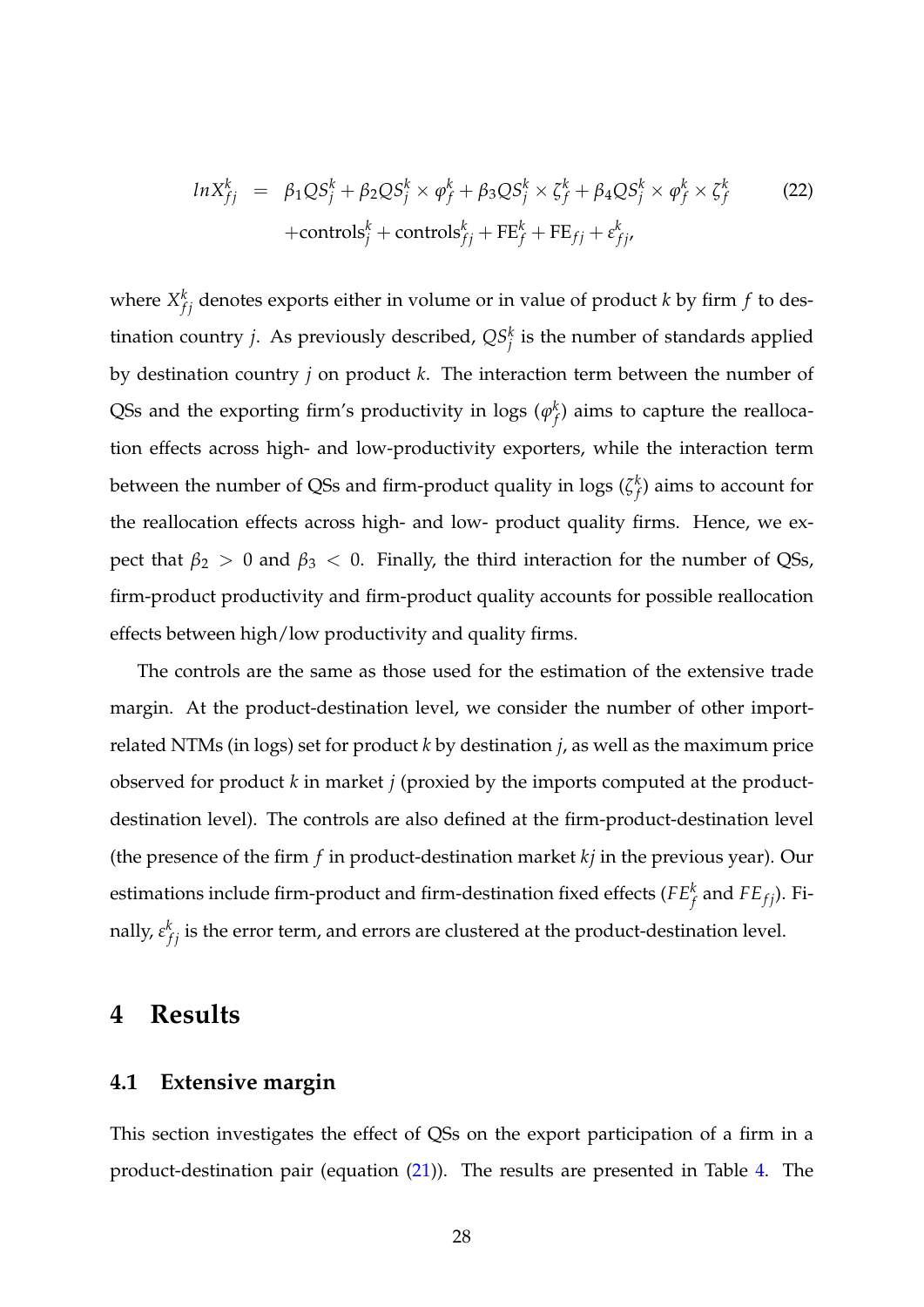estimations include firm-product and firm-destination fixed effects (FE $_f^k$  and FE $_{fj}$ ). We compare firms exporting a given product *k* and entering destination *j* with those that are not. Column 1 introduces an interaction term between the number of QSs and firmproduct productivity, while column 2 shows how the QS variable is interacted with the firm-product quality and squared quality. Finally, column 3 incorporates a three-way interaction term for the number of QSs, firm-product productivity and firm-product quality. In the different estimations, productivity, quality and squared quality alone are captured by the firm-product fixed effects.

In line with our theoretical predictions, we show that QSs increase the export participation of high-productivity and medium-quality firms at the expense of low-productivity and high-quality firms. Indeed, in columns 1-3, we obtain a negative and significant coefficient for the number of QSs and a positive and significant coefficient for the interaction term between the number of QSs and the productivity of a firm. Furthermore, in columns 2 and 3, the coefficient for the interaction term between the number of standards and the quality of a firm for a given product is positive (and significant in column 3), while the one estimated for the interaction term between the number of QSs and the squared firm-product quality is negative and significant. This result suggests that there are diminishing returns to quality after a certain point, as predicted by the theoretical model. Finally, in column 3, the triple interaction term is negative and significant, highlighting a reallocation effect towards high-productivity medium-quality firms.

Overall, we show that QSs decrease the likelihood that a firm will participate in the export market. According to the results shown in column 3, a 10% increase in the number of QSs reduces the probability that a firm exports product *k* to market *j* by 5 percentage points. However, the most productive firms benefit from a higher level of export participation compared to the least productive firms, which are negatively affected. A 10% increase in the number of measures raises the probability of exporting for the most productive firms by 1 percentage point and reduces the export probability of high-quality firms by 0.1 percentage point (column 3). These findings support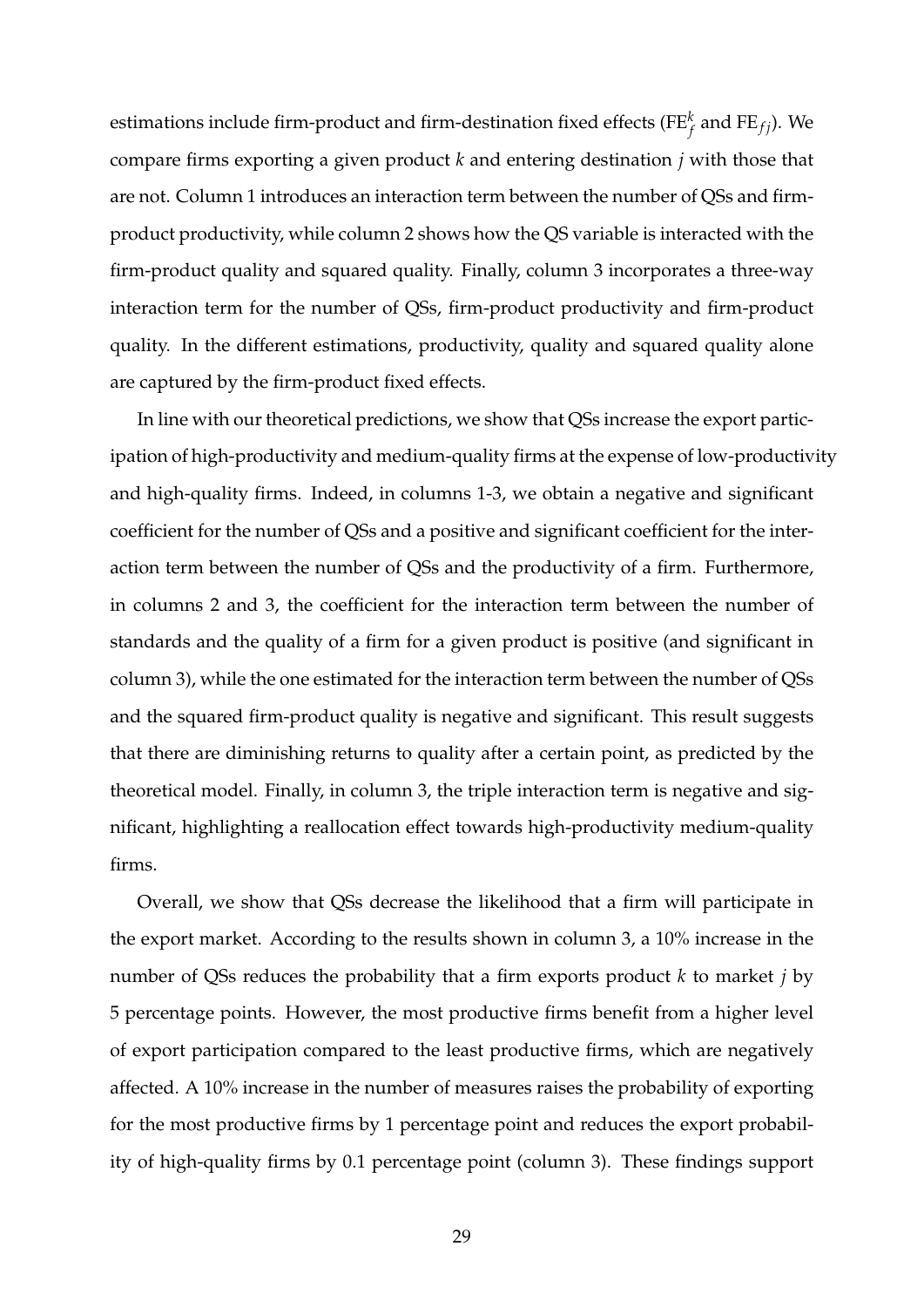the predictions derived from our theoretical model. Moreover, our empirical findings point to reallocation effects across both destinations and products in terms of export decisions.

Regarding the other explanatory variables, we document a negative but not significant effect of the other import-related measures on the export participation of French firms. As expected, the higher the tariffs are for a product in a given destination, the lower the export participation of French firms. Furthermore, the higher the demand is for a product in a given destination (proxied through imports), the higher the presence of French exporters. The past presence of a firm in a product-destination pair also significantly and drastically increases export participation.

#### Insert Table 4 here

#### **4.2 Intensive margin**

We now analyze the effect of QSs on the intensive trade margin of a firm in a productdestination pair by estimating equation (22). The results are presented in Table 5. This table includes firm-product and firm-destination fixed effects (FE $_f^k$  and FE $_{fj}$ ). Columns 1-3 describe the effect of QSs on firms' export volume, while columns 4-6 show the impact on the export value. The specifications follow the same logic as that in Table 4. We first interact the number of QSs with firm-product productivity (columns 1 and 4). We then add an interaction term between the number of QSs and the measure of firmproduct quality (columns 2 and 5). Finally, columns 3 and 6 also include an interaction for the number of QSs, the measure of firm-product productivity and the measure of firm-product quality.

As previously shown for the extensive margin, we highlight an overall negative effect of QSs on the trade intensive margin. A 1% increase in the number of QSs leads to a decrease in the firm exports (in volume and value) by approximately 14 percentage points (columns 3 and 6). Furthermore, the results suggest a reallocation effect in terms of export sales (volume and value) from the least productive firms to the most productive firms. The estimated coefficients for the interaction term between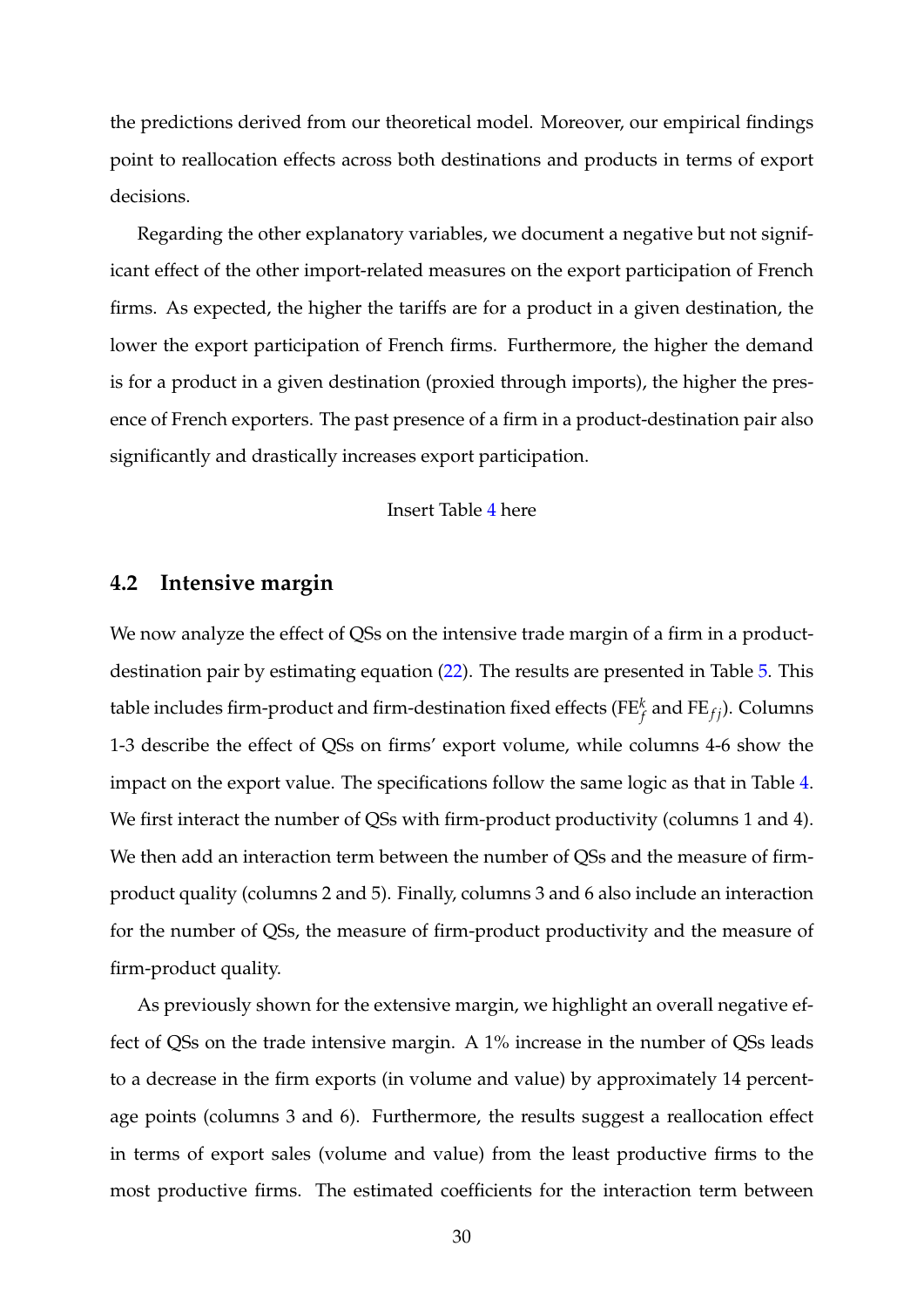the number of QSs and firm-product productivity are indeed positive and significant  $(p < 0.01)$  in all estimations. Some reallocation in export volumes also takes place across firms with different levels of product quality; the coefficient for the interaction term between the number of QSs and the quality of a firm for a given product is significant (columns 3 and 6). However the average effect is not significant.<sup>23</sup> More interestingly, the three-way interaction term for the number of QSs, firm-product productivity and firm-product quality is negative and significant. This last result suggests that for a given productivity, firm exports increase up to a certain quality and then tend to decrease.

Overall, our findings depict reallocation in terms of export volume and value across products and destinations. In addition, when we control for firm heterogeneity, we show that demand shifts towards the most productive and medium-quality firms, at the expense of the least productive and high-quality ones.

Finally, other import-related NTMs do not have a significant influence on the export volume and value. Tariffs negatively impact the export sales of firms (both in volume and value), while the demand in the destination for a given product and the past presence of a firm with product *k* in market *j* positively influences its current exports in terms of both volume and value.

#### Insert Table 5 here

Finally, we conduct some simulations to quantify the economic effects of QSs on French firms. More precisely, we set the number of QSs for product *k* to the maximum number observed across all destinations *j*. The motivation for this exercise is as follows. If the number of QSs affecting product *k* increases to the highest level observed across all destinations, firms will have to comply with additional and potentially different standards when exporting. Their compliance costs will increase, and their exports will be affected. With our simulation exercise, we derive order of magnitude predictions regarding firms' exports. We focus on the intensive margin measured using the

<sup>&</sup>lt;sup>23</sup>Using equation (22), this average effect can be computed as follows:  $\beta_3 + \beta_4 *$  Ln productivity. In both columns 3 and 6, the average effect is not significantly different from 0.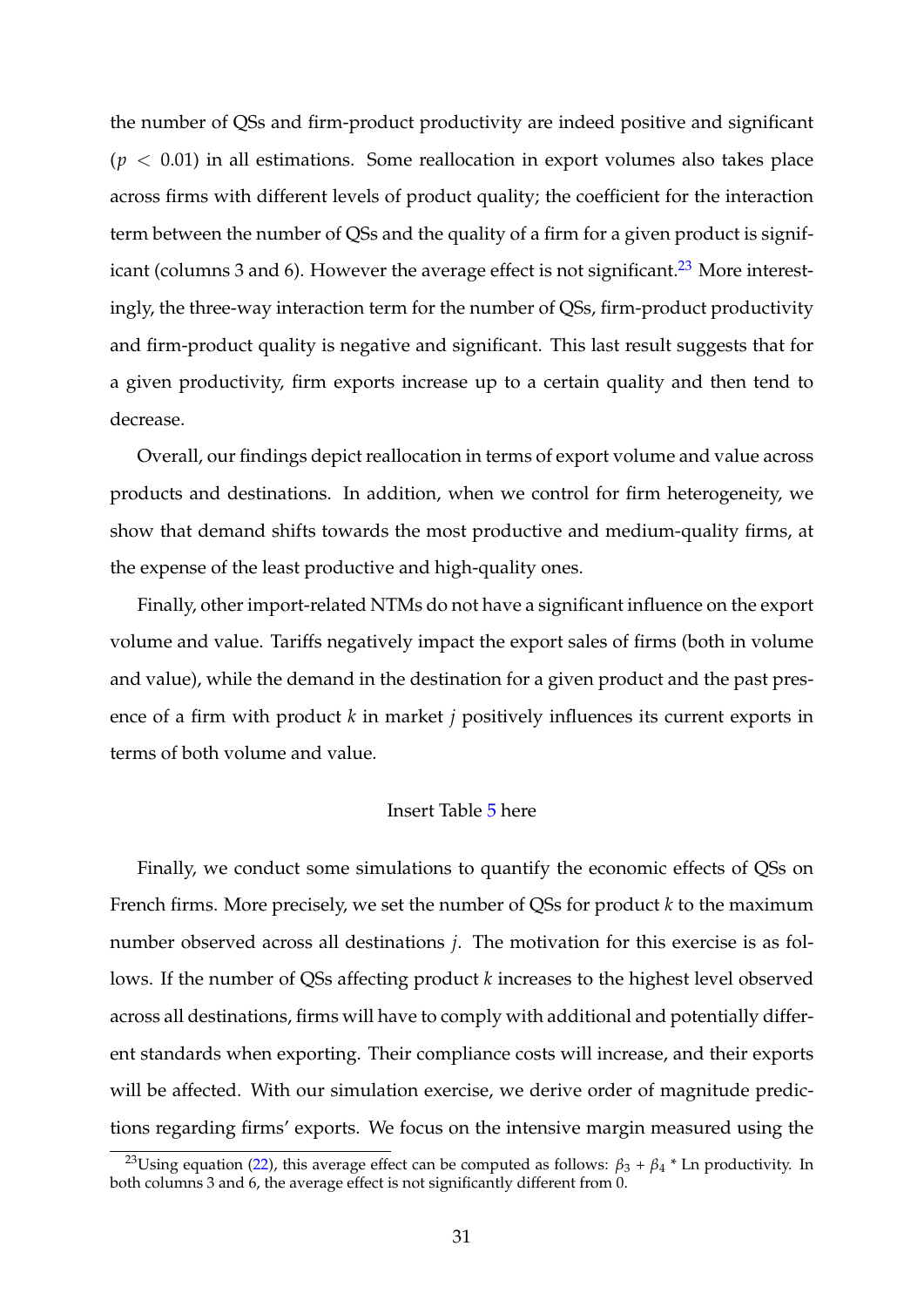value of exports. Since we are interested in studying the variation across destinations, we rely on the following set of fixed effects: firm-product and firm-destination.

According to our results, if all export destinations served by French firms adopted the maximum number of QSs observed for a product, 41% of the French firms would benefit from this change and their export value would increase by 22%. However, the overall effect on French exports would be much more limited (+ 2% of exports, i.e., 1.6 billion euros). As shown by Figure 2, highly productive firms are the main winners (panel (a)) and the effect is lower once we control for quality (panel (b)). This result validates our theoretical predictions that high productivity medium quality firms gain market share at the expense of other firms. Since the winning firms are more productive, the price tends to decrease and the demand for French products increases, generating a positive effect on French exports at the intensive margin. However, this calculation does not account for the extensive margin, and the overall effect of QSs on French exports is uncertain.

#### Insert Figure 2 here

#### **4.3 Robustness checks**

We proceed to a series of sensitivity tests to confirm the robustness of our results. We present the results in Table B2 (extensive margin), Table B3 (intensive margin, export volume), and Table [B4](#page-55-0) (intensive margin, export value). All estimations rely on firmproduct and firm-destination fixed effects, which is our preferred set of fixed effects because of its consistency with the unit of observation in the theoretical model and its ability to capture unobservable characteristics at the firm-product and firm-destination levels.

First, we select the maximum price of a product in a given destination to proxy the demand of a product-destination pair instead of using imports (column 1). The use of the maximum price is driven by the theoretical model, but unfortunately, is likely to be endogenous. In column 2, we cluster our standard errors at the firm level. In column 3, we use an alternative count for QSs and other import-related NTMs based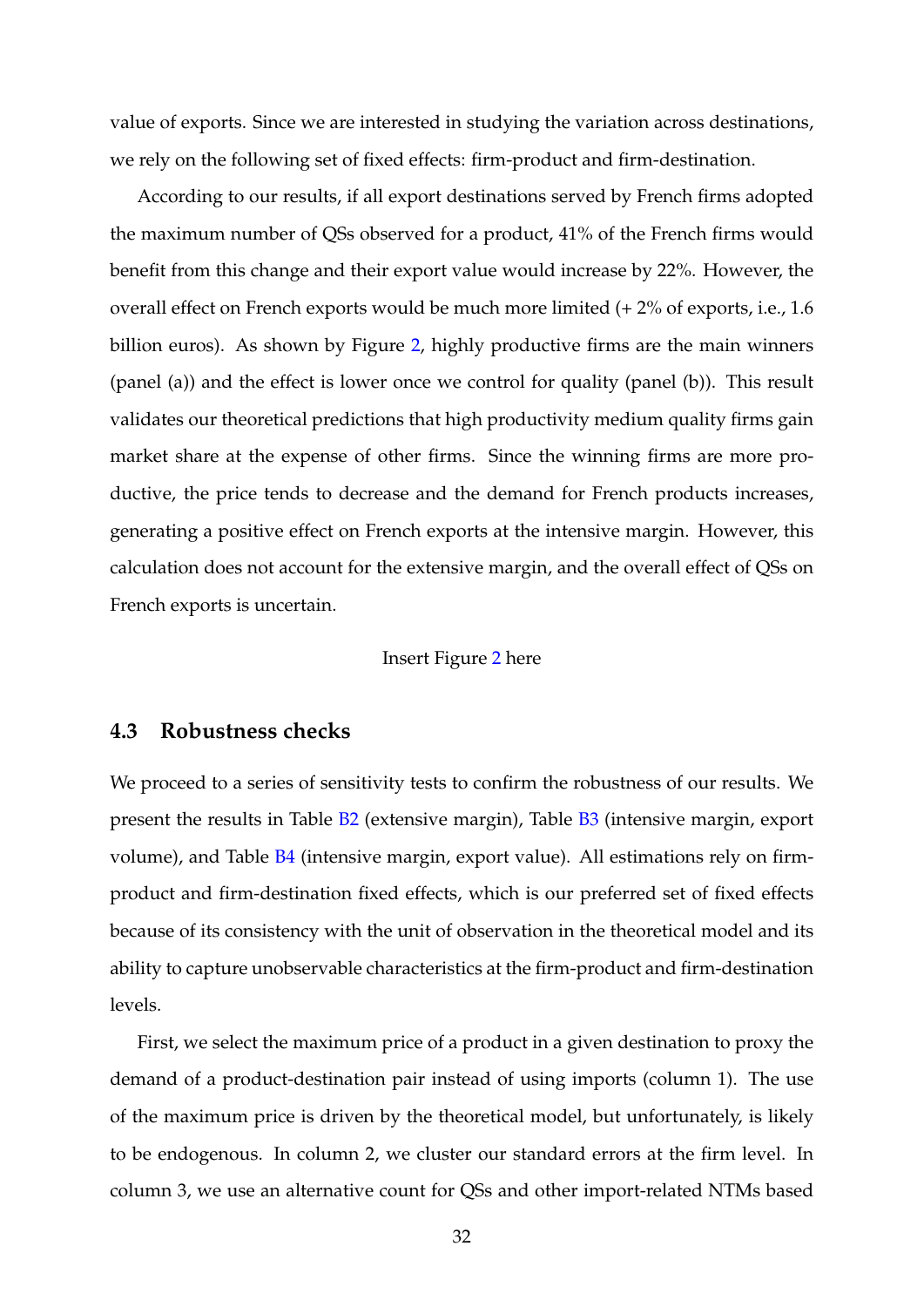on measures computed at the one-digit level (see footnote 11 in the data section). We then test the robustness of our previous conclusions, relying only on SPS measures (column 4). Indeed, some of the TBTs do not necessarily affect the quality of products (e.g., some labels). Column 5 includes the number of French firms exporting to a given product-destination pair. Some of the differences in the results may be explained by the market structure. In the model, there is a continuum of firms, so firms do not take into account other firms' behavior. However in a market with few firms, strategic behavior may be important, and in particular, responses to QSs may be very different.

The results are very much in line with those obtained in the baseline estimations, suggesting that the previous results are robust. One notable exception should be mentioned. In the estimations for export volume (Table B3), the higher the demand (proxied through maximum price) is for a product-destination pair, the lower the export volume (column 1). This counterintuitive result confirms the potential endogeneity of the maximum price and validates its replacement by imports (in logs) computed at the product-destination level in all other estimations. Interestingly, the estimated coefficients are stronger when we use an alternative count for QSs and when we consider only SPS measures (columns 3 and 4). Finally, clustering at the firm level (column 2) and controlling for the number of French exporters (column 5) do not affect our results.

### **5 Average quality**

We now investigate the impact of QSs on the average quality of the products exported by French firms to the different countries. In the theoretical discussion, we showed that the impact of a QS on the average quality is ambiguous under information asymmetry since both low- and high-quality products exit the market. We now explore which effect dominates empirically. This section first presents the computation of the average quality and the estimated equation. The results are then reported and discussed.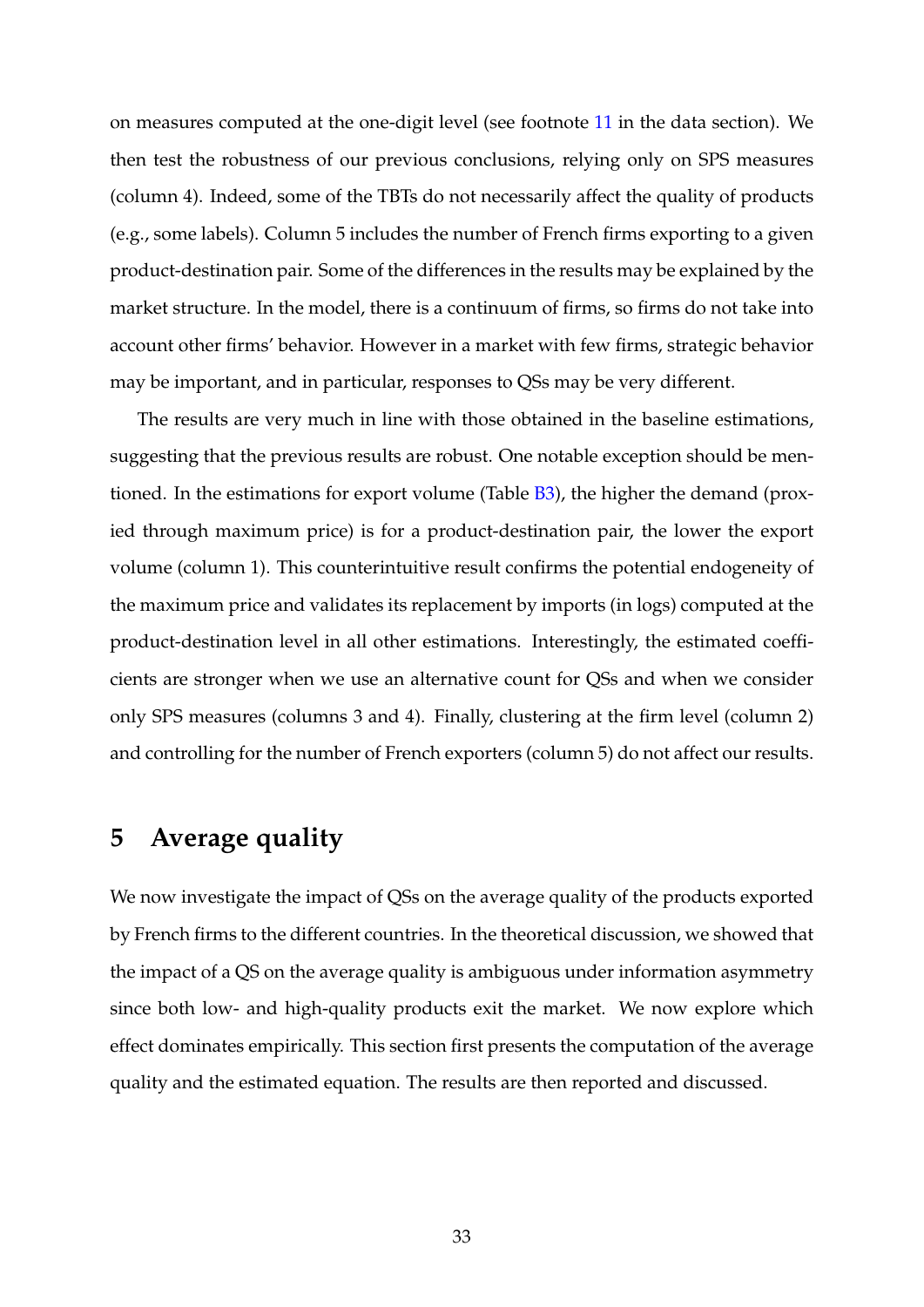#### **5.1 Empirical approach**

**Evaluating average quality.** As consumers perfectly observe the average quality of all varieties of a foreign product available in their home market, we can use toolsbased demand equations to infer the average quality of the traded products. More precisely, to evaluate the origin-destination specific average quality perceived by the consumers  $((\bar{\theta}_{ij}^k)^{\beta_j^k})$ , we use the macro-level bilateral trade equation given by  $R_{ij}^k =$  $N_i^k \int_{\Phi_{ij}^k}^{\infty} r_{ij}^k dG_i(\Phi^k)$ , where  $N_i^k$  is the total number of entrants (firm-product pairs) in country *i* and product *k*. We use a specific parameterization process for this distribution to facilitate the computation of the analytical solutions. In particular, it is assumed that  $\Phi^k$  follows a Pareto distribution  $g_i(\Phi^k)$  with a low competitiveness index bound  $\underline{\Phi}^k_i$  $\frac{k}{i}$  and a shape parameter  $h_i^k$  $i<sub>i</sub>$ . Using (12) and the fact that  $\Phi<sup>k</sup>$  follows a Pareto distribution, we obtain:

$$
R_{ij}^k = \left(\bar{\theta}_{ij}^k\right)^{\beta_j^k(\varepsilon^k - 1)} A_j^k \left(\frac{\varepsilon^k}{\varepsilon^k - 1} \omega_i^k \tau_{ij}^k T_{ij}^k\right)^{-(\varepsilon^k - 1)} \frac{h_i^k}{h_i^k - (\varepsilon^k - 1)} N_{ij}^k \left(\Phi_{ij}^k\right)^{\varepsilon^k - 1}
$$
(23)

with  $N_{ij}^k=N_i^k$  $\left(\frac{\Phi_i^k}{\Phi_i^k}\right)^{h_i^k}$ , the total number of firms producing in country *i* and selling product *k* in country *j*. Bilateral country-level trade and unit value data provide information on the volume  $Q_{ij}^k$  and import unit values  $\overline{P}_{ij}^k$  (which include all trade costs except tariffs).  $T_{ij}^k$  represents the applied protection set by country *j* on its imports of product  $k$  from country  $i$ . It follows that  $\overline{P}_{ij}^k T_{ij}^k = R_{ij}^k/Q_{ij}^k$  with  $Q_{ij}^k = N_i^k \int_{\Phi_{ij}^k}^\infty q_{ij}^k dG_i(\Phi^k)$ . Standard calculations reveal that:

$$
\overline{P}_{ij}^k = \frac{\int_{\Phi_{ij}^k}^{\infty} \left(p_{ij}^k\right)^{-(\varepsilon^k - 1)} dG_i(\Phi^k)}{\int_{\Phi_{ij}^k}^{\infty} \left(p_{ij}^k\right)^{-\varepsilon^k} dG_i(\Phi^k)} = \frac{\varepsilon^k}{\varepsilon^k - 1} \omega_i^k \tau_{ij}^k \frac{h_i^k - \varepsilon^k}{h_i^k - (\varepsilon^k - 1)} \left(\Phi_{ij}^k\right)^{-1}.
$$
 (24)

Using  $Q_{ij}^k = R_{ij}^k/(\overline{P}_{ij}^kT_{ij}^k)$ , (23) and (24) yield:

$$
Q_{ij}^k = N_{ij}^k \left( \bar{\theta}_{ij}^k \right)^{\beta_j^k \left( \varepsilon^k - 1 \right)} A_j^k \frac{h_i^k}{h_i^k - \varepsilon^k} \left( \overline{P}_{ij}^k T_{ij}^k \right)^{-\varepsilon^k} . \tag{25}
$$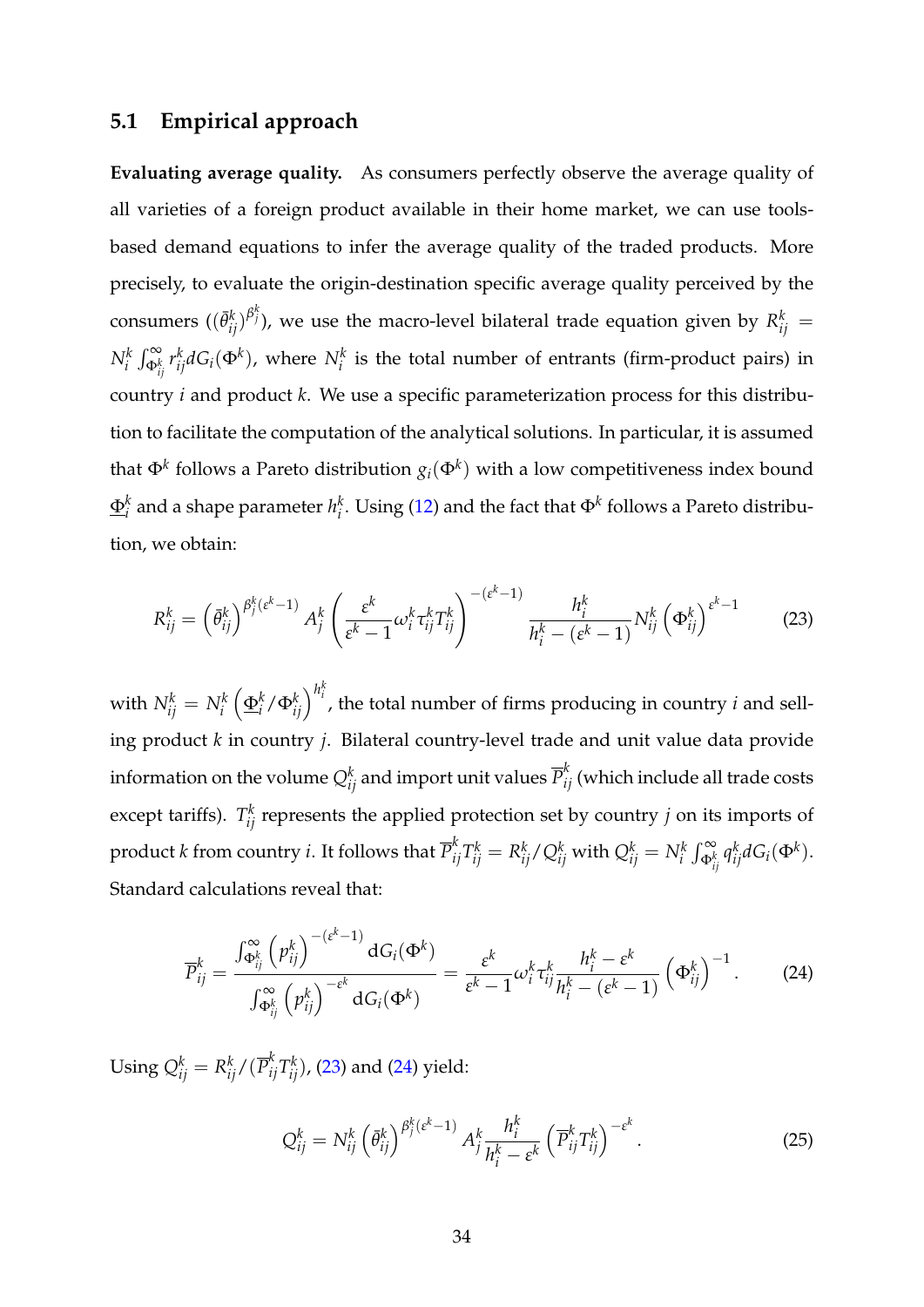Equation (25) allows us to infer an index of average quality by adapting the strategy used in Khandelwal et al. (2013). Conditional on the average price of these varieties, higher overall demand (i.e., quantity) for the product in question occurs because of higher average quality. However, consumers could also value varieties differently according to their geographical origin (e.g., consumers could prefer products imported from countries sharing common cultural characteristics). Therefore, we control for whether trading partners share a common language (*CLij*), a common border (*CBij*), or past colonial ties  $(CT_{ij})$ . Hence, the quality perceived by the consumers in each destination *j* for product *k* originating from country *i* and adjusted by the number of  $\exp$ orters  $N_{ij}^k\left(\bar{\theta}_{ij}^k\right)^{\beta_j^k\left(\varepsilon^k-1\right)}$ can be estimated as the residual of the following regression:

$$
\ln Q_{ij}^k + \varepsilon^k \ln \left( \overline{P}_{ij}^k T_{ij}^k \right) = FE_i^k + FE_j^k + \lambda_1 CL_{ij} + \lambda_2 CB_{ij} + \lambda_3 CT_{ij} + \lambda_{ij}^k, \tag{26}
$$

where  $\lambda_{ij}^k$  = ln  $N_{ij}^k + (\varepsilon^k - 1) \ln(\bar{\theta}_{ij}^k)^{\beta_j^k}$ ,  $FE_i^k$  =  $\frac{h_i^k}{h_i^k - 1}$  $\frac{n_i^2}{h_i^k - \varepsilon^k}$ , and  $FE_j^k = A_j^k$  $j^k$ . Thus, the average quality perceived by the foreign consumers can be expressed as  $\ln(\bar{\theta}_{ij}^k)^{\beta_j^k} =$  $(\widehat{\lambda}_{ij}^k - \ln N_{ij}^k)/(\varepsilon^k - 1).$ 

Equation (26) is estimated by merging five different data sources. First,  $\overline{P}_{ij}^k$  are proxied using the Trade Unit Values database provided by the CEPII. We consider the HS 6-digit import unit values for the year 2011 and select all the importing countries for which QS data are available and their trading partners. These data are then combined with HS 6-digit bilateral trade data for the year 2011 ( $Q^k_{ij}$ ), which are extracted from the CEPII BACI database. Since we consider all trading partners and not just France, we cannot use French customs data. Data on import-demand elasticities  $(\varepsilon^k)$ come from Broda et al. (2006), while tariff data are extracted from the Market Access Map (MAcMap) database. Finally, information on common language, contiguity and past colonial ties is obtained from the CEPII GeoDist database.<sup>24</sup>  $FE_i^k$  and  $FE_j^k$  stands

 $24$ Data on import unit values rely on importers' declarations and include all trade costs (except tariffs and domestic taxes after the border); Source: [http://www.cepii.fr/cepii/en/bdd\\_](http://www.cepii.fr/cepii/en/bdd_modele/presentation.asp?id=2) [modele/presentation.asp?id=2](http://www.cepii.fr/cepii/en/bdd_modele/presentation.asp?id=2). Baci database: [http://www.cepii.fr/CEPII/en/bdd\\_modele/](http://www.cepii.fr/CEPII/en/bdd_modele/presentation.asp?id=1) [presentation.asp?id=1](http://www.cepii.fr/CEPII/en/bdd_modele/presentation.asp?id=1). MacMap database: see section 3.1. Trade elasticities: [http://www.columbia.]( http://www.columbia.edu/~dew35/TradeElasticities/TradeElasticities.html) [edu/~dew35/TradeElasticities/TradeElasticities.html]( http://www.columbia.edu/~dew35/TradeElasticities/TradeElasticities.html); These elasticities are computed at the 3 digit level using HS 6-digit import data from the COMTRADE database for the years 1994-2003. GeoDist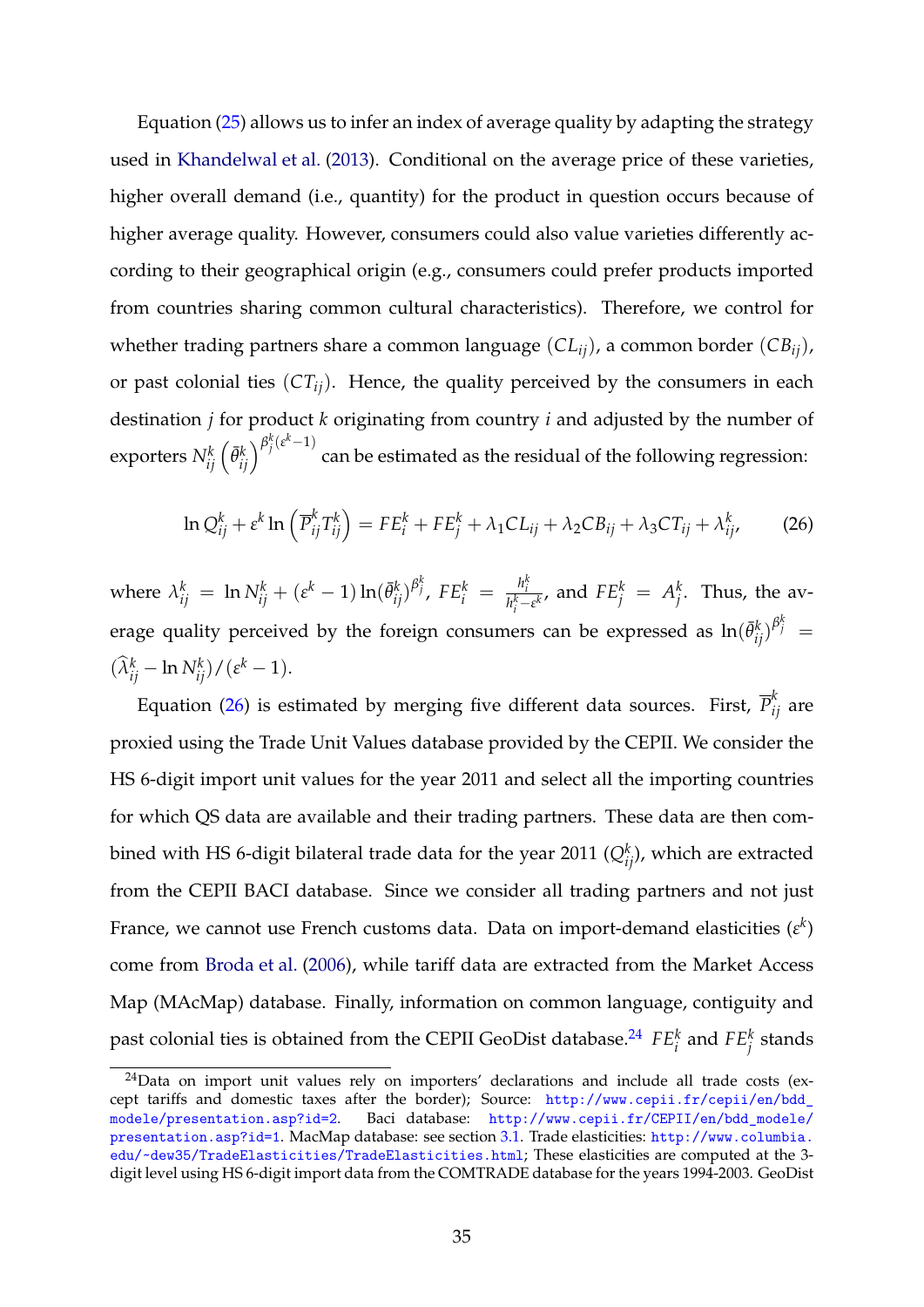for both origin country-product and destination country-product fixed effects. Some countries are unfortunately missing in the trade elasticities data, and our final sample is restricted to 25 countries (instead of  $53$ ).<sup>25</sup>

We then compute the average quality of each HS6 product exported by France to each destination. To do so, we keep from the estimation of equation (26), the  $\widehat{\lambda}_{ij}^k$ , where France is the exporting country. Relying on French Customs data, we compute the number of firms in each product-destination pair. Finally, using  $\lambda_{ij}^k = \ln N_{ij}^k + (\varepsilon^k - \varepsilon^k)$ 1)  $\ln(\bar{\theta}_{ij}^k)^{\beta_j^k}$ , we derive  $\ln(\widehat{\theta}_{ij}^k)^{\beta_j^k}$ , i.e., the average quality of each product *k* exported by France to each destination *j*.

**Econometric specification.** To study the effect of QSs on the average quality, we estimate the following equation:

$$
\widehat{\ln(\theta_{ij}^k)^{\beta_j^k}} = \gamma_1 Q S_j^k + \text{controls}_j^k + \text{FE}_k^k + \text{FE}_j + \epsilon_j^k,
$$
\n(27)

where  $\bar{\theta}^k_{ij}$  is the average quality perceived by consumers in each destination  $j$  for product *k* originating from France (see above). We regress this average quality on the number of QSs enforced by destination *j* on product *k*. The estimation also controls for the number of other import-related NTMs and includes product and destination fixed effects ( $FE<sup>k</sup>$  and  $FE<sub>j</sub>$ ).  $\epsilon_i^k$  $j_i^{\kappa}$  is the error term.

#### **5.2 Results**

Table 6 presents the empirical results. According to the theoretical model, QSs have an ambiguous effect on the average quality of exported products, due to the exit of low-quality firms (regardless of their productivity) as well as of high-quality (but lowproductivity) firms. Therefore, we do not have any prior regarding the conclusion of the empirical test.

database: [http://www.cepii.fr/CEPII/en/bdd\\_modele/presentation.asp?id=6](http://www.cepii.fr/CEPII/en/bdd_modele/presentation.asp?id=6).

 $25$ Note that our previous results at the extensive and intensive margins of trade remain valid when we restrict our sample to these 25 countries.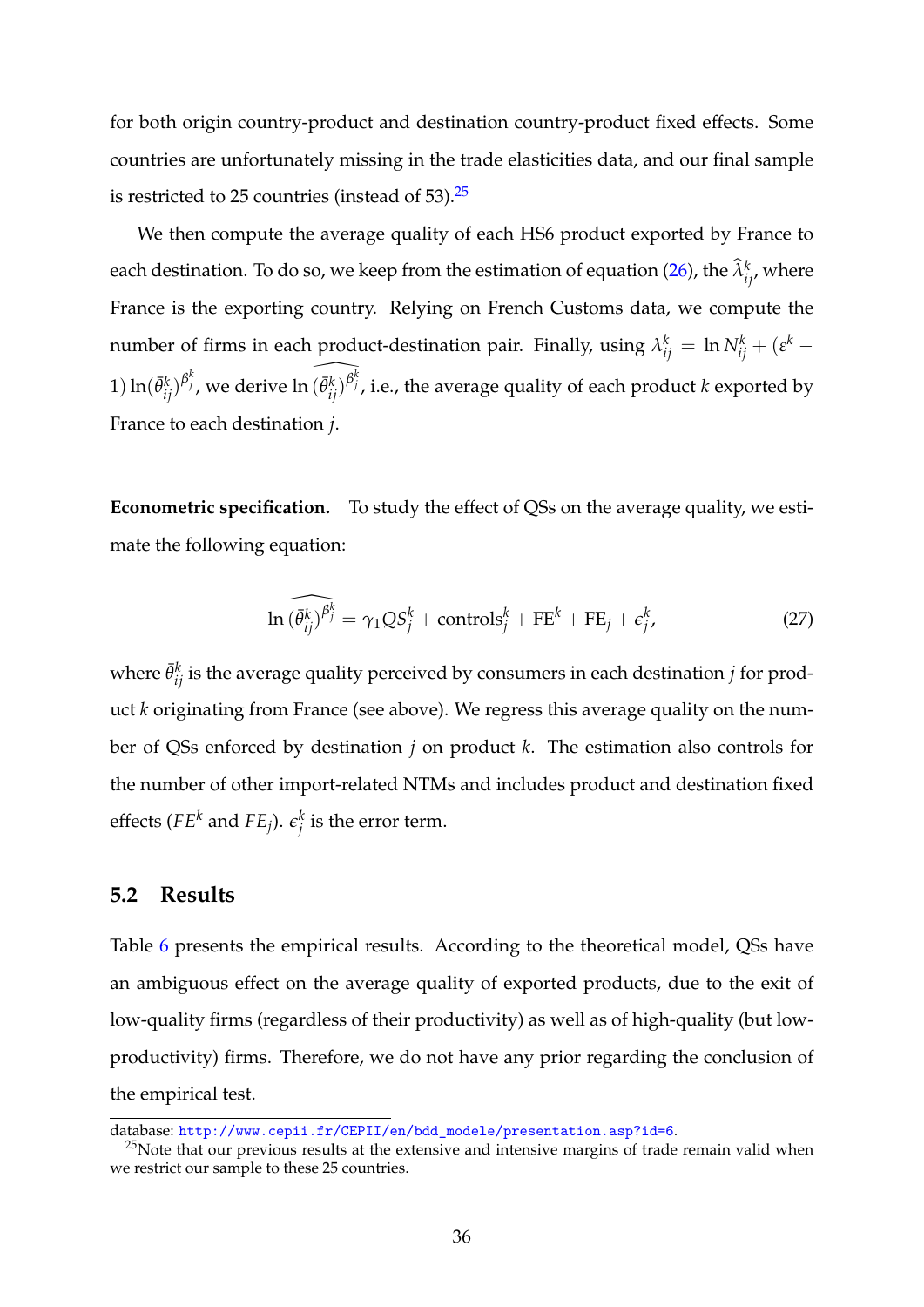Column 1 includes all products. We then decompose the effects between consumption versus capital/intermediate goods (column 2). The identification of the different classes of goods is done using the Broad Economic Categories (BEC) classification. In our estimations, we interact the number of QSs with two dummies set to 1 for consumption and capital/intermediate goods (0 otherwise). In column 3, the effect of QSs on the average quality is investigated for different sectors: food products (HS 01-24 sectors), manufacturing without textiles (HS 25-97 sectors, except HS 50-67), and textiles (HS 50-67 sectors). We treat textiles separately because this sector includes a large number of consumption goods. Finally, column 4 includes the third interaction terms and breaks up the effect of QSs by classes of goods and sectors. In column 1, our findings suggest that the larger the number of QSs is, the higher the average quality of exported products. This result is however not statistically significant. The other results show that QSs significantly improve the average quality of consumption goods and of food & beverages and textile products, while a nonsignificant effect is obtained for capital/intermediate goods and manufacturedv(without textiles) products (columns 2-3). Column 4 highlights that the positive effect of QSs on average quality is concentrated in food and beverages used for consumption, as well as in textile products used for consumption. In all other cases, the effect is almost not significant or not significant at all. If we quantify the the elasticity of the average quality of the exported products with respect to the number of *QSs* by multiplying the estimated coefficient  $\gamma_1$  (column 4) by the average number of QSs enforced by the destinations, we obtain an effect of 1.24 for food and beverage products used for consumption and of 0.44 for textile products used for consumption.<sup>26</sup>

Furthermore, we obtain positive and significant estimated coefficients for the other import-related measures. The mechanism at play is however different from the one previously highlighted for QSs. Other NTMs do not reduce information asymmetries with respect to the quality of the incumbent firms staying in the market. The NTMs increase variable trade costs and therefore induce some selection effects among French

 $^{26}$ For comparison, the elasticity of the average quality of exported products to a change in the number of the other NTMs is 1.37\*0.193=0.26.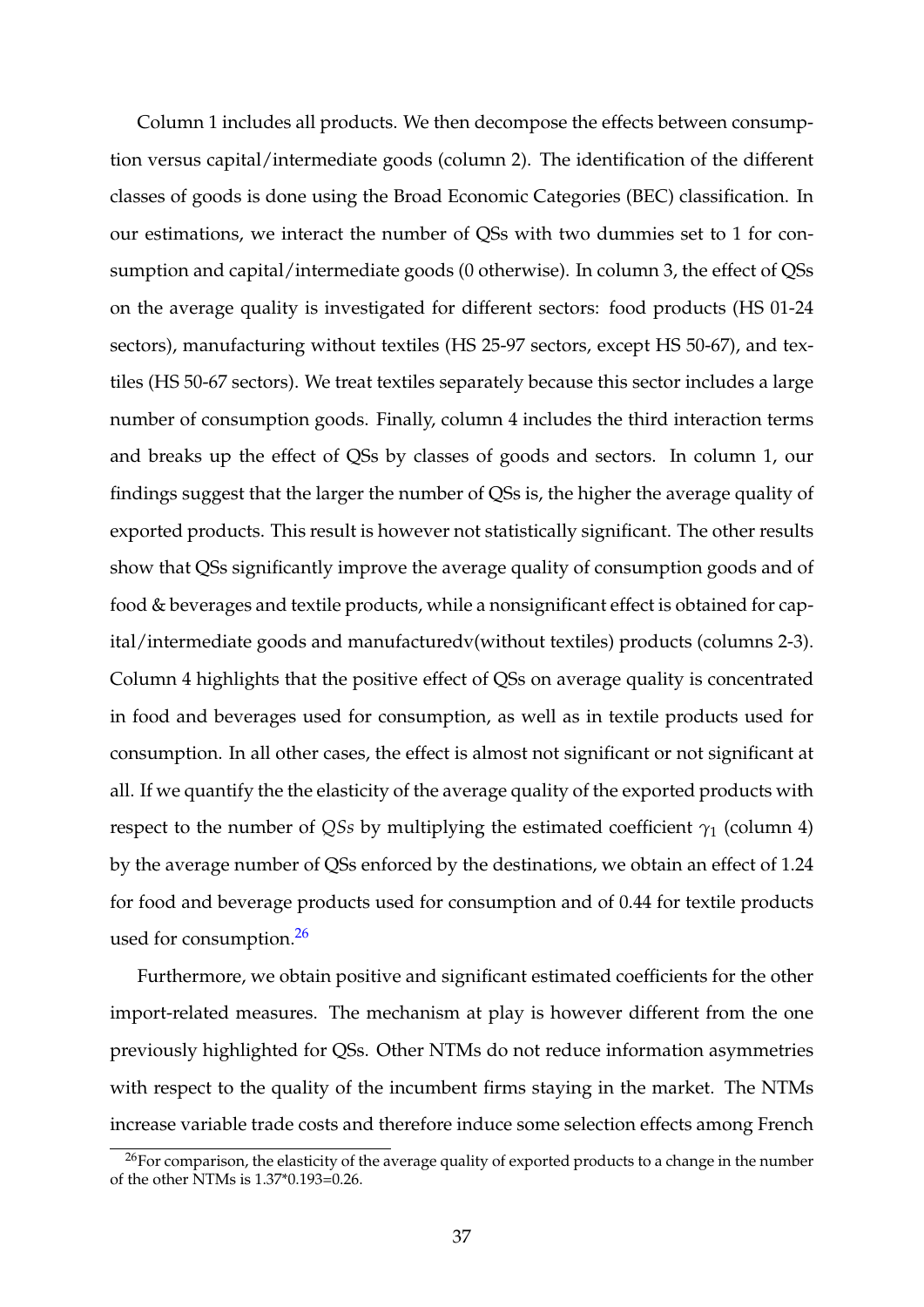exporters. As a result, the average quality of exported products is expected to increase with respect to this variable.

#### Insert Table 6 here

### **6 Conclusion**

This paper studies the effects of QSs instituted by destination countries on the exports of firms (extensive and intensive margins) and on the average quality of exported products. First, we develop a theoretical model based on monopolistic competition, where firms are heterogeneous in terms of their productivity and the quality of their products. We assume information asymmetry regarding product quality. Producers know the quality of their product, while consumers observe only the average quality available on the market. Under this setting, the introduction of a QS by a policy maker to address negative externalities leads to the exit of low-quality firms that are not able to satisfy the requirements, regardless of their productivity. However, some high-quality firms are also excluded from the market, following a reallocation of demand from highquality low-productivity firms to medium-quality high-productivity firms. Therefore, the overall effect of a QS on the average quality of exported products is ambiguous. Second, we test for the predictions of our model, relying on French firm export data. In line with our theoretical model, we show that the presence of QSs in the destination country increases the export participation of medium-quality high-productivity French firms, at the expense of high-quality low-productivity ones. The same pattern is observed for export volumes and values. As for the effect of QSs on the average quality of exported products, we document a nonsignificant effect. However, the impact varies significantly across classes of goods and sectors. QSs increase the average quality of food and beverage products as well as that of textile products used for consumption. From a policy perspective, this paper suggests that the enforcement of QSs ensures a minimum quality but does not necessarily lead to an improvement in the average quality of the products available on the market.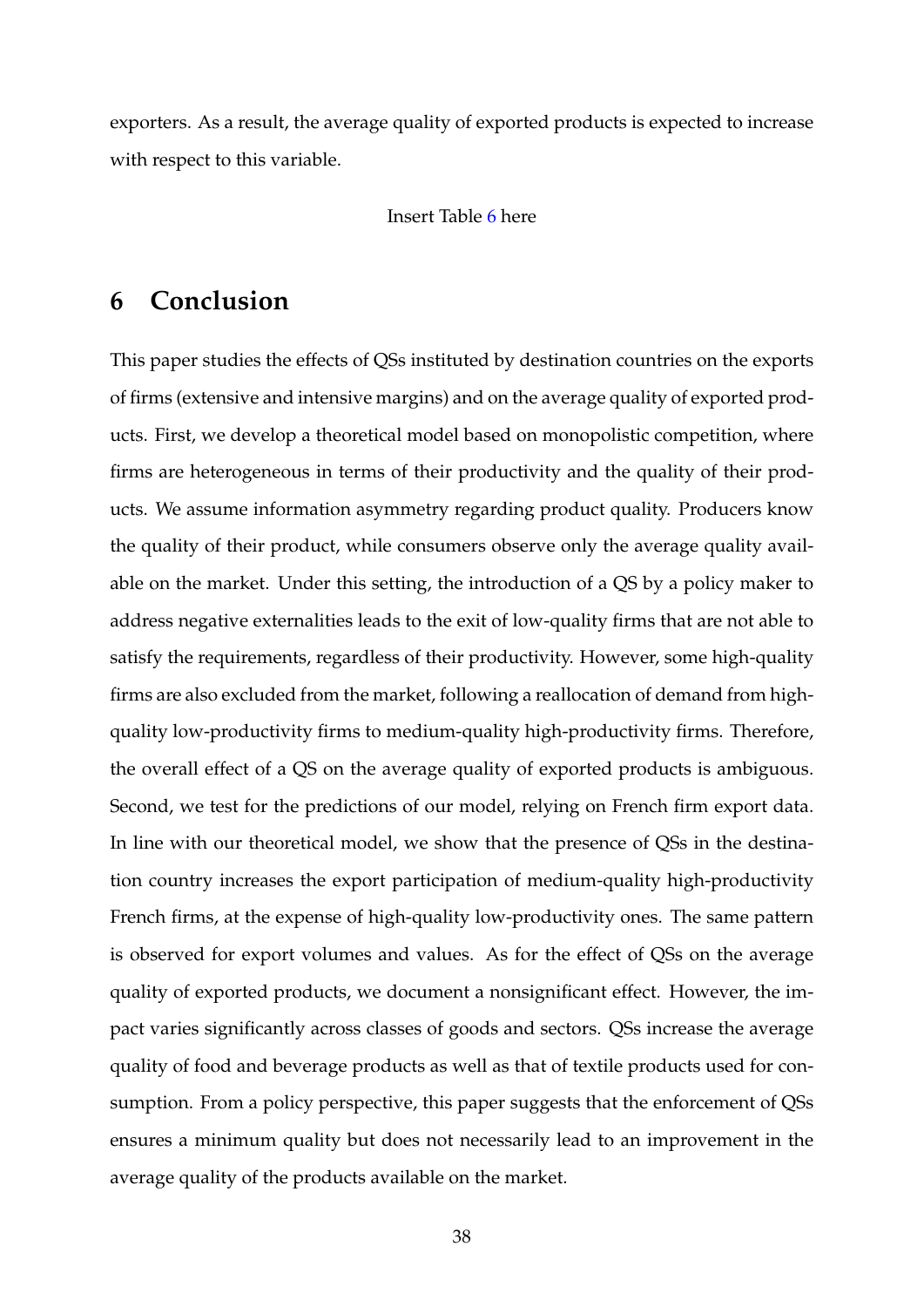### **References**

- AKERLOF, G. A. (1970): "The Market for "Lemons": Quality Uncertainty and the Market Mechanism," *The Quarterly Journal of Economics*, 84, 488–500.
- AMITI, M. AND A. K. KHANDELWAL (2013): "Import Competition and Quality Upgrading," *The Review of Economics and Statistics*, 95, 476–490.
- ANDRIAMANANJARA, S., J. M. DEAN, R. FEINBERG, M. J. FERRANTINO, R. LUDEMA, AND M. E. TSIGAS (2004): "The Effects of Non-Tariff Measures on Prices, Trade, and Welfare: CGE Implementation of Policy-Based Price Comparisons," Working Papers 15863, United States International Trade Commission, Office of Economics.
- BALDWIN, R. AND J. HARRIGAN (2011): "Zeros, Quality, and Space: Trade Theory and Trade Evidence," *American Economic Journal: Microeconomics*, 3, 60–88.
- BEGHIN, J., A.-C. DISDIER, AND S. MARETTE (2015): "Trade Restrictiveness Indices in presence of Externalities. An Application to Non-Tariff Measures," *Canadian Journal of Economics*, 48, 1513–1536.
- BERNARD, A., S. J. REDDING, AND P. K. SCHOTT (2011): "Multi-Product Firms and Trade Liberalization," *Quarterly Journal of Economics*, 126, 1271–1318.
- BOND, E. (1982): "A direct test of the lemons model: the market for pickup trucks," *American Economic Review*, 72, 836–840.
- BRODA, C., J. GREENFIELD, AND D. WEINSTEIN (2006): "From Groundnuts to Globalization: A Structural Estimate of Trade and Growth," Working Paper 12512, National Bureau of Economic Research.
- CORREIA, S. (2014): "REGHDFE: Stata module to perform linear or instrumental-variable regression absorbing any number of high-dimensional fixed effects," Statistical Software Components, Boston College Department of Economics.
- (2015): "Singletons, Cluster-Robust Standard Errors and Fixed Effects: A Bad Mix," Technical Note, Duke University.
- CRAMPES, C. AND A. HOLLANDER (1995): "How many karats is gold: Welfare effects of easing a denomination standard," *Journal of Regulatory Economics*, 7, 131–143.
- DAS, S. P. AND S. DONNENFELD (1989): "Oligopolistic competition and international trade," *Journal of International Economics*, 27, 299–318.
- DAVIS, D. R. AND J. HARRIGAN (2011): "Good Jobs, Bad Jobs, and Trade Liberalization," *Journal of International Economics*, 84, 26–36,.
- DISDIER, A.-C., L. FONTAGNÉ, AND M. MIMOUNI (2008): "The Impact of Regulations on Agricultural Trade: Evidence from the SPS and TBT Agreements," *American Journal of Agricultural Economics*, 90, 336–350.
- DULLECK, U., R. KERSCHBAMER, AND M. SUTTER (2011): "The Economics of Credence Goods: An Experiment on the Role of Liability, Verifiability, Reputation, and Competition," *The American Economic Review*, 101, 526–55.
- ECKEL, C., L. IACOVONE, B. JAVORCIK, AND P. NEARY (2016): "Testing the Core-competency Model of Multi-product Exporters," *Review of International Economics*, 24, 699–716.
- ECKEL, C. AND P. NEARY (2010): "Multi-Product Firms and Flexible Manufacturing in the Global Economy," *The Review of Economic Studies*, 77, 188–217.
- ENGERS, M., M. HARTMANN, AND S. STERN (2009): "Are Lemons Really Hot Potatoes?" *International Journal of Industrial Organization*, 27, 250–263.
- FAN, H., E. L.-C. LAI, AND Y. LI (2015): "Credit constraints, quality, and export prices: Theory and evidence from China," *Journal of Comparative Economics*, 43, 390–416.
- FERNANDES, A. M., E. FERRO, AND J. M. WILSON (2015): "Product standards and firms? export decisions," Policy Research Working Paper Series 7315, The World Bank.
- FONTAGNÉ, L. AND G. OREFICE (2018): "Let's try next door: Technical Barriers to Trade and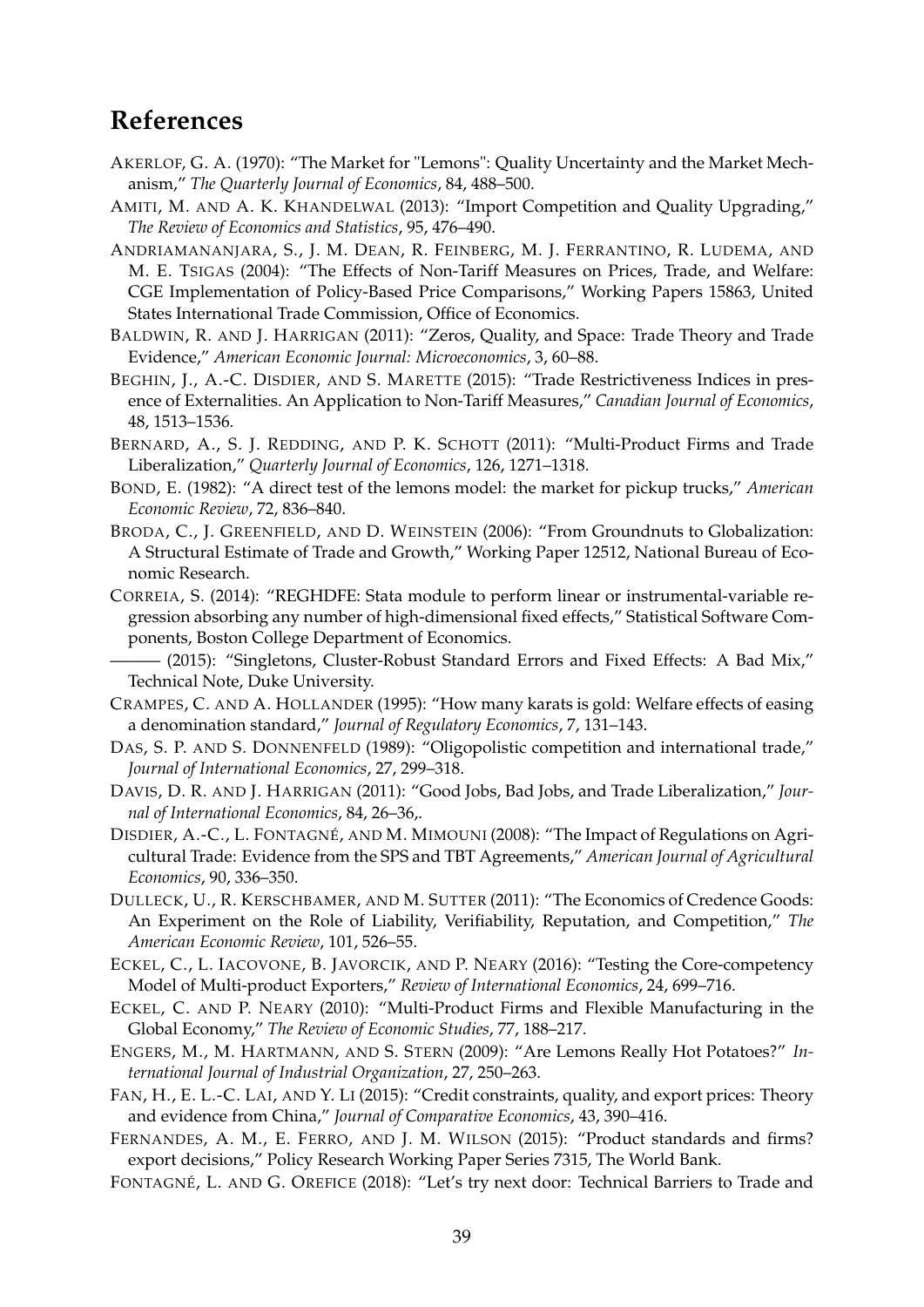multi-destination firms," *European Economic Review*, 101, 643–663.

- FONTAGNÉ, L., G. OREFICE, R. PIERMARTINI, AND N. ROCHA (2015): "Product standards and margins of trade: Firm-level evidence," *Journal of International Economics*, 97, 29–44.
- FUGAZZA, M., M. OLARREAGA, AND C. UGARTE (2018): "On the heterogeneous effects of market access barriers: evidence from small and large Peruvian exporters," CEPR Discussion Papers 12876, C.E.P.R. Discussion Papers.
- GAIGNÉ, C. AND B. LARUE (2016): "Quality Standards, Industry Structure, and Welfare in a Global Economy," *American Journal of Agricultural Economics*, 98, 1432–1449.
- GENESOVE, D. (1993): "Adverse selection in the wholesale used car market," *Journal of Political Economy*, 101, 644–665.
- HALLAK, J. C. AND J. SIVADASAN (2013): "Product and process productivity: Implications for quality choice and conditional exporter premia," *Journal of International Economics*, 91, 53–67.
- HARRIGAN, J. AND A. RESHEF (2015): "Skill biased heterogeneous firms, trade liberalization, and the skill premium," *Canadian Journal of Economics*, 48, 1024–1066.
- HENDEL, I., A. LIZZERI, AND M. SINISCALCHI (2005): "Efficient sorting in a dynamic adverse selection model," *Review of Economic Studies*, 72, 467–497.
- HOEKMAN, B. AND A. NICITA (2011): "Trade Policy, Trade Costs, and Developing Country Trade," *World Development*, 39, 2069–2079.
- KHANDELWAL, A. K. (2010): "The Long and Short of Quality Ladders," *The Review of Economic Studies*, 77, 1450–1476.
- KHANDELWAL, A. K., P. K. SCHOTT, AND S.-J. WEI (2013): "Trade Liberalization and Embedded Institutional Reform: Evidence from Chinese Exporters," *The American Economic Review*, 103, 2169–2195.
- KUGLER, M. AND E. VERHOOGEN (2012): "Prices, Plant Size, and Product Quality," *The Review of Economic Studies*, 79, 307–339.
- LELAND, H. E. (1979): "Quacks, Lemons, and Licensing: A Theory of Minimum Quality Standards," *Journal of Political Economy*, 87, 1328–1346.
- MANOVA, K. AND Z. YU (2017): "Multi-Product Firms and Product Quality," *Journal of International Economics*, 109, 116–137.
- MELITZ, M. J. (2003): "The Impact of Trade on Intra-Industry Reallocations and Aggregate Industry Productivity," *Econometrica*, 71, 1695–1725.
- PETERSON, J. R. AND H. S. SCHNEIDER (2014): "Adverse selection in the used-car market: evidence from purchase and repair patterns in the Consumer Expenditure Survey," *RAND Journal of Economics*, 45, 140–154.
- -(2017): "Beautiful Lemons: Adverse Selection in Durable-Goods Markets with Sorting," *Management Science*, 63, 3111–3127.
- PRAHALAD, C. K. AND G. HAMEL (1990): "The Core Competence of the Corporation," *Harvard Business Review*, May-June, 79–91.
- RONNEN, U. (1991): "Minimum Quality Standards, Fixed Costs, and Competition," *The RAND Journal of Economics*, 22, 490–504.
- SHAPIRO, C. (1983): "Premiums for High Quality Products as Returns to Reputations," *The Quarterly Journal of Economics*, 98, 659–679.
- SUTTON, J. (2007): "Quality, Trade and the Moving Window: The Globalisation Process," *The Economic Journal*, 117, F469–F498.
- UNCTAD (2016): *Guidelines to Collect Data on Official Non-Tariff Measures January 2016 Version*, UNCTAD, Geneva.
- WTO (2012): *World Trade Report 2012 Trade and public policies: A closer look at non-tariff measures in the 21st century*, WTO, Geneva.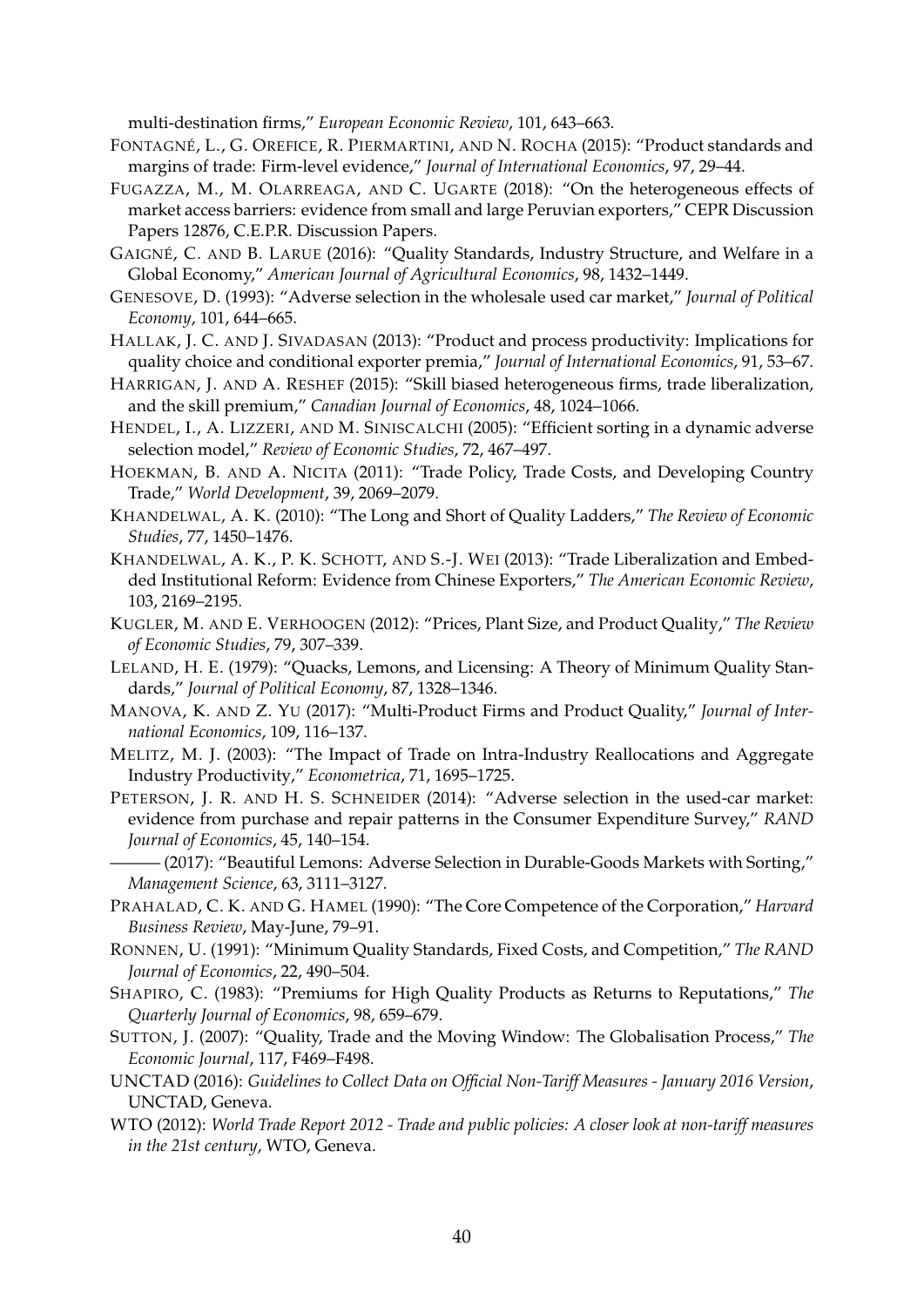

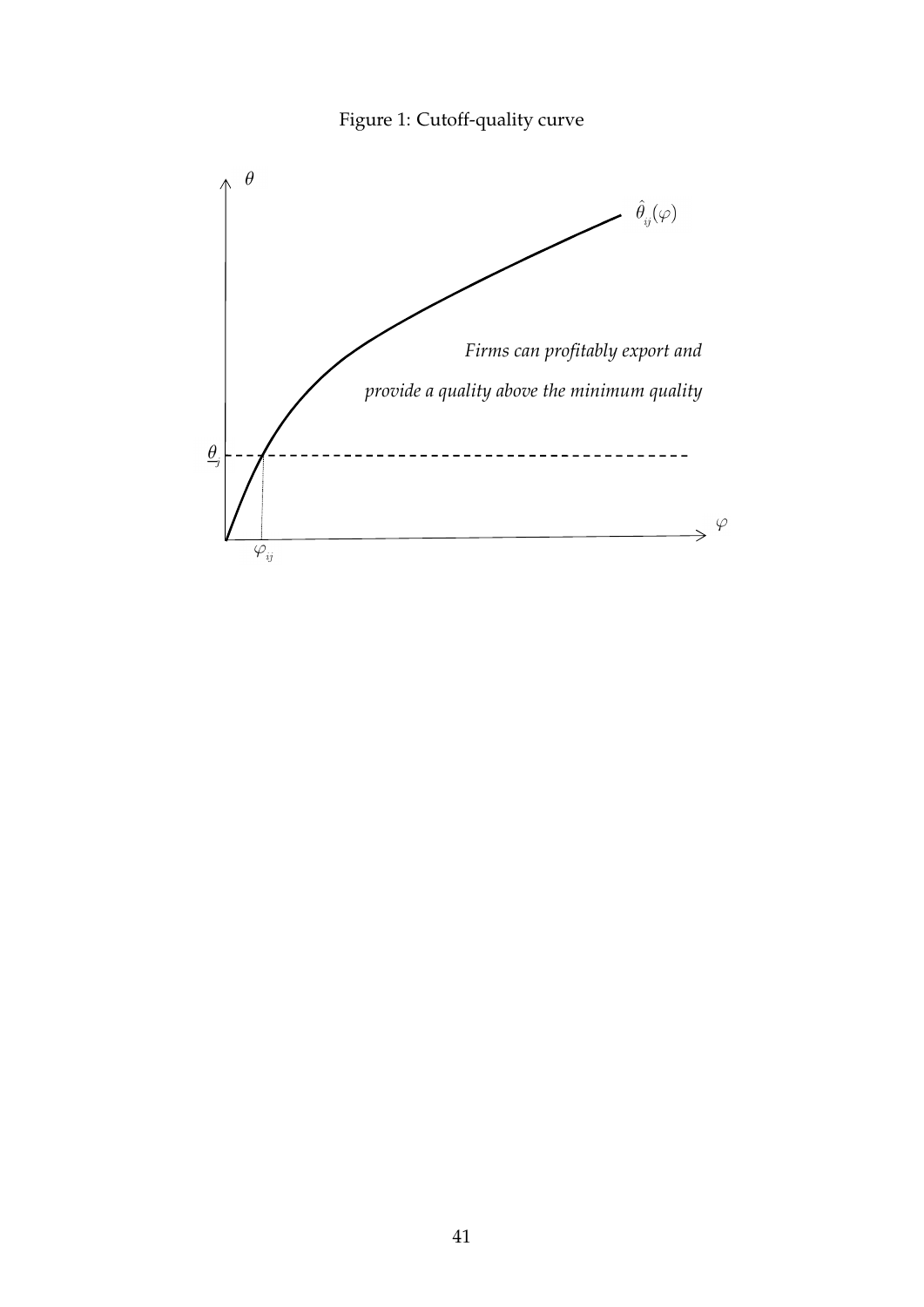

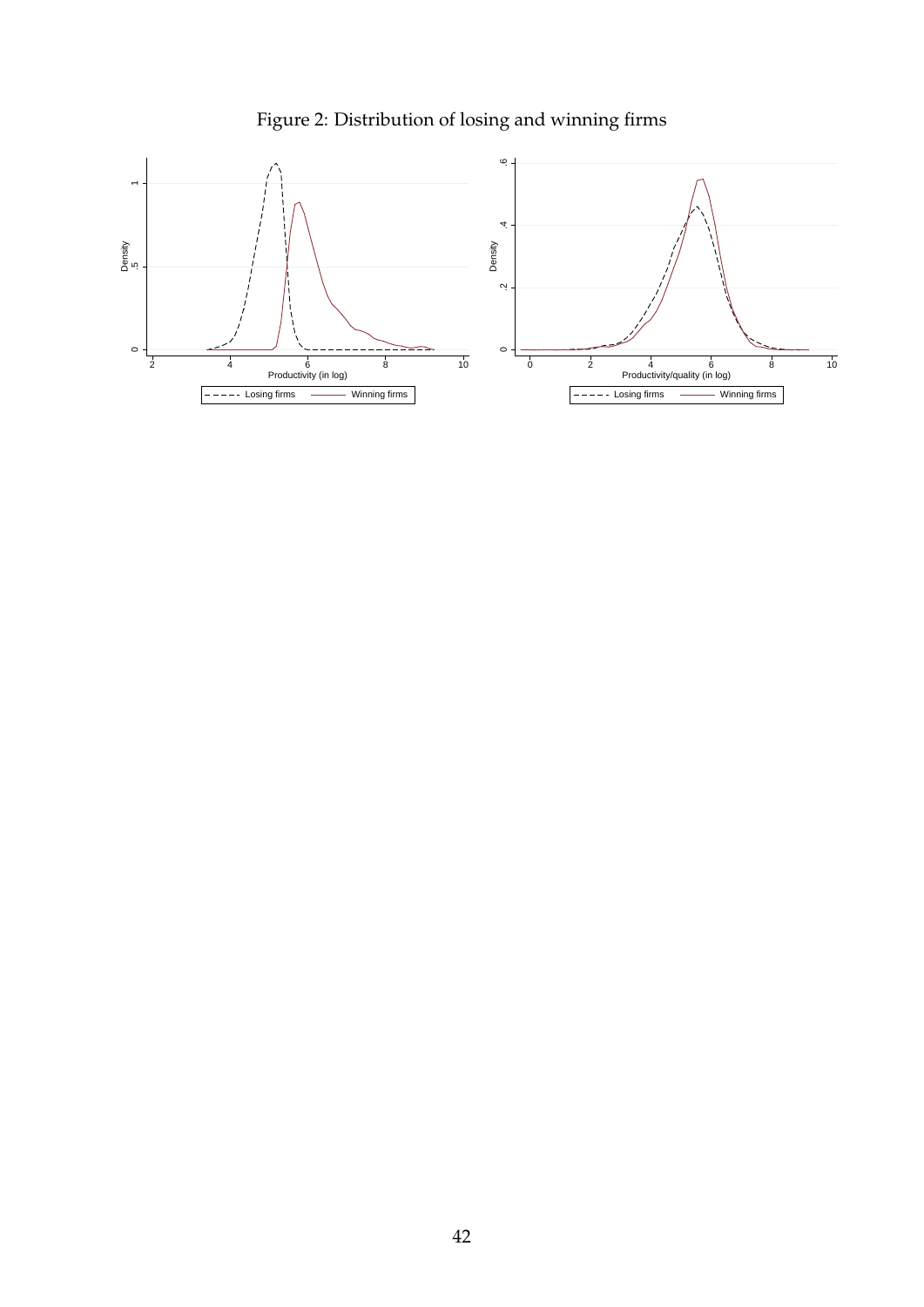<span id="page-43-0"></span>

| Chapter  | Description                                                    |
|----------|----------------------------------------------------------------|
| А        | Sanitary and phytosanitary measures                            |
| B        | Technical barriers to trade                                    |
| C        | Pre-shipment inspection and other formalities                  |
| D        | Contigent trade-protective measures                            |
| E        | Non-automatic licensing, quotas, prohibitions and              |
|          | quantity-control measures (other than for SPS/TBT reasons)     |
| F        | Price-control measures, including additional taxes and charges |
| G        | Finance measures                                               |
| H        | Measures affecting competition                                 |
|          | Trade-related investment measures                              |
| J        | Distribution restrictions                                      |
| K        | Restrictions on post-sales services                            |
| L        | Subsidies (excluding export subsidies under P7)                |
| M        | Government procurement restrictions                            |
| N        | Intellectual property                                          |
| $\Omega$ | Rules of origin                                                |
| P        | Export-related measures                                        |

Table 1: NTMs classification, by chapter

Source: UNCTAD (2016). Note: Our analysis focuses on the 15 first chapters (from A to O), which deal with countries' requirements on their imports. Chapter (P) covering countries' requirements on their exports is excluded.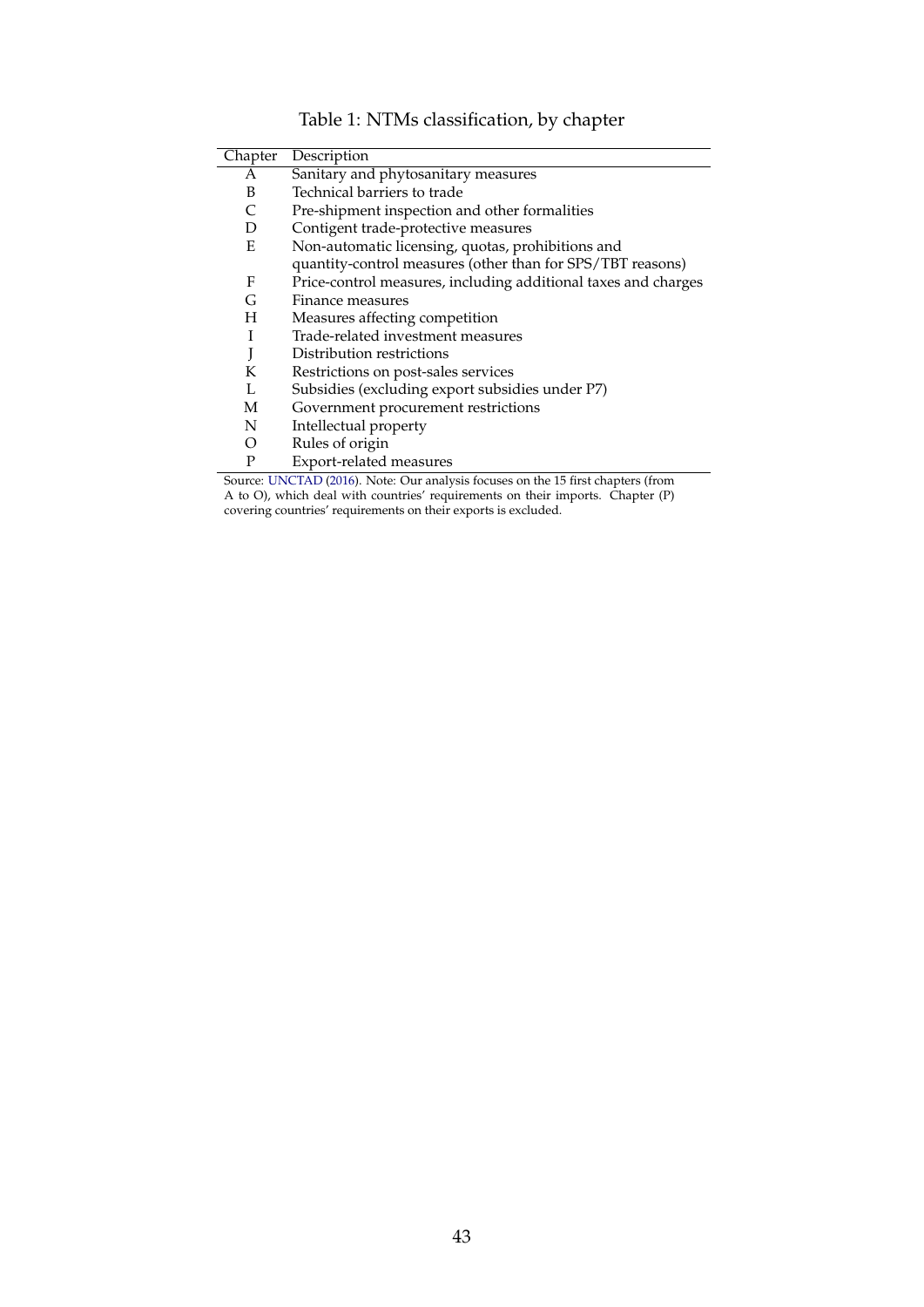<span id="page-44-0"></span>

| Table 2: Share (%) of HS6 products subject to QSs and other import-related NTMs and |  |  |  |
|-------------------------------------------------------------------------------------|--|--|--|
| average number of measures per HS6 product, by country                              |  |  |  |

| Country              |        | Share (%) of HS6 products with at least | Avge. number per HS6 product of |            |
|----------------------|--------|-----------------------------------------|---------------------------------|------------|
|                      | one QS | one other NTM                           | QSs                             | other NTMs |
| Mean                 | 53.0   | $\overline{57.2}$                       | 5.1                             | 2.7        |
| Afghanistan          | 12.8   | 11.1                                    | 3.6                             | 1.5        |
| Argentina            | 91.1   | 100.0                                   | 5.0                             | 3.2        |
| Australia            | 100.0  | 100.0                                   | 8.4                             | 3.2        |
| Benin                | 37.9   | 100.0                                   | 4.6                             | 5.2        |
| Bolivia              | 35.4   | 1.9                                     | 6.4                             | 1.5        |
| <b>Brazil</b>        | 81.1   | 38.3                                    | 8.8                             | 2.9        |
| Brunei               | 43.0   | 20.9                                    | 4.3                             | 1.4        |
| Burkina Faso         | 26.2   | 100.0                                   | 2.3                             | 2.1        |
| Cambodia             | 71.1   | 100.0                                   | 5.3                             | 1.5        |
| Canada               | 100.0  | 99.5                                    | 7.5                             | 2.2        |
| Cape Verde           | 28.6   | 100.0                                   | 5.1                             | 7.1        |
| Chile                | 66.1   | 4.9                                     | 3.4                             | 1.1        |
| China                | 65.5   | 22.3                                    | 6.5                             | 1.5        |
| Colombia             | 46.5   | 71.1                                    | 6.3                             | 2.1        |
| Costa Rica           | 32.1   | 5.8                                     | 3.7                             | $1.0\,$    |
| Cote d'Ivoire        | 9.7    | 100.0                                   | 1.3                             | 1.1        |
| Cuba                 | 97.1   | 96.2                                    | 1.3                             | 1.0        |
| Ecuador              | 33.4   | 10.6                                    | 5.2                             | 1.6        |
| El Salvador          | 34.0   | 0.04                                    | 2.9                             | 2.0        |
| Ethiopia             | 43.9   | 100.0                                   | 4.7                             | 9.9        |
| Gambia               | 13.4   | 99.9                                    | 14.2                            | 2.1        |
| Ghana                | 41.3   | 100.0                                   | 6.8                             | 4.1        |
| Guatemala            | 20.2   | 1.0                                     | 10.0                            | 1.1        |
| Guinea               | 97.5   | 97.4                                    | 3.3                             | 9.1        |
| Honduras             | 33.6   | 0.3                                     | 4.8                             | $1.0\,$    |
| India                | 99.8   | 100.0                                   | 3.3                             | 3.3        |
| Indonesia            | 56.5   | 37.7                                    | 4.5                             | 1.5        |
| Japan                | 99.8   | 31.3                                    | 5.4                             | 2.2        |
| Kazakhstan           | 42.2   | 24.0                                    | 2.9                             | 1.2        |
| Lao                  | 28.5   | 100.0                                   | 4.8                             | 2.5        |
| Liberia              | 100.0  | 20.7                                    | 4.7                             | 1.9        |
| Malaysia             | 38.3   | 19.7                                    | 4.9                             | 1.5        |
| Mali                 | 28.4   | 100.0                                   | 2.8                             | 8.0        |
| Mexico               | 38.8   | 11.8                                    | 5.2                             | 1.2        |
| Myanmar              | 27.2   | 38.3                                    | 6.3                             | 1.5        |
| Nepal                | 100.0  | 100.0                                   | 2.5                             | 6.1        |
| New Zealand          | 62.7   | 100.0                                   | 6.8                             | 3.0        |
| Nicaragua            | 20.9   | 13.7                                    | 7.9                             | 1.1        |
| Niger                | 34.8   | 100.0                                   | 1.9                             | 6.1        |
| Nigeria              | 31.6   | 76.0                                    | 5.7                             | 1.1        |
| Pakistan             | 37.0   | $100.0\,$                               | $1.1\,$                         | $2.4\,$    |
| Panama               | 22.6   | 15.2                                    | 5.3                             | $1.1\,$    |
| Paraguay             | 29.7   | 10.5                                    | 4.2                             | 1.1        |
| Peru                 | 39.1   | $8.0\,$                                 | 6.5                             | $1.1\,$    |
| Philippines          | 74.8   | 100.0                                   | 7.1                             | 7.3        |
| Senegal              | 15.3   | 21.0                                    | 3.0                             | 1.1        |
| Singapore            | 100.0  | 39.4                                    | 3.0                             | 1.2        |
| Sri Lanka            | 54.0   | 100.0                                   | 3.9                             | 4.3        |
| Tajikistan           | 62.9   | 2.9                                     | 2.1                             | 1.0        |
| Thailand             | 33.2   | 16.5                                    | 7.1                             | 1.2        |
| Togo                 | 17.5   | 100.0                                   | 3.8                             | 4.0        |
| <b>United States</b> | 100.0  | 64.2                                    | 11.1                            | 1.3        |
| Uruguay              | 57.1   | 11.6                                    | 3.7                             | 1.1        |
| Venezuela            | 99.7   | 99.9                                    | 7.9                             | 2.8        |
| Vietnam              | 100.0  | 100.0                                   | 5.9                             | 3.1        |

Note: The shares are computed by dividing the number of HS6 products subject to at least one QS and/or one other import-related NTM and the total number of HS6 products. The average numbers of QSs and other import-related NTMs per HS6 product are computed only on HS6 products subject to at least one of these measures. Products without measures are not included in the calculation.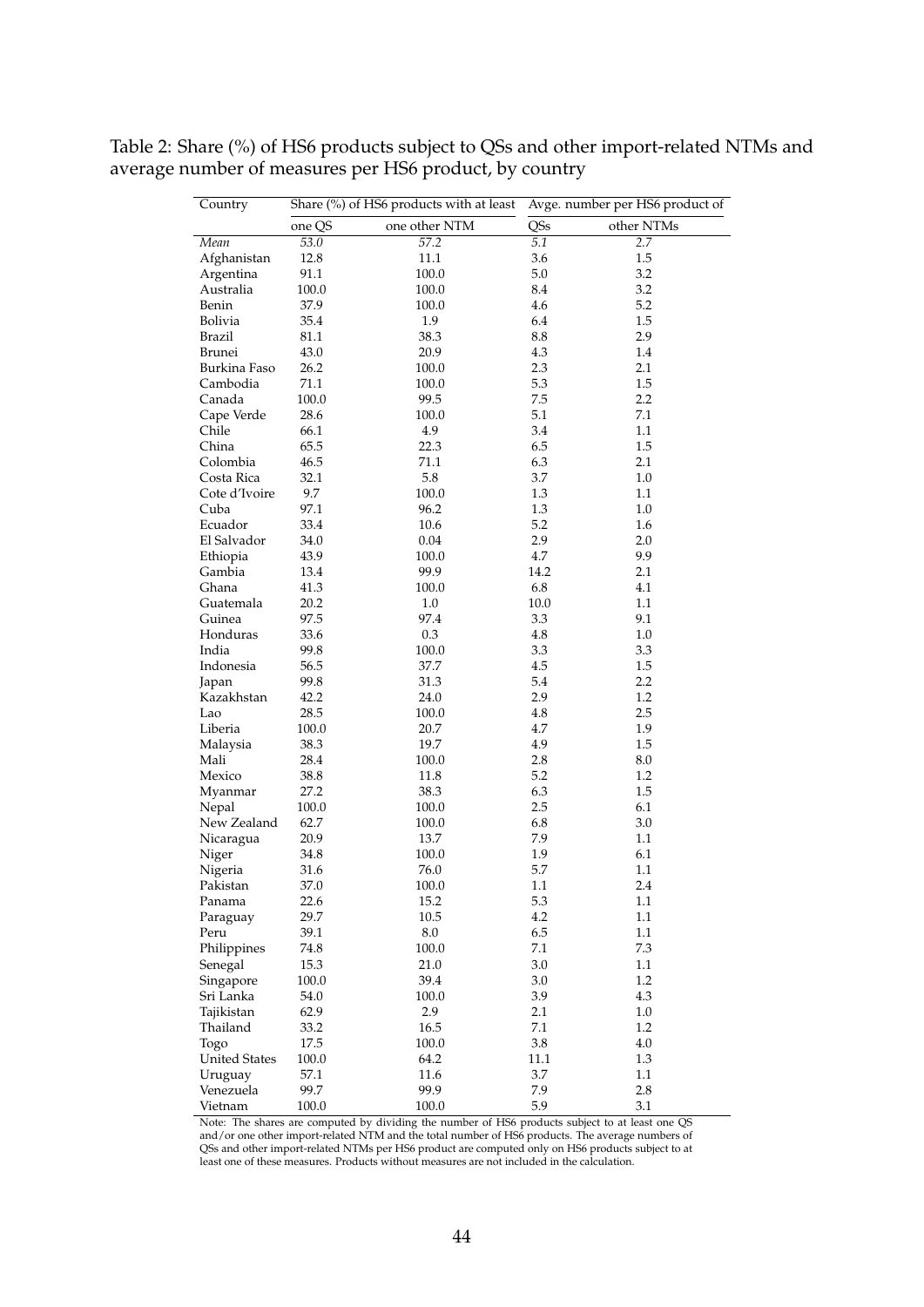| Country              | Nb. of HS6<br>products exported |               | Share (%) of HS6<br>products with at least | Avge. number per<br>HS6 product of |                      | Share $(\%)$ of<br>French exports |
|----------------------|---------------------------------|---------------|--------------------------------------------|------------------------------------|----------------------|-----------------------------------|
|                      | by France                       | one QS        | one other<br><b>NTM</b>                    | QSs                                | other<br><b>NTMs</b> | not subject to<br>QSs             |
| Mean                 | 1294.1                          | 52.9          | 56.9                                       | $\overline{3.7}$                   | 2.2                  | 35.5                              |
| Afghanistan          | 435                             | 16.3          | 14.0                                       | 3.3                                | 0.9                  | 62.1                              |
| Argentina            | 1733                            | 92.7          | 99.5                                       | 4.4                                | 3.2                  | 2.7                               |
| Australia            | 2482                            | 99.5          | 99.5                                       | 7.8                                | 3.3                  | $0.1\,$                           |
| Benin                | 1659                            | 42.5          | 99.6                                       | 2.3                                | 5.3                  | 9.1                               |
| Bolivia              | 358                             | 25.1          | 3.4                                        | 6.3                                | 0.3                  | 54.2                              |
| Brazil               | 2484                            | 81.7          | 42.6                                       | 8.3                                | 1.7                  | 10.6                              |
| Brunei               | 272                             | 50.0          | 15.1                                       | 2.4                                | 0.3                  | 39.3                              |
| Burkina Faso         | 1561                            | 24.1          | 99.6                                       | 0.6                                | 2.1                  | 53.0                              |
| Cambodia             | 556                             | 79.0          | 99.8                                       | 4.1                                | 1.4                  | 7.5                               |
| Canada               | 2713                            | 99.4          | 98.7                                       | 7.1                                | 2.1                  | 0.1                               |
| Cape Verde           | 379                             | 42.7          | 99.7                                       | 1.7                                | 7.1                  | 45.1                              |
| Chile                | 1734                            | 65.9          | 6.4                                        | 2.8                                | 0.1                  | 40.1                              |
| China                | 3098                            | 63.3          | 19.9                                       | 6.1                                | 0.4                  | 16.9                              |
| Colombia             | 1575                            | 43.9          | 70.7                                       | 3.2                                | 1.8                  | 68.6                              |
| Costa Rica           | 695                             | 24.2          | 11.9                                       | 2.4                                | 0.4                  | 52.6                              |
| Cote d'Ivoire        | 2224                            | 8.7           | 99.5                                       | 0.1                                | 1.2                  | 78.6                              |
| Cuba                 | 600                             | 96.7          | 96.5                                       | 1.3                                | 1.0                  | 69.6                              |
| Ecuador              | 791                             | 31.4          | 6.3                                        | 4.8                                | 0.3                  | 65.6                              |
| El Salvador          | 406                             | 26.1          | 0.0                                        | 2.8                                | 0.0                  | 91.0                              |
| Ethiopia             | 585                             | 51.6          | 99.8                                       | 1.7                                | 10.0                 | 17.6                              |
| Gambia               | 300                             | 9.7           | 100.0                                      | $1.1\,$                            | 2.2                  | 42.2                              |
| Ghana                | 1056                            | 41.3          | 99.9                                       | 2.9                                | 4.1                  | 38.3                              |
| Guatemala            | 604                             | 18.9          | 1.7                                        | 9.8                                | 0.1                  | 55.6                              |
| Guinea               | 1299                            | 96.8          | 96.7                                       | 3.3                                | 9.1                  | 2.8                               |
| Honduras             | 376                             | 18.9          | 1.9                                        | 3.9                                | 0.1                  | 54.4                              |
| India                | 2547                            | 99.3          | 99.3                                       | 2.4                                | 3.3                  | 0.2                               |
| Indonesia            | 1662                            | 55.1          | 33.0                                       | 4.1                                | 1.0                  | 25.2                              |
| Japan                | 2928                            | 99.3          | 28.4                                       | 5.1                                | 0.6                  | 0.1                               |
| Kazakhstan           | 1269                            | 45.6          | 23.2                                       | 2.4                                | 0.6                  | 37.0                              |
| Lao                  | 204                             | 42.2          | 100.0                                      | 2.2                                | 2.7                  | 96.7                              |
| Liberia              | 346                             | 99.7          | 41.9                                       | 5.0                                | 0.8                  | 0.0                               |
| Malaysia             | 1824                            | 36.6          | 15.1                                       | 4.1                                | 0.5                  | 65.8                              |
| Mali                 | 1559                            | 26.0          | 99.6                                       | 0.7                                | 8.0                  | 48.7                              |
| Mexico               | 2237                            | 35.9          | 9.0                                        | 3.9                                | 0.3                  | 35.6                              |
| Myanmar              | 222<br>229                      | 27.0          | 23.0                                       | 3.6                                | 0.9                  | 43.7                              |
| Nepal<br>New Zealand | 1535                            | 100.0<br>64.2 | 100.0<br>99.4                              | 2.5<br>3.5                         | 6.2<br>3.1           | 0.0<br>9.9                        |
| Nicaragua            | 282                             | 14.2          | 17.0                                       | 2.7                                | 0.7                  | 67.0                              |
| Niger                | 1233                            | 42.6          | 99.8                                       | $0.7\,$                            | 6.1                  | 29.9                              |
| Nigeria              | 1489                            | 39.7          | 84.0                                       | 2.3                                | 1.0                  | 49.1                              |
| Pakistan             | 1061                            | 27.7          | 99.5                                       | 0.3                                | 2.5                  | $78.7\,$                          |
| Panama               | 901                             | 17.5          | 9.8                                        | 4.0                                | 0.5                  | 51.2                              |
| Paraguay             | 515                             | 23.7          | 12.4                                       | 3.6                                | 0.6                  | 26.7                              |
| Peru                 | 1151                            | 28.4          | $\ \, 8.5$                                 | 4.8                                | 0.3                  | 55.8                              |
| Philippines          | 1391                            | 83.0          | 99.8                                       | 5.5                                | 7.0                  | $7.5\,$                           |
| Senegal              | 2412                            | 15.2          | 15.5                                       | $1.5\,$                            | 0.6                  | 80.4                              |
| Singapore            | 2432                            | 99.7          | 41.4                                       | 3.1                                | 0.5                  | 0.1                               |
| Sri Lanka            | 758                             | 58.6          | 99.6                                       | 1.9                                | 4.3                  | 17.0                              |
| Tajikistan           | 216                             | 79.2          | 4.6                                        | 2.4                                | 0.1                  | 3.6                               |
| Thailand             | 2185                            | 30.4          | 13.5                                       | 7.0                                | 0.5                  | 66.7                              |
| Togo                 | 1510                            | 21.0          | 99.8                                       | 0.8                                | 4.0                  | 44.9                              |
| <b>United States</b> | 3555                            | 99.2          | 60.0                                       | 10.7                               | $0.7\,$              | 0.1                               |
| Uruguay              | 943                             | 47.7          | 12.5                                       | 3.2                                | 0.3                  | 30.7                              |
| Venezuela            | 987                             | 99.0          | 99.4                                       | 7.4                                | 2.6                  | 0.05                              |
| Vietnam              | 1620                            | 99.6          | 99.6                                       | 5.7                                | 3.1                  | 0.1                               |

<span id="page-45-0"></span>Table 3: HS6 products exported by France and subject to QSs and other import-related NTMs, by destination country

Note: The shares of HS6 products with at least one QS and one other import-related NTM are computed by dividing the number of HS6 products subject to at least one of these measures and the total number of HS6 products exported by France to each destination. The average numbers of QSs and other import-related NTMs per HS6 product are computed only on HS6 products subject to at least one of these measures. Products without measures are not included in the calculation. In the last column, the exports in value are used for the computation of the share.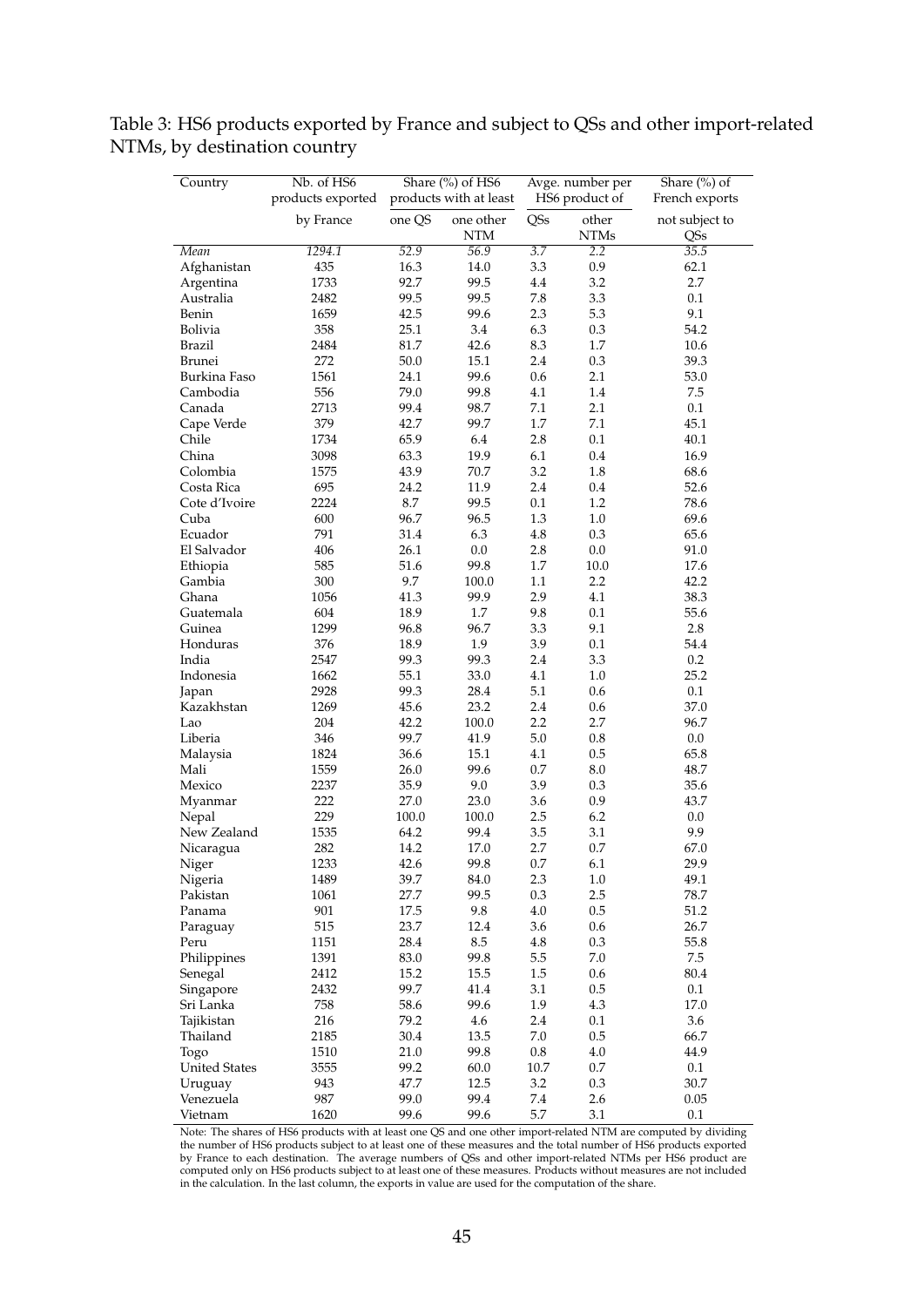|                                                                                  | Export participation ( $Prob(y_{fi}^k) > 0$ ) |             |             |  |  |
|----------------------------------------------------------------------------------|-----------------------------------------------|-------------|-------------|--|--|
|                                                                                  | (1)                                           | (2)         | (3)         |  |  |
| Nb. of $\text{QSS}_i^k$                                                          | $-0.005^{a}$                                  | $-0.004^a$  | $-0.005^a$  |  |  |
|                                                                                  | (0.0001)                                      | (0.0001)    | (0.0001)    |  |  |
| Nb. of QSs <sup>k</sup> X Ln productivity <sup>k</sup>                           | $0.001^{a}$                                   | $0.001^a$   | $0.001^{a}$ |  |  |
|                                                                                  | (0.0001)                                      | (0.0001)    | (0.0001)    |  |  |
| Nb. of QSs <sup>k</sup> X Ln quality <sup>k</sup>                                |                                               | 0.0001      | $0.001^{a}$ |  |  |
|                                                                                  |                                               | (0.0001)    | (0.0001)    |  |  |
| Nb. of QSs <sup>k</sup> X Ln squared quality <sup>k</sup>                        |                                               | $-0.0001^a$ | $-0.0001^a$ |  |  |
|                                                                                  |                                               | (0.0001)    | (0.0001)    |  |  |
| Nb. of QSs <sup>k</sup> X Ln productivity <sup>k</sup> X Ln quality <sup>k</sup> |                                               |             | $-0.0001^a$ |  |  |
|                                                                                  |                                               |             | (0.0001)    |  |  |
| Nb. of other import-related NTMs $_i^k$                                          | $-0.0002$                                     | $-0.0001$   | $-0.0001$   |  |  |
|                                                                                  | (0.0002)                                      | (0.0002)    | (0.0002)    |  |  |
| Ln applied protection $i$                                                        | $-0.005^a$                                    | $-0.005^a$  | $-0.005^a$  |  |  |
|                                                                                  | (0.001)                                       | (0.001)     | (0.001)     |  |  |
| Ln imports $_i^k$                                                                | $0.001^{a}$                                   | $0.001^a$   | $0.001^{a}$ |  |  |
|                                                                                  | (0.0001)                                      | (0.0001)    | (0.0001)    |  |  |
| Firm already present in $t-1_{fi}^k$                                             | $0.425^{a}$                                   | $0.420^{a}$ | $0.420^{a}$ |  |  |
|                                                                                  | (0.002)                                       | (0.002)     | (0.002)     |  |  |
| Observations                                                                     | 6,987,228                                     | 6,609,716   | 6,609,716   |  |  |
| Adjusted $R^2$                                                                   | 0.463                                         | 0.459       | 0.459       |  |  |
| Fixed effects:<br>Firm-Product <sup>k</sup> & Firm-Destination <sub>fi</sub>     | Yes                                           | Yes         | Yes         |  |  |
|                                                                                  |                                               |             |             |  |  |

Table 4: Extensive margin: Export participation

Note: The dependent variable is the probability that firm *f* exports product *k* to destination *j* in 2011. The number of QSs is the sum of SPS and TBT measures enforced on product *k* by destination *j*. See the text for the definition of variables and data sources. Robust standard errors in parentheses, clustered by HS6 product-destination level, with *<sup>a</sup>* denoting significance at the 1% level.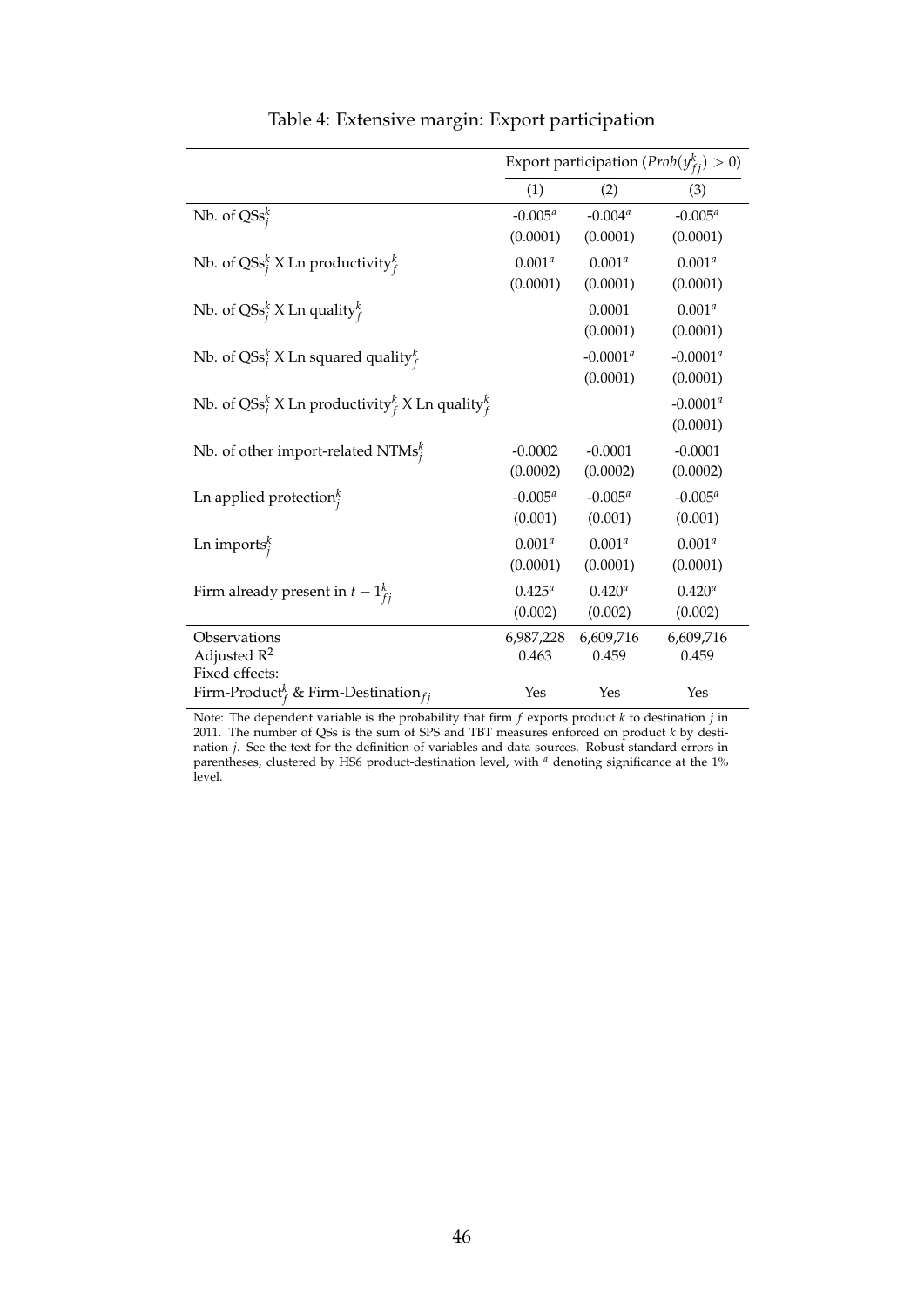|                                                                                  | Volume (logs) of exports $(\ln q_{f_i}^k)$ |              |              | Value (logs) of exports $(\ln v_{f_i}^k)$ |              |              |
|----------------------------------------------------------------------------------|--------------------------------------------|--------------|--------------|-------------------------------------------|--------------|--------------|
|                                                                                  | (1)                                        | (2)          | (3)          | (4)                                       | (5)          | (6)          |
| Nb. of $\text{QSS}_i^k$                                                          | $-0.120^{a}$                               | $-0.123^{a}$ | $-0.139^{a}$ | $-0.123^{a}$                              | $-0.118^{a}$ | $-0.138^{a}$ |
|                                                                                  | (0.020)                                    | (0.023)      | (0.024)      | (0.019)                                   | (0.022)      | (0.023)      |
| Nb. of QSs <sup>k</sup> X Ln productivity <sup>k</sup>                           | $0.022^{a}$                                | $0.023^{a}$  | $0.026^{a}$  | $0.023^{a}$                               | $0.022^{a}$  | $0.026^{a}$  |
|                                                                                  | (0.004)                                    | (0.004)      | (0.004)      | (0.004)                                   | (0.004)      | (0.004)      |
| Nb. of QSs <sup>k</sup> X Ln quality <sup>k</sup>                                |                                            | $-0.001$     | $0.019^b$    |                                           | 0.0004       | $0.025^{a}$  |
|                                                                                  |                                            | (0.002)      | (0.009)      |                                           | (0.002)      | (0.009)      |
| Nb. of QSs <sup>k</sup> X Ln productivity <sup>k</sup> X Ln quality <sup>k</sup> |                                            |              | $-0.004^b$   |                                           |              | $-0.005^a$   |
|                                                                                  |                                            |              | (0.002)      |                                           |              | (0.002)      |
| Nb. of other import-related NTMs $_i^k$                                          | $-0.008$                                   | $-0.007$     | $-0.006$     | $-0.004$                                  | $-0.002$     | $-0.002$     |
|                                                                                  | (0.011)                                    | (0.011)      | (0.011)      | (0.010)                                   | (0.010)      | (0.010)      |
| Ln applied protection $i$                                                        | $-0.466$ <sup>a</sup>                      | $-0.403^b$   | $-0.404^{b}$ | $-0.526$ <sup>a</sup>                     | $-0.364^{b}$ | $-0.366^b$   |
|                                                                                  | (0.178)                                    | (0.178)      | (0.178)      | (0.158)                                   | (0.170)      | (0.170)      |
| Ln imports $_i^k$                                                                | $0.059^{a}$                                | $0.062^{a}$  | $0.062^{a}$  | $0.069^{a}$                               | $0.063^{a}$  | $0.063^{a}$  |
|                                                                                  | (0.008)                                    | (0.008)      | (0.008)      | (0.007)                                   | (0.008)      | (0.008)      |
| Firm already present in $t-1_{fi}^k$                                             | $0.665^{a}$                                | $0.667^a$    | $0.667^a$    | $0.694^{a}$                               | $0.673^{a}$  | $0.673^{a}$  |
|                                                                                  | (0.018)                                    | (0.019)      | (0.019)      | (0.018)                                   | (0.018)      | (0.018)      |
| Observations                                                                     | 121,877                                    | 119,250      | 119,250      | 130,287                                   | 119,250      | 119,250      |
| Adjusted $R^2$                                                                   | 0.740                                      | 0.737        | 0.737        | 0.682                                     | 0.675        | 0.675        |
| Fixed effects:<br>Firm-Product <sup>k</sup> & Firm-Destination <sub>fi</sub>     | Yes                                        | Yes          | Yes          | Yes                                       | Yes          | Yes          |

Table 5: Intensive margin: Volume and value of exports

Note: In columns (1)-(3) (respectively in columns (4)-(6)), the dependent variable is the export volume in logs (respectively export value in logs) by firm *f* of product *k* to destination *j* in 2011. The number of QSs is the sum of SPS and TBT measures enforced on product *k* by destination *j*. See the text for the definition of variables and data sources. Robust standard errors in parentheses, clustered by HS6 product-destination level, with *<sup>a</sup>* and *<sup>b</sup>* denoting significance at the 1% and 5% level respectively.

l,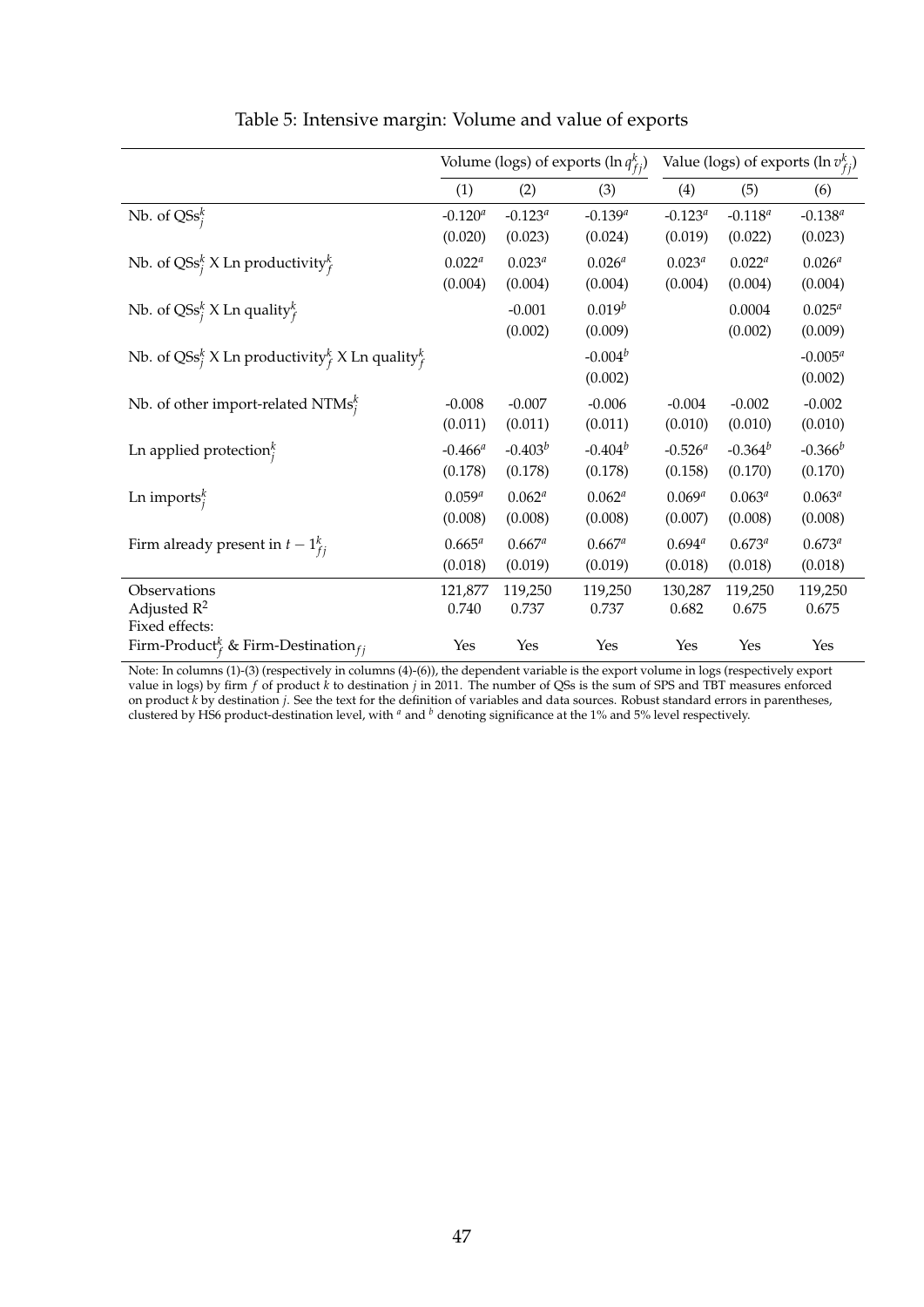|                                                                                    | Average Quality $(\ln(\bar{\theta}_{ij}^k)^{\beta_j^k})$ |                        |                        |                        |
|------------------------------------------------------------------------------------|----------------------------------------------------------|------------------------|------------------------|------------------------|
|                                                                                    | (1)                                                      | (2)                    | (3)                    | (4)                    |
| Nb. of $\text{QSs}_i^k$                                                            | 0.013<br>(0.010)                                         |                        |                        |                        |
| Nb. of QSs <sup><math>k</math></sup> X Consumption goods                           |                                                          | $0.050^{a}$<br>(0.013) |                        |                        |
| Nb. of $\text{QSS}_i^k$ X Capital/Intermediate goods                               |                                                          | 0.002<br>(0.011)       |                        |                        |
| Nb. of $\text{QSS}_{i}^{k}$ X Food and beverages                                   |                                                          |                        | $0.078^{a}$<br>(0.016) |                        |
| Nb. of $\text{QSS}_i^k$ X Manufacturing (without textile)                          |                                                          |                        | $-0.009$<br>(0.011)    |                        |
| Nb. of QSs <sup><math>k</math></sup> X Textile                                     |                                                          |                        | $0.075^b$<br>(0.033)   |                        |
| Nb. of $\text{QSS}_i^k$ X Food and beverages X Consumption goods                   |                                                          |                        |                        | $0.094^{a}$<br>(0.013) |
| Nb. of $\text{QSS}^k_j$ X Food and beverages X Capital/Intermediate goods          |                                                          |                        |                        | $0.055^c$<br>(0.033)   |
| Nb. of QSs <sup>k</sup> X Manufacturing (wo. textile) X Consumption goods          |                                                          |                        |                        | $-0.028$<br>(0.020)    |
| Nb. of QSs <sup>k</sup> X Manufacturing (wo. textile) X Capital/Intermediate goods |                                                          |                        |                        | $-0.006$<br>(0.012)    |
| Nb. of QSs <sup>k</sup> X Textile X Consumption goods                              |                                                          |                        |                        | $0.125^{a}$<br>(0.036) |
| Nb. of QSs <sup>k</sup> X Textile X Capital/Intermediate goods                     |                                                          |                        |                        | 0.038<br>(0.048)       |
| Nb. of other import-related NTMs $_i^k$                                            | $0.172^{a}$<br>(0.032)                                   | $0.181^{a}$<br>(0.032) | $0.192^{a}$<br>(0.033) | $0.193^{a}$<br>(0.033) |
| Observations                                                                       | 26,672                                                   | 26,672                 | 26,672                 | 26,672                 |
| Adjusted $R^2$<br>Fixed effects:                                                   | 0.338                                                    | 0.338                  | 0.338                  | 0.338                  |
| Product <sup>k</sup> & Destination <sub>i</sub>                                    | Yes                                                      | Yes                    | Yes                    | Yes                    |

#### Table 6: Average quality

Note: The dependent variable is the average quality of product *k* in destination *j*. The number of QSs is the sum of SPS and TBT measures enforced on product *k* by destination *j*. See the text for the definition of variables and data sources. In column 2, the number of QSs is interacted with dummies respectively set to 1 for final and other goods. In column 3, the number of QSs is interacted with dummies respectively set to 1 for food, manufacturing (without textile) and textile products. Column 4 includes triple interactions between the number of QSs, the type of goods (final vs. other) and the type of goods (food, manuacturing, textile). Robust standard errors in parentheses, with *<sup>a</sup>* and *<sup>c</sup>* denoting significance at the 1% and 10% level respectively.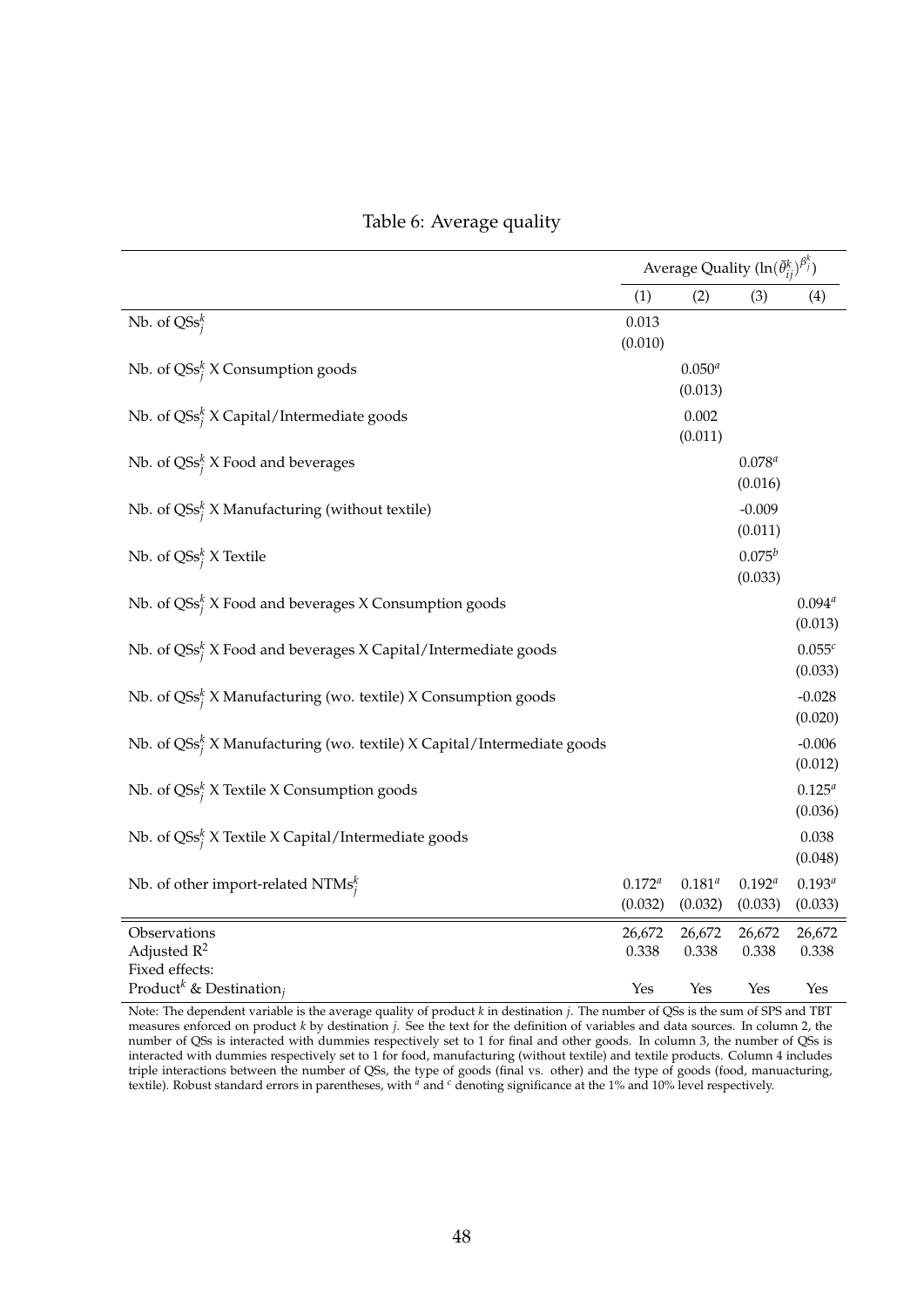# **Appendix**

### **Appendix A.1. Endogenous product quality**

In this appendix, we check whether our main results hold when firms endogenously select their product quality. We consider that the consumers observe perfectly only the quality of products supplied by domestic firms (information asymmetry still occurs for foreign products). Each producer determines the quality of its variety by considering only the domestic market. For simplicity of notation, we drop the product index *k*.

As in the industrial organization literature, we assume that quality production is associated with fixed costs (Sutton, 2007). Improving product quality leads to fixed expenses associated with activities such as R-D, advertising, and quality control. The investment cost in the quality of variety is given by <sup>1</sup> *ξ θ γ γ*, where *γ* is the quality-elasticity of the fixed costs and  $\zeta$  is the ability to produce quality, as in Hallak and Sivadasan (2013). Hence, fixed costs are increasing in quality and can vary across firms. The domestic demand for a local variety is given by  $q_{ii} = [\theta_i]^{i-1} E_i P_i^{i-1} [p_{ii}]^{-i}$  in which we have  $\theta_i$  instead of the average quality as consumers perfectly observe the quality selected by the domestic producers. The profit associated with domestic sales is  $\pi_{ii} = p_{ii}q_{ii} - \frac{[\theta_i]^{\alpha}}{\varphi}$  $\frac{q_i|^\alpha}{\varphi}$ *q<sub>ii*</sub> –  $\frac{1}{\xi}$ [*θi* ] *γ γ* . We assume that, without a loss of generality, the distribution costs in the home country are negligible ( $\tau_{ii} = 1$  and  $f_{ii} = 0$ ). Hence, higher product quality shifts out demand (under perfect information) but increases marginal and fixed costs. The profit-maximizing price is  $p_{ii} = \frac{\varepsilon}{\varepsilon - 1}$  $[\theta_i]^{\alpha}$ *ϕ* , while profit-maximizing quality is such that:

$$
(\varepsilon - 1)(1 - \alpha) \frac{r_{ii}}{\varepsilon} = \frac{[\theta_i]^\gamma}{\xi}.
$$
 (A. 1)

Using the equilibrium price and demand, profit-maximizing quality is expressed as follows:

$$
\theta_i(\varphi,\xi) = \left[ \left( \frac{(\varepsilon-1)(1-\alpha)}{\varepsilon} \right)^{\frac{1}{\varepsilon-1}} \xi^{\frac{1}{\varepsilon-1}} \varphi P_i E_i^{\frac{1}{\varepsilon-1}} \frac{\varepsilon-1}{\varepsilon} \right]^{\Gamma} \tag{A.2}
$$

with  $\Gamma \equiv \frac{\varepsilon-1}{\gamma-(\varepsilon-1)(1-\alpha)}$ . The second order condition requires that  $\Gamma > 0$ . If the last inequality was not satisfied, firms would produce at the minimum quality level. The level of quality adopted by a firm increases with its productivity and its ability to produce quality. Plugging (A.1) into the profit equation yields:

$$
\pi_{ii}(\xi,\varphi) = \frac{1}{\xi} \frac{[\theta(\xi,\varphi)]^{\gamma}}{\gamma} \frac{\gamma - (\varepsilon - 1)(1 - \alpha)}{(\varepsilon - 1)(1 - \alpha)}
$$
(A. 3)

Using (A.2), it follows that  $\pi_{ii}$  increases with  $\zeta^{\frac{1-\alpha}{\gamma}}\varphi \equiv \Phi$ . It follows that, in our model, the relevant index is Φ, which is equivalent to a competitiveness index. This index decreases with the quality-elasticity of fixed and variable costs as the advantage in terms of ability to produce quality declines. Hence, there exists a minimum competitiveness index (Φ*<sup>i</sup>* such that  $\pi_{ii}(\Phi_i) = 0$ , above which quality  $\pi_{ii}(\Phi) > 0$ . Using  $\pi_{ii}(\Phi_i) = 0$ , profit-maximizing quality can be rewritten as follows:

$$
\theta_i(\varphi,\xi) = \theta_i^{\min} \left(\frac{\xi^{\frac{1-\alpha}{\gamma}}\varphi}{\Phi_i}\right)^{\Gamma}
$$
\n(A. 4)

where  $\theta_i^{min}$  is such that  $\pi_{ii}(\theta_i^{min}) = 0$ . Because product quality is increasing with firm productivity, the effect of productivity on prices is ambiguous. Some standard calculations show that the price is decreasing with productivity if  $\gamma > \varepsilon - 1$ . It follows that a firm producing in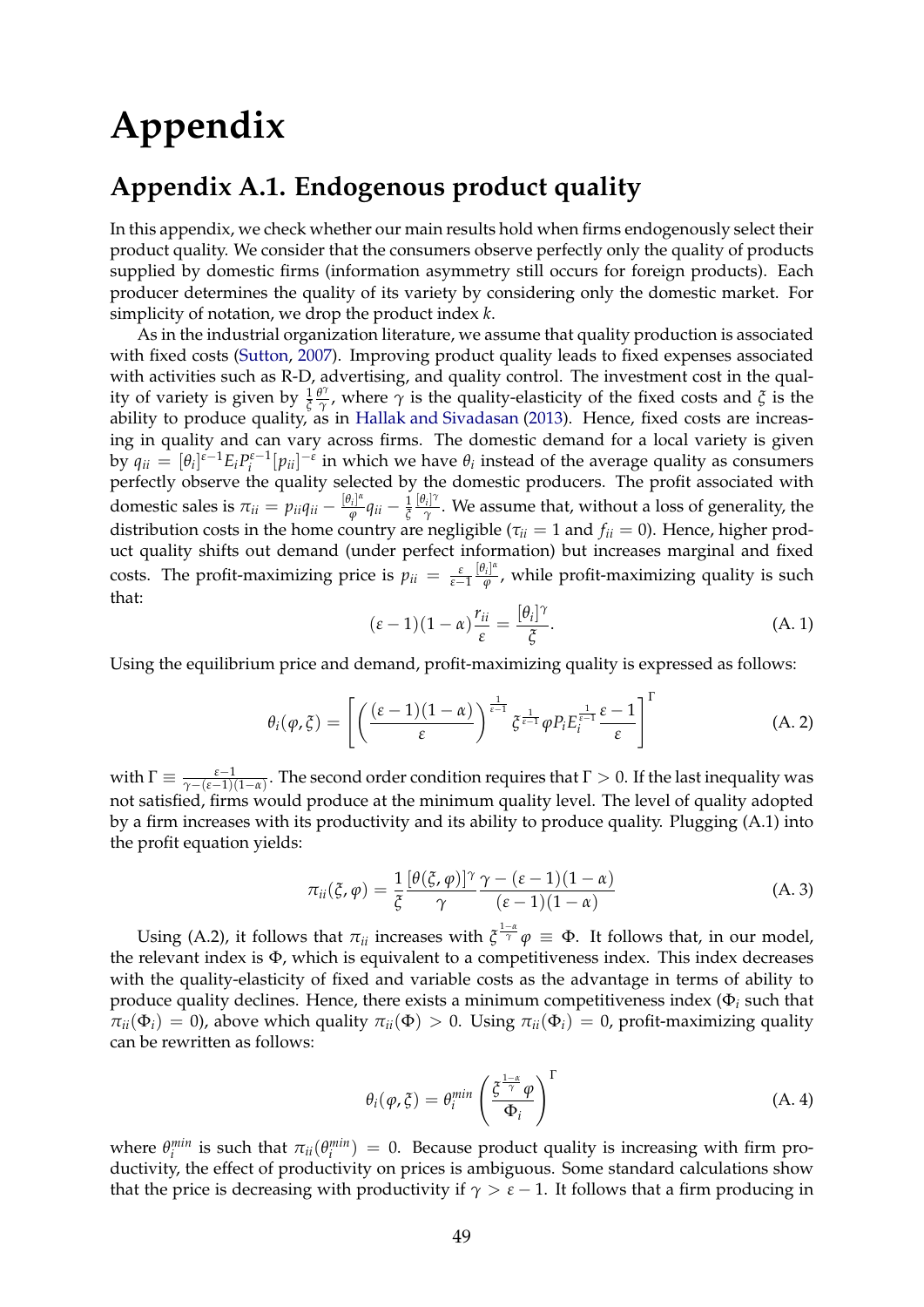country *i* serves country *j* if and only if  $\theta_i(\varphi, \xi) < \theta_{ij}$ , or equivalently:

$$
\varphi > \left(\frac{\theta_i^{\min}}{\frac{\theta}{j}} \frac{\phi_{ij}^{\rho}}{\Phi_i^{\Gamma}} \xi^{\frac{\Gamma(1-\alpha)}{\gamma}}\right)^{\frac{1}{\rho-1}}
$$
(A. 5)

provided that *γ* > *η* + *ε* − 1. Under these circumstances, firms with high levels of productivity and a low ability to produce quality (and thus supplying a low quality product) gain market share when the QSs are enforced under information asymmetry.

### **Appendix A.2. Quality and demand**

Maximizing (9) subject to the budget constraint  $E_j^k = \int_{\Omega_j^k} p(v) q(v) \mathsf{d} v$ , where  $\Omega_j^k$  is the set of varieties available in country *j* leads to the following demand for a variety produced in country *i*:

$$
q_{ij}^k(v) = (\bar{\theta}_{ij}^k)^{\beta_j^k(\varepsilon^k-1)} \left[ \sum_{\ell} \int_{\Omega_{\ell j}^k} (\bar{\theta}_{\ell j}^k)^{\beta_j^k \frac{\varepsilon^k-1}{\varepsilon^k}} [q_{\ell j}^k(v)]^{\frac{\varepsilon^k-1}{\varepsilon^k}} dv \right]^{\frac{\varepsilon^k}{\varepsilon^k-1}} [p_{ij}(v)]^{-\varepsilon^k}/\lambda^{\varepsilon}
$$

where  $\lambda$  is the Lagrange multiplier and  $\Omega_{\ell j}^k$  is the set of varieties produced in country  $\ell$  that are available in country *j*. Therefore, the expenditures for a variety are:

$$
p_{ij}^k(v)q_{ij}^k(v) = (\bar{\theta}_{ij}^k)^{\beta_j^k(\varepsilon^k-1)} \left[ \sum_{\ell} \int_{\Omega_{\ell j}^k} (\bar{\theta}_{\ell j}^k)^{\beta_j^k \frac{\varepsilon^k-1}{\varepsilon^k}} [q_{\ell j}^k(v)]^{\frac{\varepsilon^k-1}{\varepsilon^k}} dv \right]^{\frac{\varepsilon^k}{\varepsilon^k-1}} [p_{ij}(v)]^{1-\varepsilon^k}/\lambda^{\varepsilon}
$$
(A. 6)

Plugging (A.1) in the budget constraint yields:

$$
E_j^k = \lambda^{-\varepsilon^k} \left[ \sum_{\ell} \int_{\Omega_{\ell j}^k} (\bar{\theta}_{\ell j}^k)^{\beta_j^k \frac{\varepsilon^k - 1}{\varepsilon^k}} [\mathbf{q}_{\ell j}^k(\nu)]^{\frac{\varepsilon^k - 1}{\varepsilon^k}} d\nu \right]^{\frac{\varepsilon^k}{\varepsilon^k - 1}} \left[ \sum_{\ell} \int_{\Omega_{\ell j}^k} (\bar{\theta}_{\ell j}^k)^{\beta_j^k \frac{\varepsilon^k - 1}{\varepsilon^k}} [\mathbf{p}_{ij}^k(\nu)]^{1 - \varepsilon^k} d\nu \right] \tag{A.7}
$$

Using  $(A.1)$  and  $(A.2)$ , we obtain  $(10)$ :

$$
p_{ij}^k(v)q_{ij}^k(v) = (\bar{\theta}_{ij}^k)^{\beta_j^k(\epsilon^k-1)} E_j^k(P_j^k)^{\epsilon^k-1} [p_{ij}^k(v)]^{-(\epsilon^k-1)}
$$

with

$$
P_j^k=\left[\sum_\ell\int_{\Omega_{\ell_j}^k}(\bar{\theta}_{\ell j}^k)^{\beta_j^k(\epsilon^k-1)}[p(\nu)]^{-(\epsilon^k-1)}\mathrm{d}\nu\right]^{\frac{-1}{\epsilon^k-1}}.
$$

### **Appendix A.3. The marginal firm**

We show that:

$$
\left(\bar{\theta}_{ij}^{k}\right)^{\beta(\varepsilon^{k}-1)}A_{j}^{k}=\varepsilon^{k}f_{ij}^{k}\left(\underline{\theta}_{j}^{k}\right)^{\eta^{k}}\left(\widehat{p}_{ij}^{k}\right)^{\varepsilon^{k}-1}
$$
\n(A. 8)

where  $\hat{p}_{ij}^k$  is the highest price set by an exporter located in country *i* and serving country *j*. The marginal firm selling a variety with a quality  $\underline{\theta}_j^k$  and with a productivity  $\varphi_{ij}^k$  is the firm with the highest price and the lowest export sales. We know that moving along the quality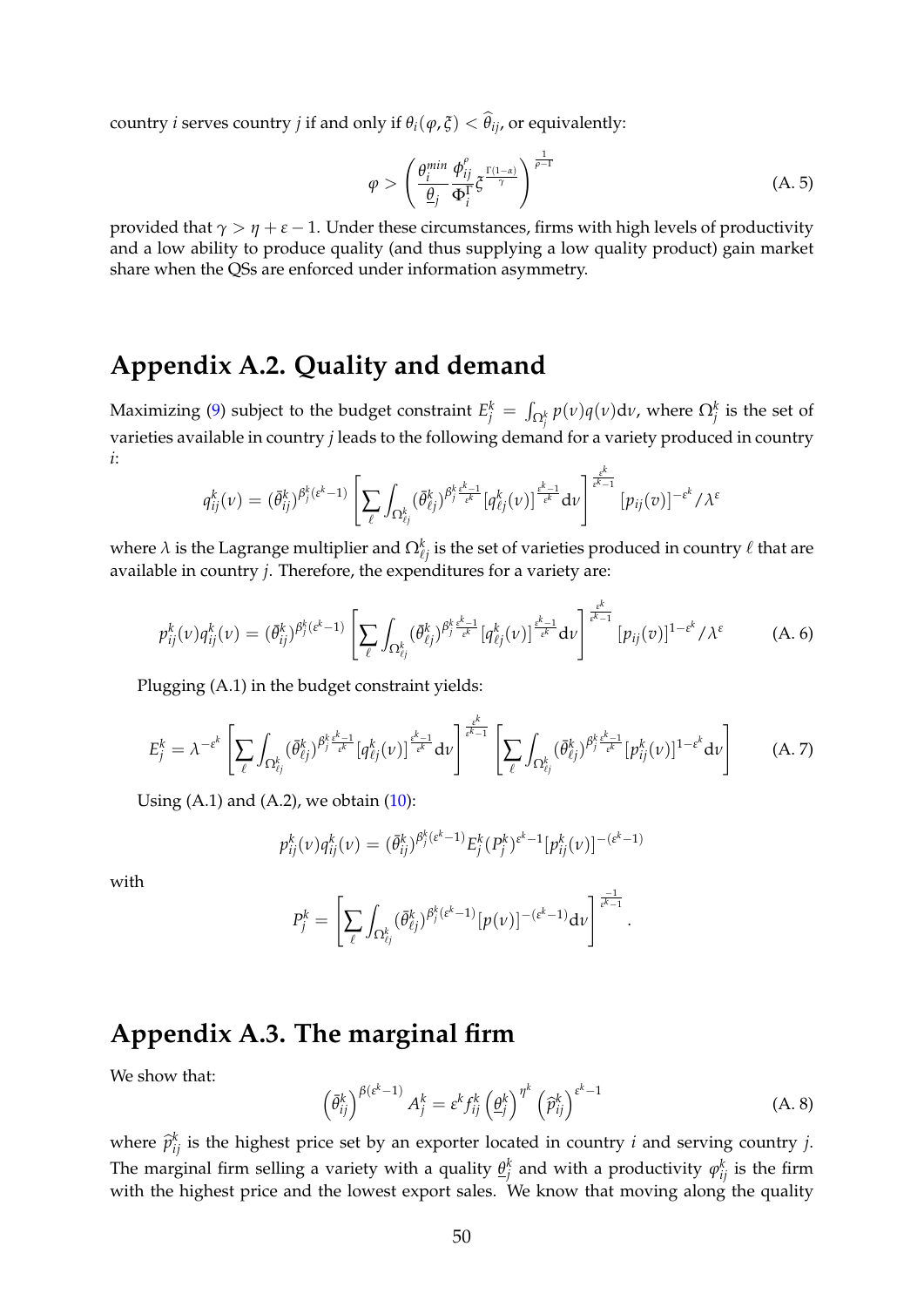cutoff curve  $(\theta_{ij}(\varphi))$ , the profit is null. However, we do not know how price reacts along this curve as it depends negatively on productivity and positively on quality. The iso-price and iso-revenue curves (for serving a country) are given by  $(\partial p_{ij}/\partial \varphi) d\varphi + (\partial p_{ij}/\partial \theta) d\theta = 0$  and  $(\partial r_{ij}/\partial \varphi) d\varphi + (\partial r_{ij}/\partial \theta) d\theta = 0$ , which implies:

$$
\left. \frac{\mathrm{d}\theta}{\mathrm{d}\varphi} \right|_{\mathrm{d}p=0} = \left. \frac{\mathrm{d}\theta}{\mathrm{d}\varphi} \right|_{\mathrm{d}r=0} = \frac{1}{\alpha} \frac{\theta}{\varphi}
$$

while we have  $\partial \theta_{ij}/\partial \varphi = \rho \theta_{ij}/\varphi$ . As  $\rho < 1/\alpha$ , prices decrease and export sales increase moving up along the quality cutoff curve  $(\widehat{\theta}_{ij}(\varphi))$ . Thus, there exists a maximum price  $\widehat{p}_{ij}^k$  (or a minimum cost competitiveness index  $\widehat{\Phi}_i^k$ ) such that  $\pi_{ij}^k(\widehat{p}_{ij}^k, \underline{\theta}_j^k) = 0$ , implying  $\left(\bar{\theta}_{ij}^k\right)^{\beta(\epsilon^k-1)} \left(P_j^k\right)^{\epsilon^k-1}$  $E_j^k =$  $\epsilon^k f_{ij}^k \left(\underline{\theta}_j^k\right)^{\eta^k}$   $\left(\frac{1}{2} \right)^{\eta^k}$  $\left(\widehat{p}_{ij}^{k}\right)^{\varepsilon^{k}-1}$ .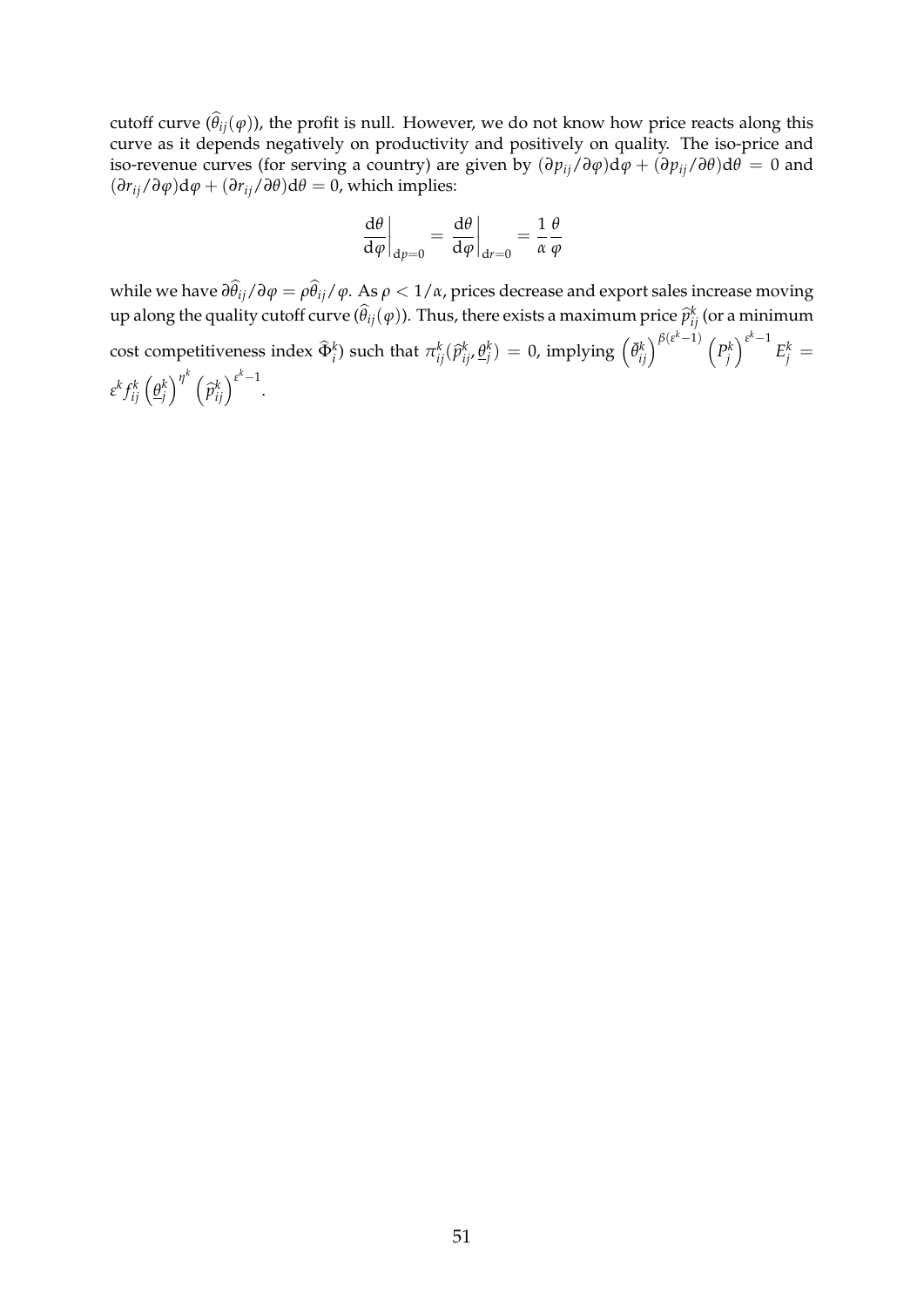## **Appendix B. Additional tables**

 $\overline{a}$ 

| Afghanistan       | Japan                |
|-------------------|----------------------|
| Argentina         | Kazakhstan           |
| Australia         | Lao PDR              |
| Benin             | Liberia              |
| Bolivia           | Malaysia             |
| Brazil            | Mali                 |
| Brunei Darussalam | Mexico               |
| Burkina Faso      | Myanmar              |
| Cambodia          | Nepal                |
| Canada            | New Zealand          |
| Cape Verde        | Nicaragua            |
| Chile             | Niger                |
| China             | Nigeria              |
| Colombia          | Pakistan             |
| Costa Rica        | Panama               |
| Cote d'Ivoire     | Paraguay             |
| Cuba              | Peru                 |
| Ecuador           | Philippines          |
| El Salvador       | Senegal              |
| Ethiopia          | Singapore            |
| European Union    | Sri Lanka            |
| Gambia            | Tajikistan           |
| Ghana             | Thailand             |
| Guatemala         | Togo                 |
| Guinea            | <b>United States</b> |
| Honduras          | Uruguay              |
| India             | Venezuela            |
| Indonesia         | Vietnam              |

#### Table B1: Countries included in the TRAINS NTMs database

Source: UNCTAD (<http://i-tip.unctad.org/>). Note: Based on the data made available in April 2016.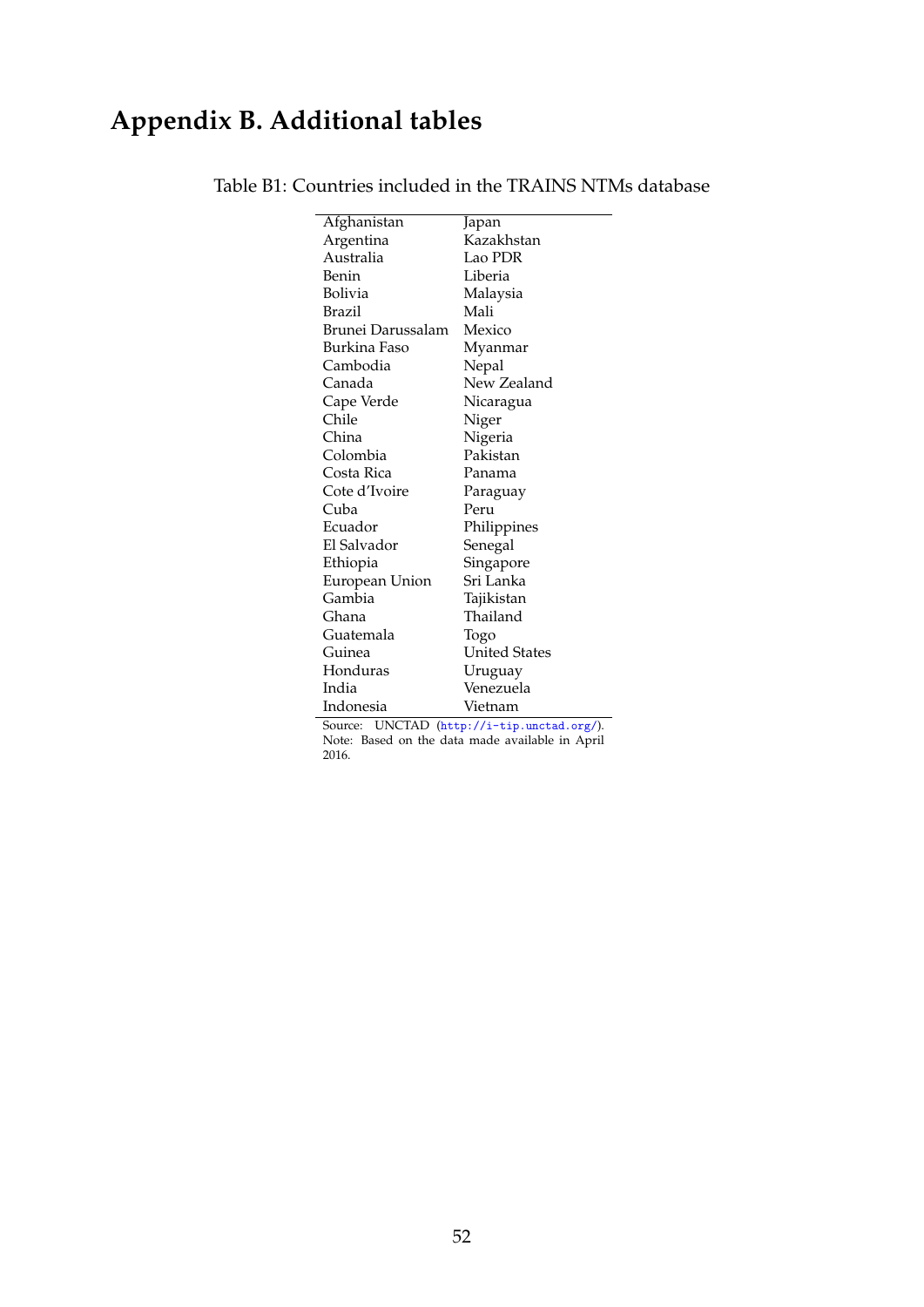|                                                                              | Export participation ( $Prob(y_{fi}^k) > 0$ ) |                         |                                |                           |                                |
|------------------------------------------------------------------------------|-----------------------------------------------|-------------------------|--------------------------------|---------------------------|--------------------------------|
|                                                                              | (1)<br>Max.<br>price                          | (2)<br>Cluster<br>firm  | (3)<br>Altern.<br>count of QSs | (4)<br><b>SPS</b><br>only | (5)<br>Nb. French<br>exporters |
| Nb. of $\text{QSs}_i^k$                                                      | $-0.005^a$                                    | $-0.005^a$              | $-0.009a$                      | $-0.003^a$                | $-0.004^a$                     |
|                                                                              | (0.0005)                                      | (0.0005)                | (0.001)                        | (0.001)                   | (0.0004)                       |
| Nb. of QSs <sup>k</sup> X Ln productivity $f$                                | $0.001^{a}$<br>(0.0001)                       | $0.001^{a}$<br>(0.0001) | $0.001^{a}$<br>(0.0001)        | $0.001^{a}$<br>(0.0001)   | $0.001^{a}$<br>(0.0001)        |
|                                                                              | $0.001^{a}$                                   | $0.001^{a}$             | $0.001^{a}$                    | $0.001^{a}$               | $0.001^a$                      |
| Nb. of QSs <sup><math>k</math></sup> X Ln quality ${}_{f}^{k}$               | (0.0002)                                      | (0.0002)                | (0.0002)                       | (0.0002)                  | (0.0002)                       |
| Nb. of QSs <sup>k</sup> X Ln squared quality <sup>k</sup>                    | $-0.0001^b$                                   | $-0.0001^a$             | $-0.0001^a$                    | $-0.0001^a$               | $-0.0001^a$                    |
|                                                                              | (0.0001)                                      | (0.0001)                | (0.0001)                       | (0.0001)                  | (0.0001)                       |
| Nb. of QSs <sup>k</sup> X Ln productivity f X Ln quality <sup>k</sup>        | $-0.0002^a$                                   | $-0.0001^a$             | $-0.0001^a$                    | $-0.0001^a$               | $-0.0001^a$                    |
|                                                                              | (0.0001)                                      | (0.0001)                | (0.0001)                       | (0.0001)                  | (0.0001)                       |
| Nb. of other import-related NTMs $_i^k$                                      | $-0.0001$                                     | $-0.0001$               | $-0.0001$                      | $-0.0001^{c}$             | 0.0002                         |
|                                                                              | (0.0002)                                      | (0.0002)                | (0.0002)                       | (0.0001)                  | (0.0002)                       |
| Ln applied protection $i$                                                    | $-0.007^a$                                    | $-0.005^a$              | $-0.005^a$                     | $-0.005^{a}$              | $-0.001$                       |
|                                                                              | (0.002)                                       | (0.001)                 | (0.001)                        | (0.001)                   | (0.002)                        |
| Ln maximum price $_i^k$                                                      | $0.003^{a}$                                   |                         |                                |                           |                                |
|                                                                              | (0.0001)                                      |                         |                                |                           |                                |
| Ln imports $_i^k$                                                            |                                               | $0.001^{a}$<br>(0.0001) | $0.001^{a}$                    | $0.001^{a}$               | $-0.0003^{a}$                  |
|                                                                              |                                               |                         | (0.0001)                       | (0.0001)                  | (0.0001)                       |
| Ln number of French exporters $_i^k$                                         |                                               |                         |                                |                           | $0.017^{a}$<br>(0.0003)        |
| Firm already present in $t-1_{fi}^k$                                         | $0.401^{a}$                                   | $0.420^{a}$             | $0.420^{a}$                    | $0.421^{a}$               | $0.398^{a}$                    |
|                                                                              | (0.002)                                       | (0.004)                 | (0.002)                        | (0.002)                   | (0.002)                        |
| Observations                                                                 | 4,258,917                                     | 6,609,716               | 6,609,716                      | 6,609,716                 | 4,312, 100                     |
| Adjusted $R^2$                                                               | 0.464                                         | 0.457                   | 0.459                          | 0.459                     | 0.466                          |
| Fixed effects:<br>Firm-Product <sup>k</sup> & Firm-Destination <sub>fi</sub> | Yes                                           | Yes                     | Yes                            | Yes                       | Yes                            |

Table B2: Extensive margin: Export participation - Robustness checks

Note: The dependent variable is the probability that firm *f* exports product *k* to destination *j* in 2011. QSs is the sum of SPS and TBT measures enforced on product *k* by destination *j*. See the text for the definition of variables and data sources. Robust standard errors in parentheses, clustered by HS6 product-destination level, with *<sup>a</sup>* , *<sup>b</sup>* and *<sup>c</sup>* denoting significance at the 1%, 5% and 10% level respectively.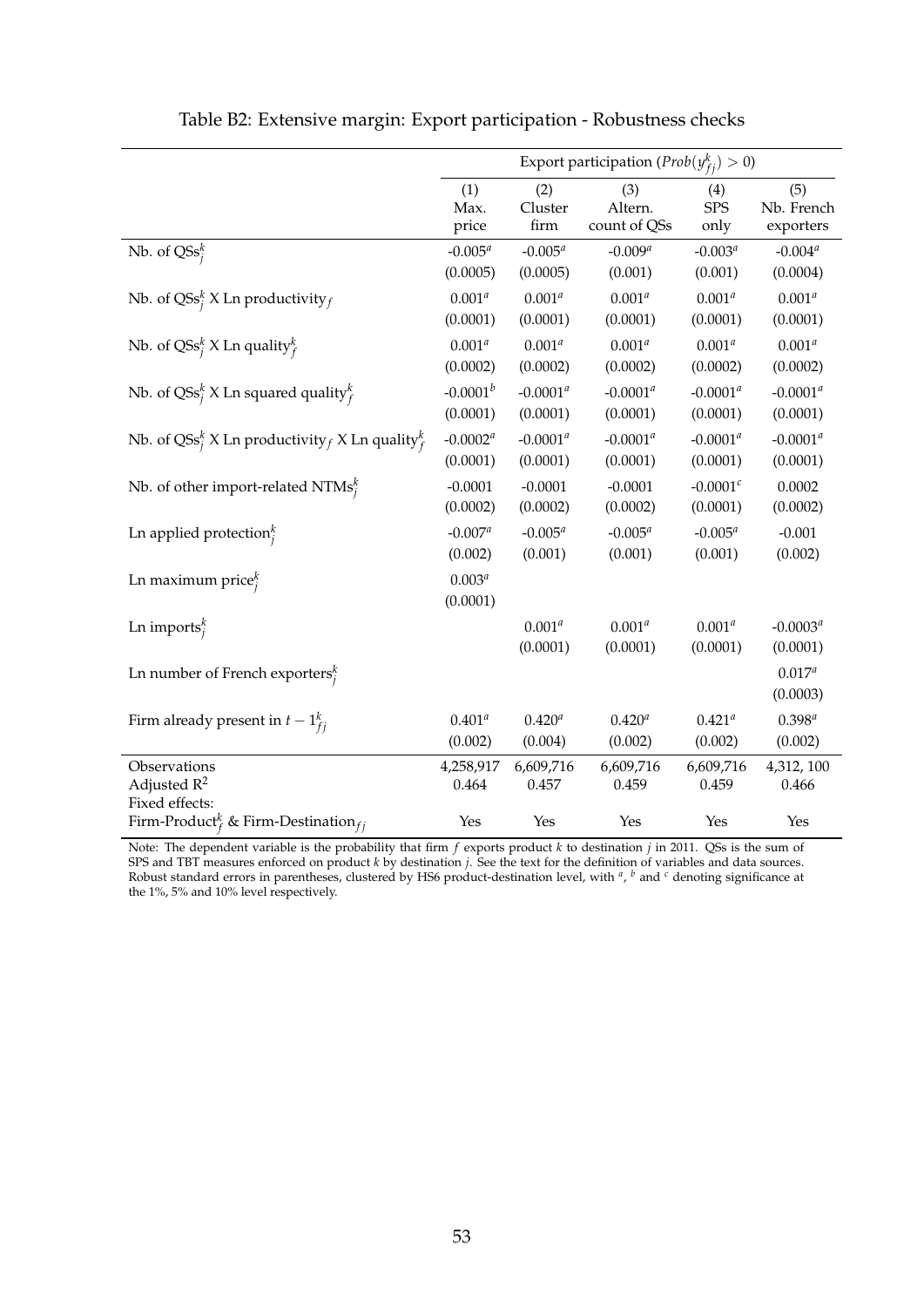|                                                                              |                       |                        | Volume (logs) of exports $(\ln q_{f_i}^k)$ |                        |                        |
|------------------------------------------------------------------------------|-----------------------|------------------------|--------------------------------------------|------------------------|------------------------|
|                                                                              | (1)                   | (2)                    | (3)                                        | (4)                    | (5)                    |
|                                                                              | Max.                  | Cluster                | Altern.                                    | <b>SPS</b>             | Nb. French             |
|                                                                              | price                 | firm                   | count of QSs                               | only                   | exporters              |
| Nb. of $\text{QSS}_i^k$                                                      | $-0.140^a$            | $-0.139^{a}$           | $-0.266^a$                                 | $-0.226^a$             | $-0.137^a$             |
|                                                                              | (0.024)               | (0.023)                | (0.043)                                    | (0.050)                | (0.024)                |
| Nb. of QSs <sup>k</sup> X Ln productivity $f$                                | $0.026^{a}$           | $0.026^{a}$            | $0.049^{a}$                                | $0.042^{a}$            | $0.026^{a}$            |
|                                                                              | (0.005)               | (0.005)                | (0.008)                                    | (0.009)                | (0.005)                |
| Nb. of QSs <sup><math>k</math></sup> X Ln quality ${}_{f}^{k}$               | 0.016 <sup>c</sup>    | 0.019 <sup>c</sup>     | $0.037^b$                                  | $0.062^{a}$            | $0.020^{b}$            |
|                                                                              | (0.009)               | (0.010)                | (0.017)                                    | (0.021)                | (0.009)                |
| Nb. of QSs <sup>k</sup> X Ln productivity <i>f</i> X Ln quality <sup>k</sup> | -0.003 $^c$           | $-0.004c$              | $-0.007b$                                  | $-0.012^a$             | $-0.004^b$             |
|                                                                              | (0.002)               | (0.002)                | (0.003)                                    | (0.004)                | (0.002)                |
| Nb. of other import-related NTMs $_i^k$                                      | $-0.006$              | $-0.006$               | $-0.003$                                   | $-0.002$               | $-0.005$               |
|                                                                              | (0.011)               | (0.010)                | (0.011)                                    | (0.003)                | (0.011)                |
| Ln applied protection $i$                                                    | $-0.499$ <sup>a</sup> | $-0.404^a$             | $-0.409^b$                                 | $-0.396^{b}$           | $-0.375^{b}$           |
|                                                                              | (0.180)               | (0.156)                | (0.178)                                    | (0.178)                | (0.179)                |
| Ln maximum price $_i^k$                                                      | $-0.098^a$<br>(0.008) |                        |                                            |                        |                        |
| Ln imports $_i^k$                                                            |                       | $0.062^{a}$<br>(0.009) | $0.063^{a}$<br>(0.008)                     | $0.063^{a}$<br>(0.008) | $0.053^{a}$<br>(0.008) |
| Ln number of French exporters $_i^k$                                         |                       |                        |                                            |                        | $0.112^{a}$<br>(0.016) |
| Firm already present in $t-1_{fi}^k$                                         | $0.672^{a}$           | $0.667^{a}$            | $0.667^a$                                  | $0.666^{a}$            | $0.662^{a}$            |
|                                                                              | (0.019)               | (0.030)                | (0.019)                                    | (0.019)                | (0.019)                |
| Observations<br>Adjusted $\mathbb{R}^2$<br>Fixed effects:                    | 120,149<br>0.738      | 119,250<br>0.720       | 119,250<br>0.737                           | 119,250<br>0.737       | 119,250<br>0.737       |
| Firm-Product <sup>k</sup> & Firm-Destination <sub>fj</sub>                   | Yes                   | Yes                    | Yes                                        | Yes                    | Yes                    |

Table B3: Intensive margin: Volume of exports - Robustness checks

Note: The dependent variable is the export volume in logs by firm *f* of product *k* to destination *j* in 2011. The number of QSs is the sum of SPS and TBT measures enforced on product *k* by destination *j*. See the text for the definition of variables and data sources. Robust standard errors in parentheses, clustered by HS6 product-destination level, with *<sup>a</sup>* , *<sup>b</sup>* and *<sup>c</sup>* denoting significance at the 1%, 5% and 10% level respectively.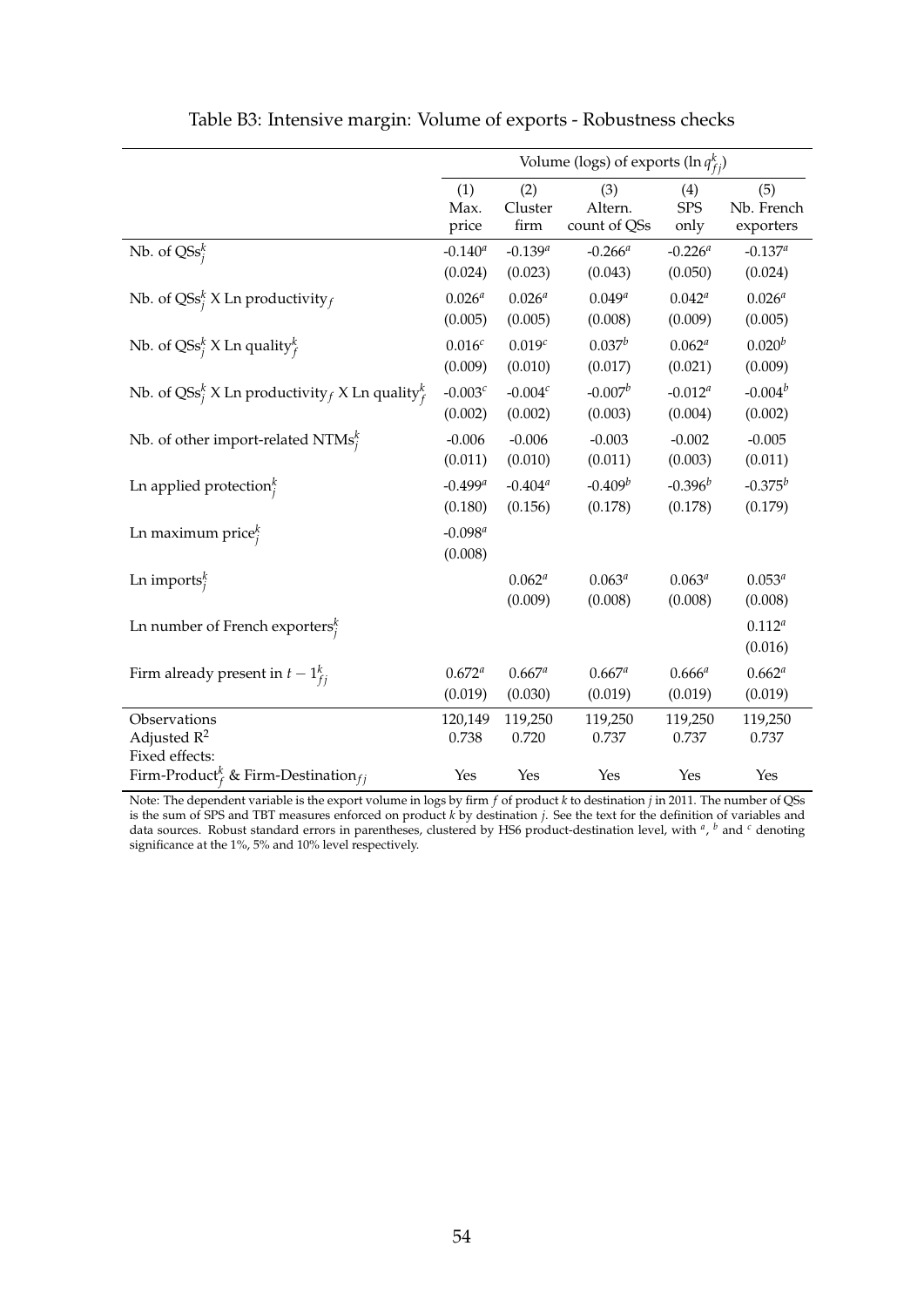<span id="page-55-0"></span>

|                                                                     |                        |                        | Value (logs) of exports (ln $v_{fi}^k$ ) |                        |                        |
|---------------------------------------------------------------------|------------------------|------------------------|------------------------------------------|------------------------|------------------------|
|                                                                     | (1)                    | (2)                    | (3)                                      | (4)                    | (5)                    |
|                                                                     | Max.                   | Cluster                | Altern.                                  | <b>SPS</b>             | Nb. French             |
|                                                                     | price                  | firm                   | count of QSs                             | only                   | exporters              |
| Nb. of $\text{QSS}_i^k$                                             | $-0.132^{a}$           | $-0.138^{a}$           | $-0.263^a$                               | $-0.209^{a}$           | $-0.136^{a}$           |
|                                                                     | (0.022)                | (0.023)                | (0.041)                                  | (0.050)                | (0.023)                |
| Nb. of QSs <sup>k</sup> X Ln productivity $f$                       | $0.025^{a}$            | $0.026^{a}$            | $0.049^{a}$                              | $0.038^{a}$            | $0.025^{a}$            |
|                                                                     | (0.004)                | (0.004)                | (0.008)                                  | (0.009)                | (0.004)                |
| Nb. of QSs <sup><math>k</math></sup> X Ln quality ${}_{f}^{k}$      | $0.024^{a}$            | $0.025^{b}$            | $0.049^{a}$                              | $0.058^{a}$            | $0.026^{a}$            |
|                                                                     | (0.009)                | (0.010)                | (0.017)                                  | (0.021)                | (0.009)                |
| Nb. of QSs <sup>k</sup> X Ln productivity K Ln quality <sup>k</sup> | $-0.004^{a}$           | $-0.005^b$             | $-0.009^{a}$                             | $-0.011^a$             | $-0.005^a$             |
|                                                                     | (0.002)                | (0.002)                | (0.003)                                  | (0.004)                | (0.002)                |
| Nb. of other import-related NTMs $_i^k$                             | $-0.002$               | $-0.002$               | 0.002                                    | $-0.001$               | $-0.0002$              |
|                                                                     | (0.010)                | (0.010)                | (0.010)                                  | (0.003)                | (0.010)                |
| Ln applied protection $i$                                           | $-0.393^{b}$           | $-0.366^{b}$           | $-0.370^{b}$                             | $-0.354^{b}$           | $-0.334^{b}$           |
|                                                                     | (0.170)                | (0.154)                | (0.170)                                  | (0.169)                | (0.170)                |
| Ln maximum price $_i^k$                                             | $0.045^{a}$<br>(0.007) |                        |                                          |                        |                        |
| Ln imports $_i^k$                                                   |                        | $0.063^{a}$<br>(0.008) | $0.063^{a}$<br>(0.008)                   | $0.063^{a}$<br>(0.008) | $0.052^{a}$<br>(0.008) |
| Ln number of French exporters $_i^k$                                |                        |                        |                                          |                        | $0.123^{a}$<br>(0.015) |
| Firm already present in $t-1_{fi}^k$                                | $0.675^{a}$            | $0.673^{a}$            | $0.673^{a}$                              | $0.672^{a}$            | $0.668^{a}$            |
|                                                                     | (0.018)                | (0.029)                | (0.018)                                  | (0.018)                | (0.018)                |
| Observations<br>Adjusted $R^2$<br>Fixed effects:                    | 120,149<br>0.676       | 119,250<br>0.654       | 119,250<br>0.675                         | 119,250<br>0.675       | 119,250<br>0.676       |
| Firm-Product <sup>k</sup> & Firm-Destination <sub>fi</sub>          | Yes                    | Yes                    | Yes                                      | Yes                    | Yes                    |

Table B4: Intensive margin: Value of exports - Robustness checks

Note: the dependent variable is the export value in logs by firm *f* of product *k* to destination *j* in 2011. The number of QSs is the sum of SPS and TBT measures enforced on product *k* by destination *j*. See the text for the definition of variables and data sources. Robust standard errors in parentheses, clustered by HS6 product-destination level, with  $^a$  and  $^b$  denoting significance at the 1% and 5% level respectively.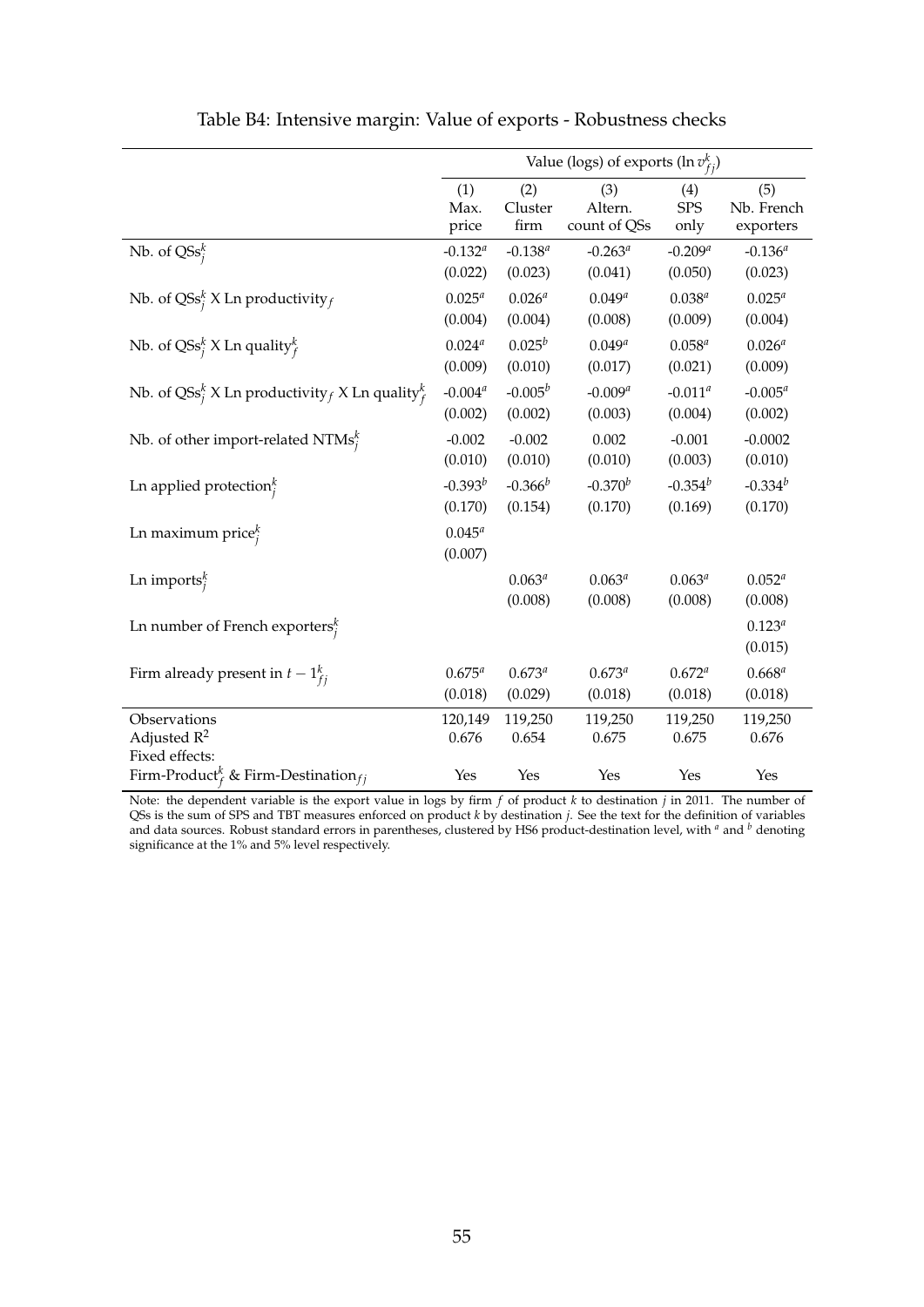## **Online appendix (not for publication) Estimations with productivity in value added terms**

|                                                                                  | Export participation ( $Prob(y_{fi}^k) > 0$ ) |                          |                         |  |  |
|----------------------------------------------------------------------------------|-----------------------------------------------|--------------------------|-------------------------|--|--|
|                                                                                  | (1)                                           | (2)                      | (3)                     |  |  |
| Nb. of $\text{QSs}_i^k$                                                          | $-0.005^a$<br>(0.0003)                        | $-0.004^{a}$<br>(0.0003) | $-0.004^a$<br>(0.0003)  |  |  |
| Nb. of QSs <sup>k</sup> X Ln productivity <sup>k</sup>                           | $0.001^{a}$<br>(0.0001)                       | $0.001^{a}$<br>(0.0001)  | $0.001^{a}$<br>(0.0001) |  |  |
| Nb. of QSs <sup>k</sup> X Ln quality <sup>k</sup>                                |                                               | 0.0001<br>(0.0001)       | $0.001^{a}$<br>(0.0001) |  |  |
| Nb. of QSs <sup>k</sup> X Ln squared quality <sup>k</sup>                        |                                               | $-0.0001^a$<br>(0.0001)  | $-0.0001^a$<br>(0.0001) |  |  |
| Nb. of QSs <sup>k</sup> X Ln productivity <sup>k</sup> X Ln quality <sup>k</sup> |                                               |                          | $-0.0002^a$<br>(0.0001) |  |  |
| Nb. of other import-related NTMs $_i^k$                                          | $-0.0002$<br>(0.0002)                         | $-0.0001$<br>(0.0002)    | $-0.0001$<br>(0.0002)   |  |  |
| Ln applied protection $i$                                                        | $-0.005^a$<br>(0.001)                         | $-0.005^a$<br>(0.001)    | $-0.005^a$<br>(0.001)   |  |  |
| Ln imports $_i^k$                                                                | $0.001^{a}$<br>(0.0001)                       | $0.001^{a}$<br>(0.0001)  | $0.001^{a}$<br>(0.0001) |  |  |
| Firm already present in $t-1_{fi}^k$                                             | $0.424^{a}$<br>(0.002)                        | $0.420^{a}$<br>(0.002)   | $0.420^{a}$<br>(0.002)  |  |  |
| Observations<br>Adjusted $R^2$<br>Fixed effects:                                 | 6,849,042<br>0.461                            | 6,479,781<br>0.457       | 6,479,781<br>0.457      |  |  |
| Firm-Product <sup>k</sup> & Firm-Destination <sub>fi</sub>                       | Yes                                           | Yes                      | Yes                     |  |  |

#### Table OA1: Extensive margin: Export participation

Note: The dependent variable is the probability that firm *f* exports product *k* to destination *j* in 2011. The number of QSs is the sum of SPS and TBT measures enforced on product *k* by destination *j*. See the text for the definition of variables and data sources. Productivity is computed using the value added per employee. Robust standard errors in parentheses, clustered by HS6 productdestination level, with *<sup>a</sup>* denoting significance at the 1% level.